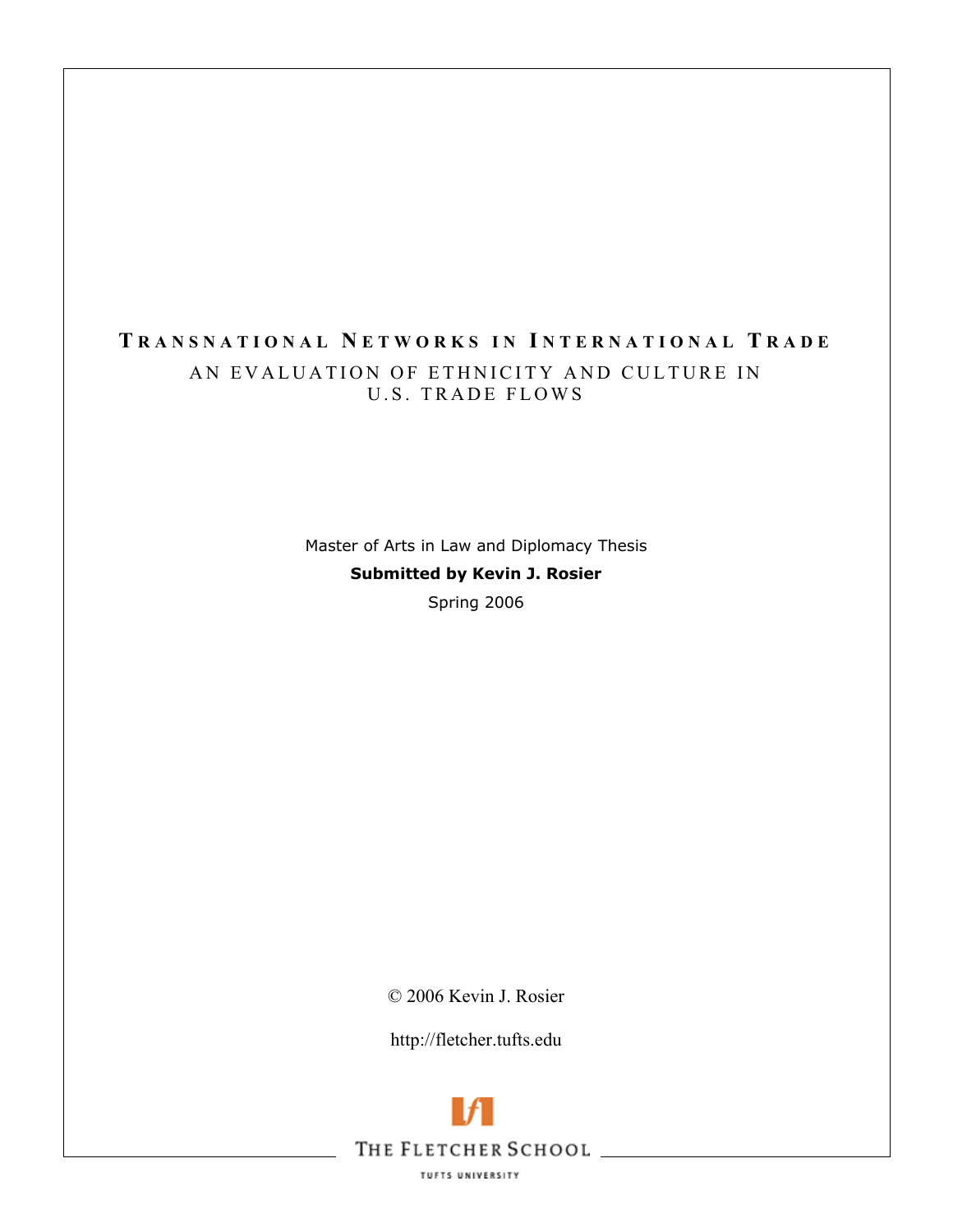### Abstract

This paper tests the hypothesis that when two countries participate in the same transnational ethnic or cultural network, the volume of trade between them increases. Using the gravity model of international trade and data on the United States in 2000, we find that while older ancestral groups do not influence bilateral trade flows, a one-percentage increase in the foreign-born population increases bilateral trade by at least 9 percent. We also conclude that the linguistic composition of the country positively influences its trade flows. Finally, we apply these empirical findings to the current debate on U.S. immigration policy.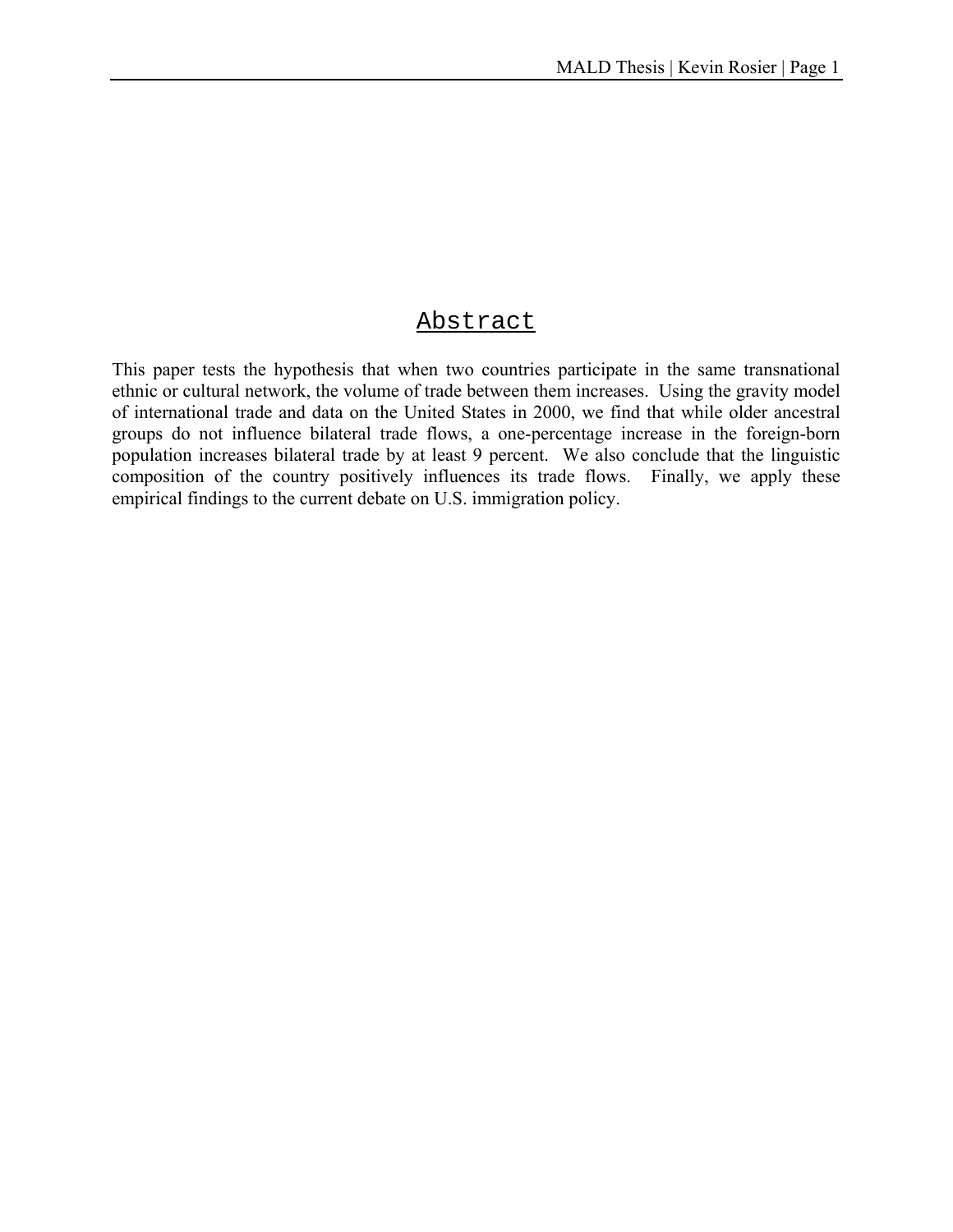# Table of Contents

| Chapter 1<br>Introduction: Transnational Networks in International Trade      | 3  |
|-------------------------------------------------------------------------------|----|
| Chapter 2<br>Theory and Model: Network-Based International Trade              | 8  |
| Chapter 3<br>Description of Data: U.S. as Multiethnic and Multicultural State | 16 |
| Chapter 4<br>Analysis and Findings: Applications of the Gravity Model         | 29 |
| Chapter 5<br>Policy Application: Rethinking U.S. Immigration Policy           | 43 |
| Appendices                                                                    | 50 |
| <b>Bibliography</b>                                                           | 67 |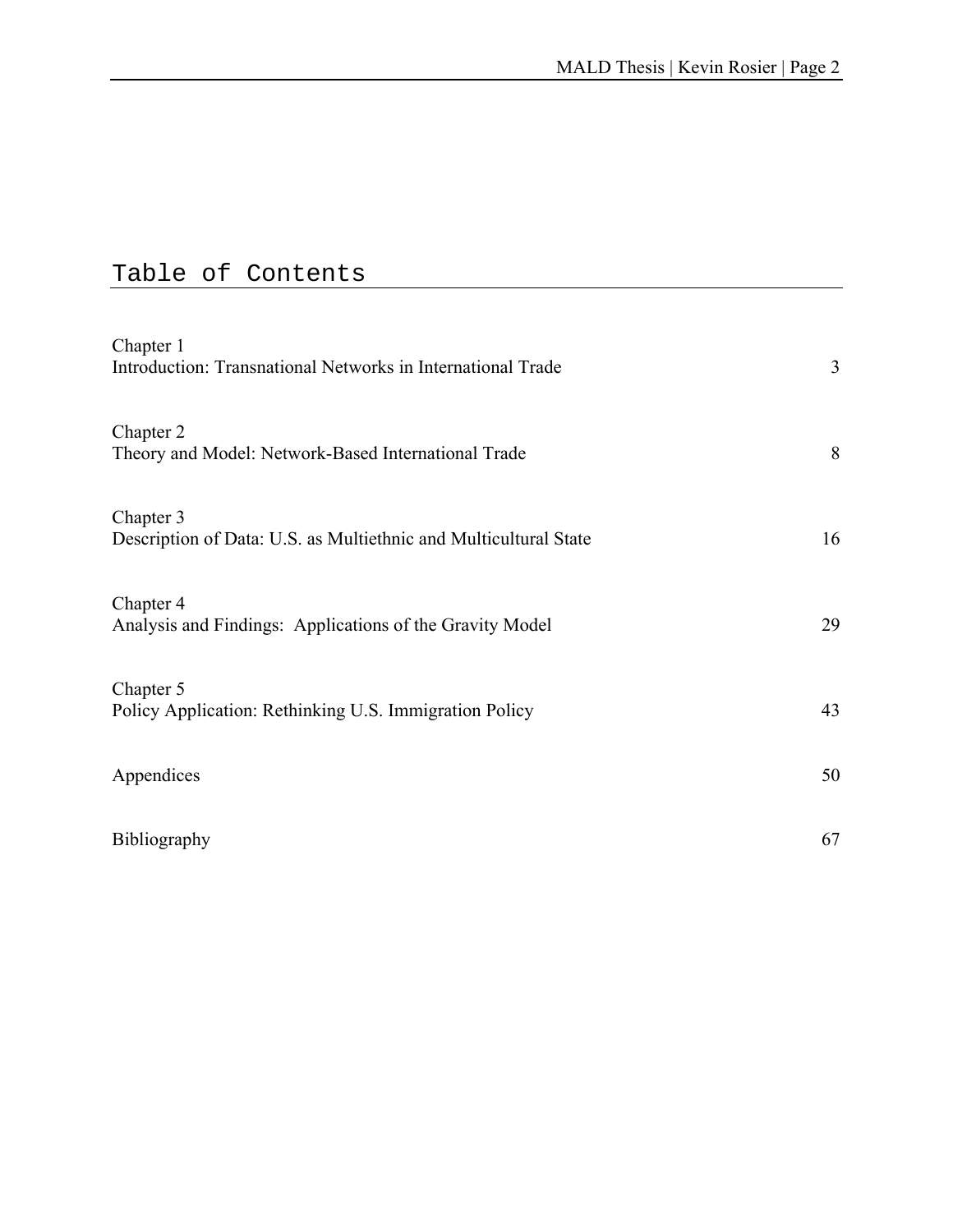### 1 Introduction: Transnational Networks in International Trade

Differences between countries are the central source of gains from trade. In theory, individuals increase their welfare by specializing in their comparative advantage and importing that in which other countries specialize. On the other hand, similarities between countries expedite the transactions of international trade. Buyers and sellers prefer to match themselves with those whom they can trust, often those with similar beliefs, cultures, or ethnicities. The recent erosion of national sovereignty through globalization and the corresponding rise of global transnational networks suggest that the similarities that expedite international transactions are increasingly important. Moreover, since such similarities are often rooted in ethnicity and culture, the composition of a country's population could become increasingly relevant in international trade. This thesis seeks to evaluate and measure the role of ethnicity and culture in international trade in the context of the United States and determine whether this role should influence the composition of the country's population through immigration policy. We begin by reviewing the origins of transnational networks and the social capital that binds these networks together.

#### *Social Capital and the Formation of Transnational Networks*

 The concept of the transnational network stems from the growing body of literature on social capital. "Social capital" remains a vague and underdeveloped concept, however, with two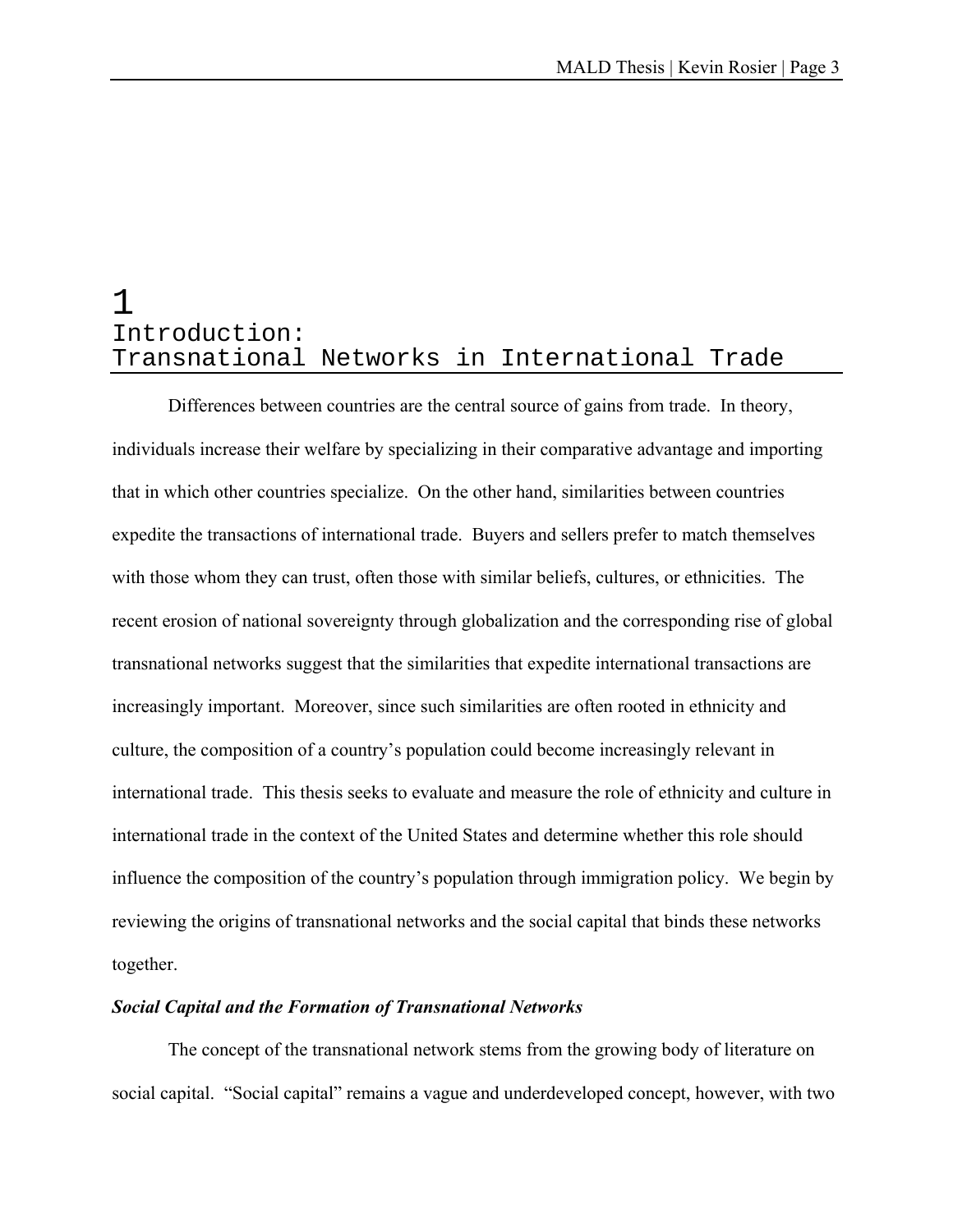opposing definitions of social capital: (1) as a "resource to be employed by persons," and (2) as something "embodied in networks of cooperation and the norm of reciprocity."<sup>1</sup> The former is a more traditional economic perspective on social capital while the latter is the more recent interpretation made prominent by Robert Putnam. The definition that this thesis will adopt, however, is that of Thomas Faist who balances these two interpretations to construct the following:

Social capital are those resources that help people or groups to achieve their goal in ties and the assets inherent in patterned social and symbolic ties that allow actors to cooperate in networks and organizations, serving as a mechanism to integrate groups and symbolic communities.<sup>2</sup>

Therefore, social capital is both a good, in that it provides access to certain resources, as well as an economic instrument that facilitates mutually beneficial cooperation.

 A particularly relevant dimension of social capital for this study is its impact on trust and reciprocity within networks. For Putnam, the principle of generalized reciprocity is the "touchstone of social capital."<sup>3</sup> Generalized reciprocity is made up of a series of acts which together make every participant better off. This is a result of the social trust that exists within social capital. According to Putnam, when individuals exhibit greater social trust with one another, "transaction costs" are reduced. From this, Putnam concludes that "a society that relies on generalized reciprocity is more efficient than a distrustful society…;" and, therefore, trusting communities have a measurable economic advantage.4

 $\overline{a}$ 

<sup>&</sup>lt;sup>1</sup> Thomas Faist, *The Volume and Dynamics of International Migration and Transnational Social Spaces,* Clarendon Press: Oxford, 2000, p.102.

<sup>2</sup> *Ibid.*

<sup>&</sup>lt;sup>3</sup> Robert Putnam, *Bowling Alone: The Collapse and Revival of American Community, Simon &* Schuster: New York, 2000, p.134.

<sup>4</sup> *Ibid.,* 135.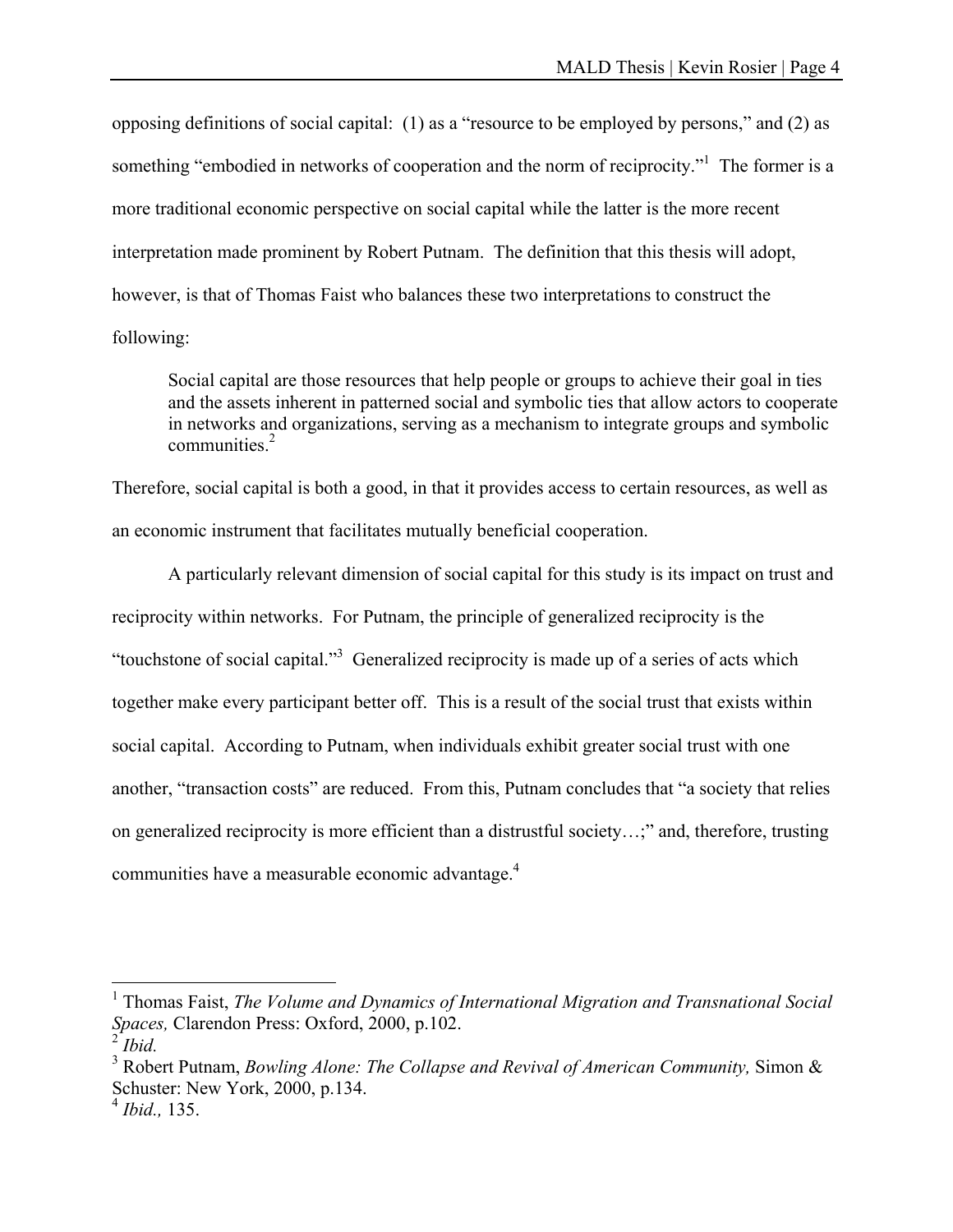We can infer that ethnic or cultural groups that exist across national boundaries—what we call "transnational networks"—possess a certain type of social capital. For example, the claim that social capital weakens as network members move farther apart geographically does not apply in the same way to a transnational network because of its ability to function outside geographical space. Thus, we can expect that these transnational communities will have an economic advantage in trade over nations that trade with no established social capital and trust.

#### *Transnational Networks in International Trade*

This paper evaluates the argument that transnational networks—specifically, transnational ethnic and cultural networks—between trading partners increase the volume of bilateral exports and imports. First, ethnic and cultural links affect the host country's exports through three network effects. The first is lower transaction costs established through greater mutual trust and more developed communication systems. Social trust is like an economic lubricant that lowers transaction costs. For risk-averse societies where cheating is unexpected, for example, social trust can lower risk and, therefore, lower transaction costs. Transnational networks also benefit from complex yet efficient global communication systems. These systems, organized by formal institutions such as family clans or informal institutions such as the Chinese *guanxi,* establish a greater facility in the search process of matching buyers with sellers in the international trading system. According to James Rauch, "Within a given foreign market, transnational networks can…help producers of consumer goods to find appropriate distributors, assemblers to find the right component suppliers and investors to find joint-venture partners."<sup>5</sup>

 The second reason individuals might prefer to trade within their network is the fear of exclusion from the network socially or politically for violating a business agreement for a better

 5 James E. Rauch, "Business and Social Networks in International Trade," *Journal of Economic Literature,* Vol. 39, No. 4 (December 2001), p.1184.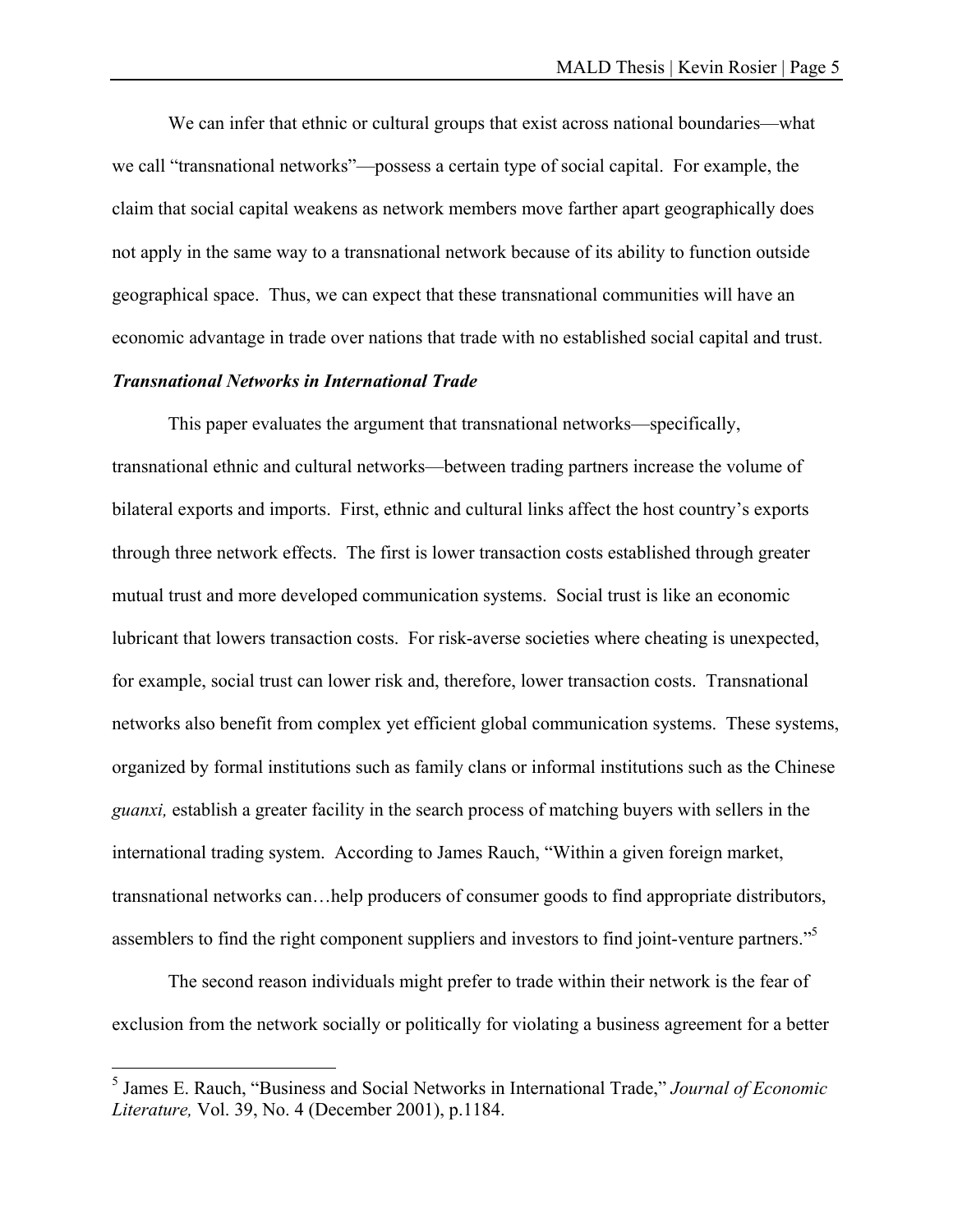deal in the marketplace. One of the primary informal barriers to trade is the lack of adequate regulation and enforcement of international business contracts. Transnational networks manage to overcome this trade problem by encouraging cooperation through the threat of social repercussions. For example, a business owner who cheats or defaults on an agreement with another network member might be blacklisted within the network if cheating is culturally unacceptable. We might compare this punishment to a fine or other compensation in a marketbased agreement. Arguably, exclusion from the network could be far worse as it excludes one not only from further trade relationships within the network but also from social and political participation.

 A third incentive for network members to prefer trade within their transnational network is the potential for further spillover or network effects that benefit the network as a whole. The concept of network externality for goods is that the level of utility one obtains from a good depends upon the number of consumers consuming the good.<sup>6</sup> In the case of networks, the gains from participating in the network increase as more individuals become active in the network. Assuming that members of a transnational network place a certain value on the existence of the network through cultural, religious, and social activities and organizations, greater engagement in intra-network trade will have a spillover effect that enhances participation on cultural, social, and civic levels.

 Ethnic and cultural links to trading partners can also influence a host country's imports. For example, immigration to the host country changes the national demand for imports toward goods that migrants demand but only the homeland produces. This "non-network" effect on imports does not depend on the trust relationships and "network" effects upon which changes in

 $\overline{a}$ 

<sup>6</sup> S.J. Liebowitz and Stephen E. Margolis, "Network Externality: An Uncommon Tragedy," *The Journal of Economic Perspectives,* Vol. 8, No. 2 (Spring, 1994), p.133.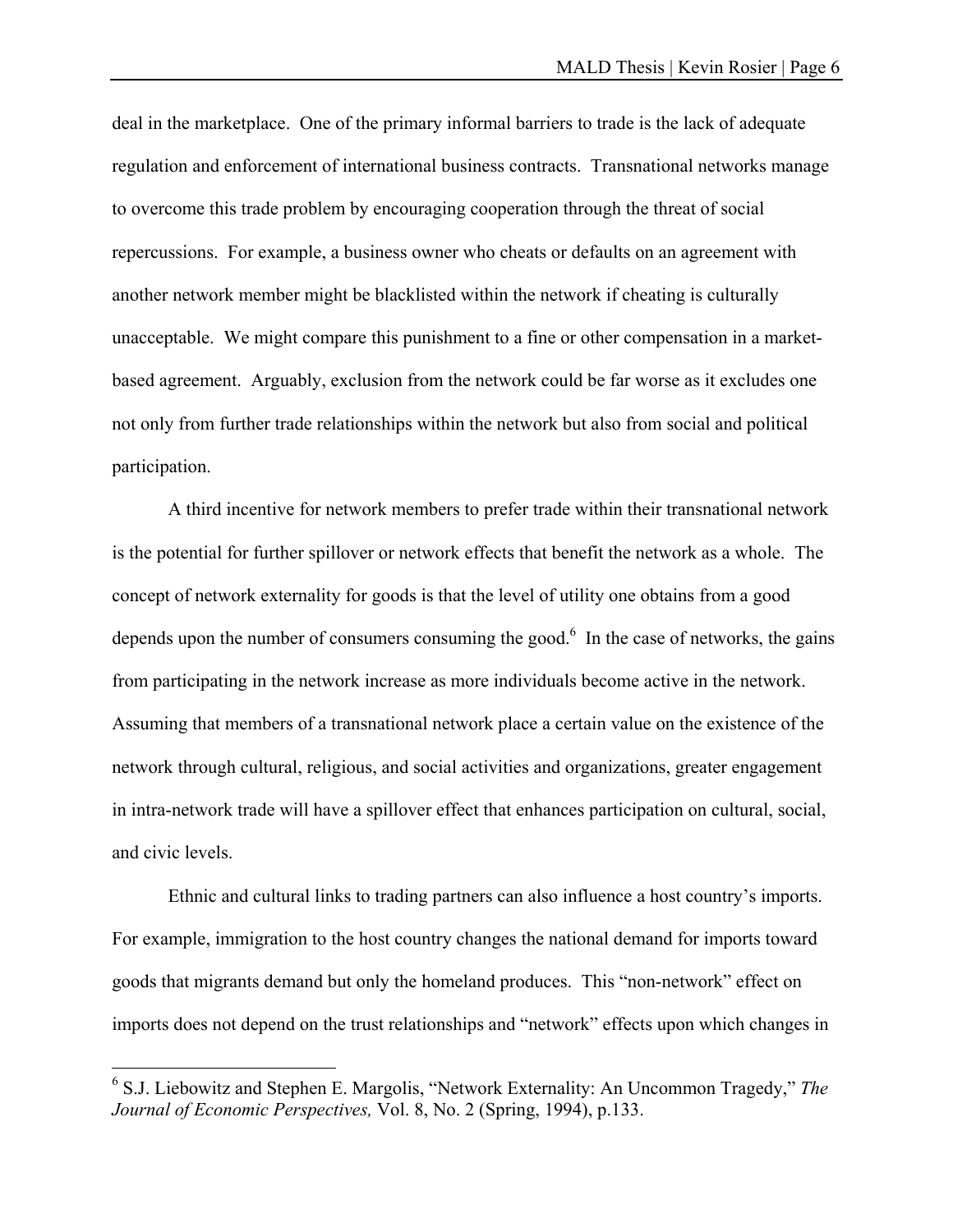exports depend. Nonetheless, the ethnic and cultural link established through migration is a central element in establishing overseas demand for the homeland's goods. Immigrants' influence on domestic demand explains why empirical research shows stronger effects of common ethnicity and culture on final and differentiated goods than on intermediate and basic commodities.

 Thus, transnational ethnic and cultural networks influence bilateral trade through both exports and imports. The network is the primary avenue through which exports are increased, while increased demand in a host country for the homeland's goods—established through migration—is the primary avenue for the increase in imports.

#### *Hypothesis and Methodology*

Given these characteristics of ethnicity, culture, and transnational networks in the context of international trade, we formulate the following hypothesis: *When two countries participate in the same transnational ethnic or cultural network, the volume of trade between them increases.* We will develop and test this hypothesis in the following chapters. In Chapter 2, we review the sociology, anthropology, and economics literature on the role of networks in trade and derive a theoretical model of migration to support our hypothesis. This theoretical backdrop is tested in the subsequent chapters for the case of the United States. We use the United States primarily because of its long history as an immigrant nation. In Chapter 3, we present trends in U.S. data related to ancestral history, current ethnic compositions, and cultural trends. In Chapter 4, we apply this data to the gravity model of international trade to estimate the relationships between ethnicity and culture and international trade, all else equal. Finally, Chapter 5 discusses the policy implications of the important roles of ethnicity and culture in trade by reexamining the current debate on U.S. immigration policy.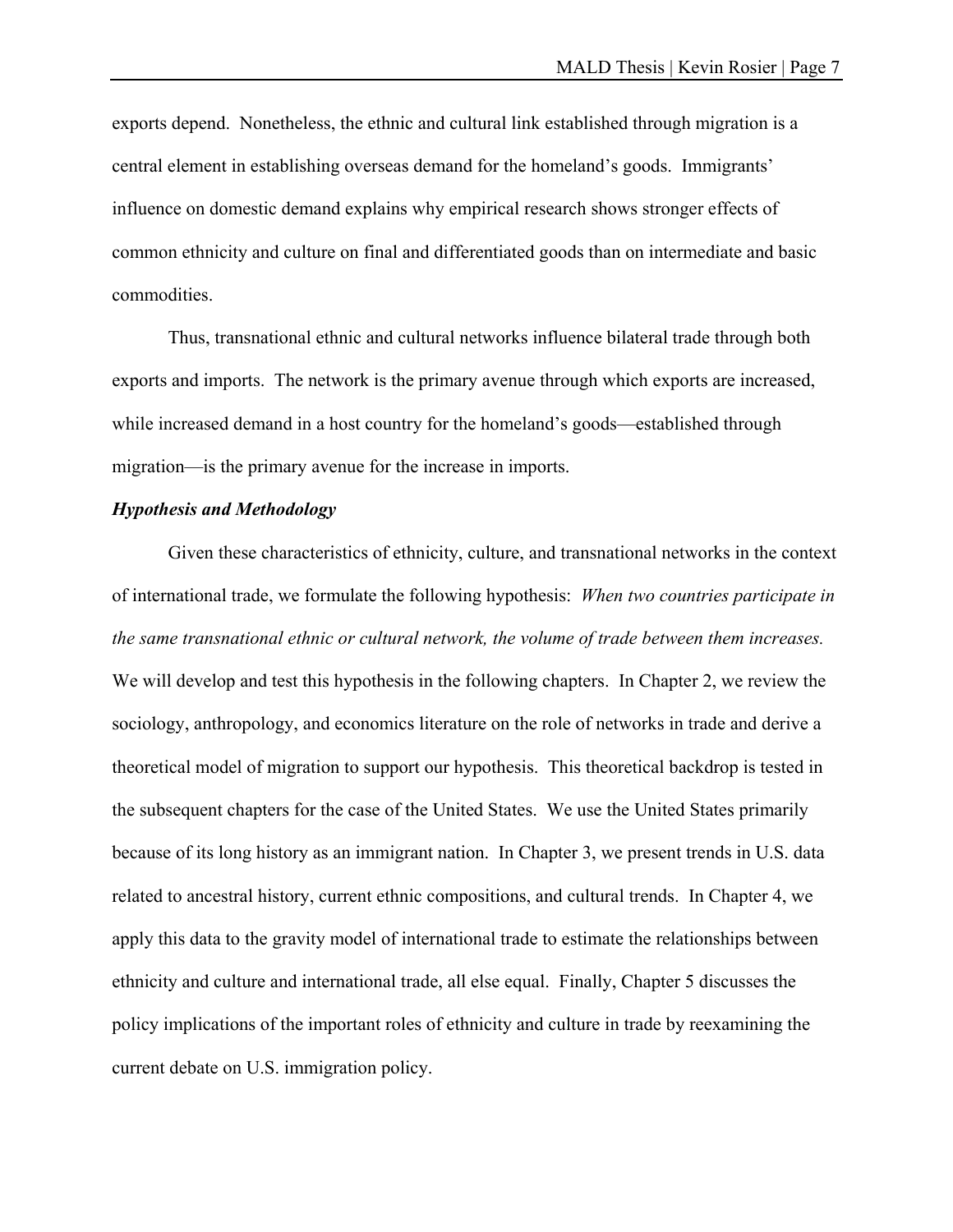# 2 Theory and Model: Network-Based International Trade

 To test the hypothesis that transnational ethnic and cultural networks increase international trade flows, we begin by reviewing the literature in sociology, anthropology, and economics regarding ethnicity, culture, and the role of networks in trade. Second, we develop a two-country migration and trade model to predict the effects of common ethnicity and culture on trade flows. Finally, from this model, we describe our methodology of the gravity model of international trade and outline our predictions.

#### *Review of Literature*

 A significant challenge to incorporating sociological and anthropological concepts such as ethnicity and culture into international trade theory is the subjective interpretations of these terms. There is no consensus on what ethnicity and culture mean, for example; thus, how can one begin to quantify them? In this section we examine various definitions of ethnicity and culture and how sociologists and anthropologists link them to international migration, transnational networks, and trade.

We begin with two ways of defining "ethnicity": the first is biological and the second is socio-political. Sociologist Fredrik Barth cites four traits that anthropologists seek when defining a population as an ethnicity: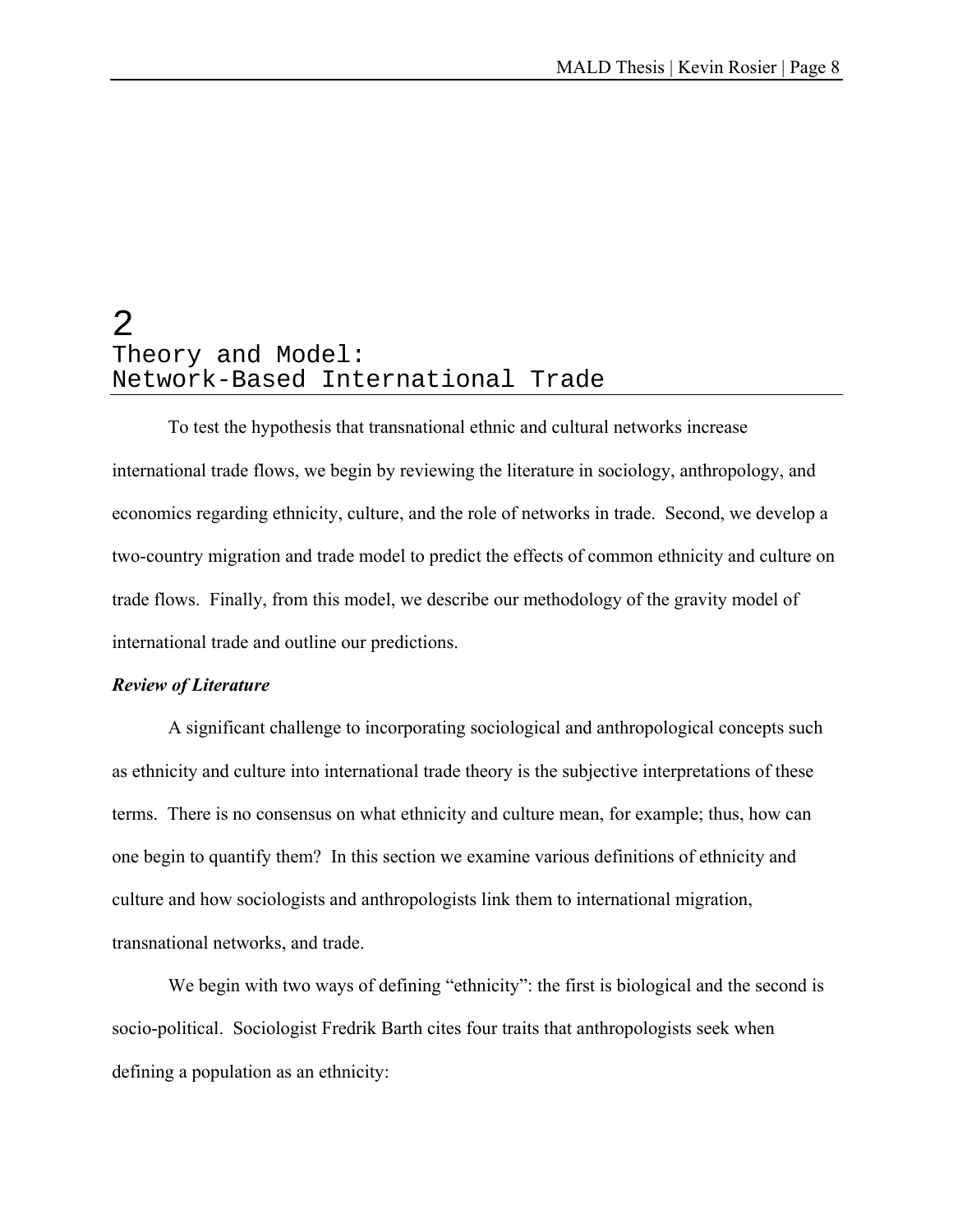- 1. The group is largely biologically self-perpetuating;
- 2. It shares fundamental cultural values;
- 3. It makes up a field of communication and interaction;
- 4. It has a membership which identifies itself, and is identified by others, as constituting a category distinguishable from other categories of the same order.<sup>7</sup>

In sum, this definition of ethnicity outlines clear boundaries for the group, with biological descent carrying central importance. This biological interpretation of ethnicity is linked to another definition of ethnicity: primordialism. Primordialism describes ethnicity as possessing the following traits: assumed blood ties, racial characteristics, language, religion, and customs. $8$ Thus, it defines an ethnic group by those traits given at birth or at the primordial stages of life. In sum, these interpretations define ethnicity as a biological or naturally assigned characteristic.

A contrasting definition on ethnicity is that group members can self-identify with an ethnicity based on social, political, or cultural behaviors. Fedrik Barth argues that what is most central about ethnic groups is that they are "categories of ascription and identification by the actors themselves..."<sup>9</sup> Similarly, sociologist Max Weber emphasizes that ethnicities are formed around political communities: "It is primarily the political community, no matter how artificially organized, that inspires the belief in common ethnicity."10 Therefore, this definition of ethnicity centers around the individual's self-identification with the ethnic group.

Thus, it is ambiguous whether ethnicity is defined by birth or self-identification. As we describe later, this paper includes both interpretations using one variable for self-identified ethnicity (ethnic stock) and another for natural ethnicity (ethnic flows). Because this paper

1

<sup>&</sup>lt;sup>7</sup> Fredrik Barth, "Ethnic Groups and Boundaries," in John Hutchison and Anthony Smith (eds.), *Ethnicity,* Oxford University Press: Oxford, 1996, p.75.

<sup>8</sup> Clifford Geertz, "Primordial Ties," in John Hutchison and Anthony Smith (eds.), *Ethnicity,*  Oxford University Press: Oxford, 1996, pp.43-44.

<sup>9</sup> *Ibid.* 

 $10$  Max Weber, "The Origins of Ethnic Groups," in John Hutchison and Anthony Smith (eds.), *Ethnicity,* Oxford University Press: Oxford, 1996, p.35.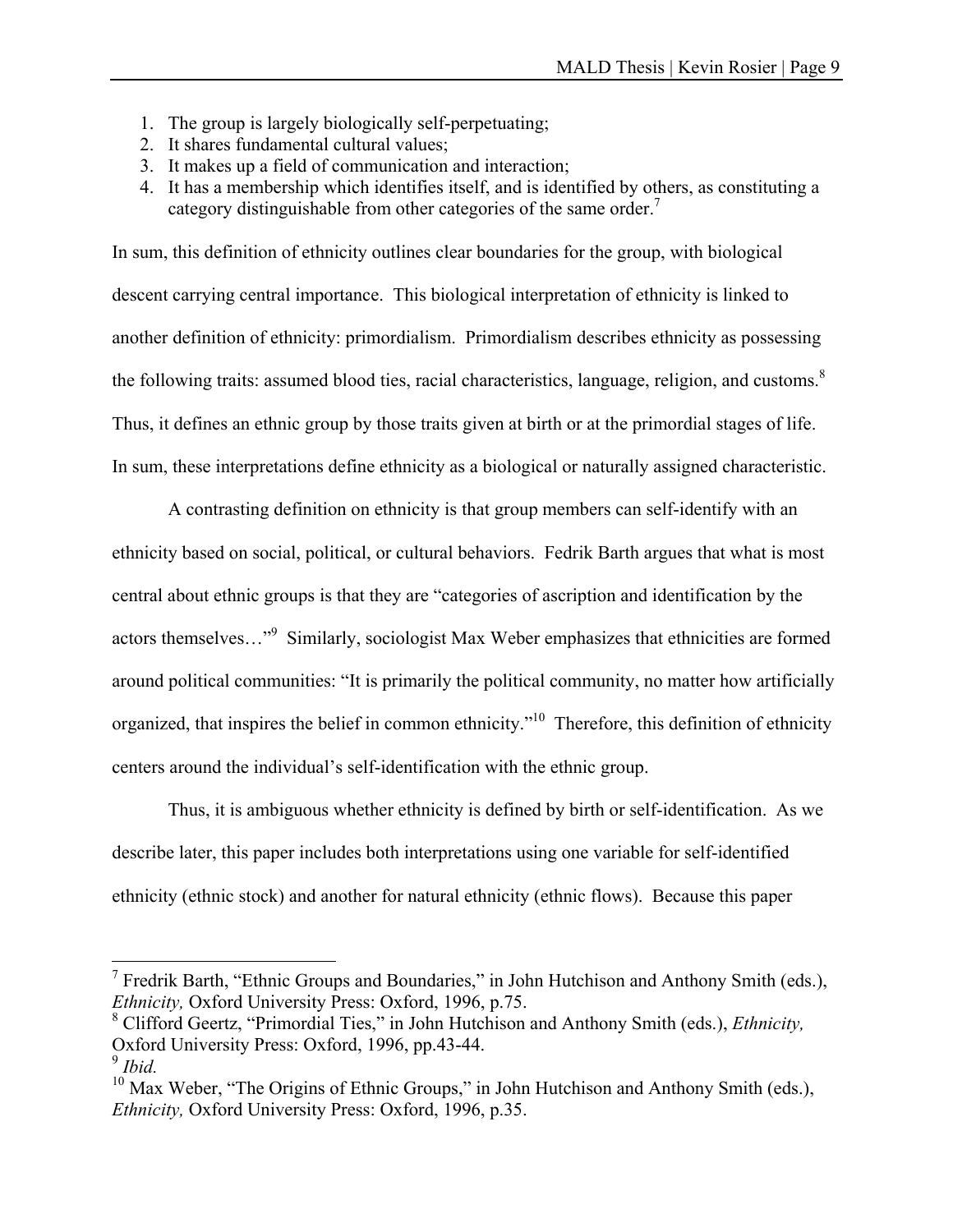focuses, in particular, on immigrant groups, we might also seek some interpretations of ethnicity from the growing sociology literature on diasporas. Milton Esman defines the diaspora as "a minority ethnic group of migrant origin which maintains sentimental or material links with its land of origin."<sup>11</sup> Esman's limitation to minorities wrongly excludes migrants who become the dominant ethnic group of a country. For example, Esman would not consider the Anglo-Protestant settlers of the United States to be a diaspora, despite the fact that many maintain ethnic and cultural ties to Britain. Thus, what is most critical to our analysis is that the migrants maintain "material links" to the homeland. Thus, the immigrant or diasporic person can serve as a link (in particular, an economic link) between the country of origin and the host country.

 Some anthropologists and sociologists argue that cultural similarities are sufficient common characteristics to form an ethnic group. Barth makes this argument citing the case of the American black community. He says that by describing the ethnic group by "cultural stuff," the boundaries of the group become flexible and can change over time as the culture of the group changes.12 Culture might be defined as "learned behavior," "a way of thinking, feeling, and believing," or "the social legacy individuals acquire from the group."<sup>13</sup> Thus, while ethnicity is sometimes believed to have some biological element, culture is purely behavioral. Typically, the learned behavior that we consider aspects of culture include language, religion, social customs, and political beliefs. As in the case of ethnicity, which, through migrants, forms transnational global networks, culture too can establish such networks through the spread of language,

 $\overline{a}$ 

<sup>&</sup>lt;sup>11</sup> Milton Esman, "Diasporas and International Relations," in John Hutchison and Anthony Smith (eds.), *Ethnicity,* Oxford University Press: Oxford, 1996, p.316.

<sup>&</sup>lt;sup>12</sup> Paul Gilbert, *Peoples, Cultures and Nations in Political Philosophy*, Georgetown University Press: Washington, 2000, pp.22-23.

<sup>13</sup> Clyde Kluckhohn, *Mirror for Man,* Whittlesey House: New York, 1949.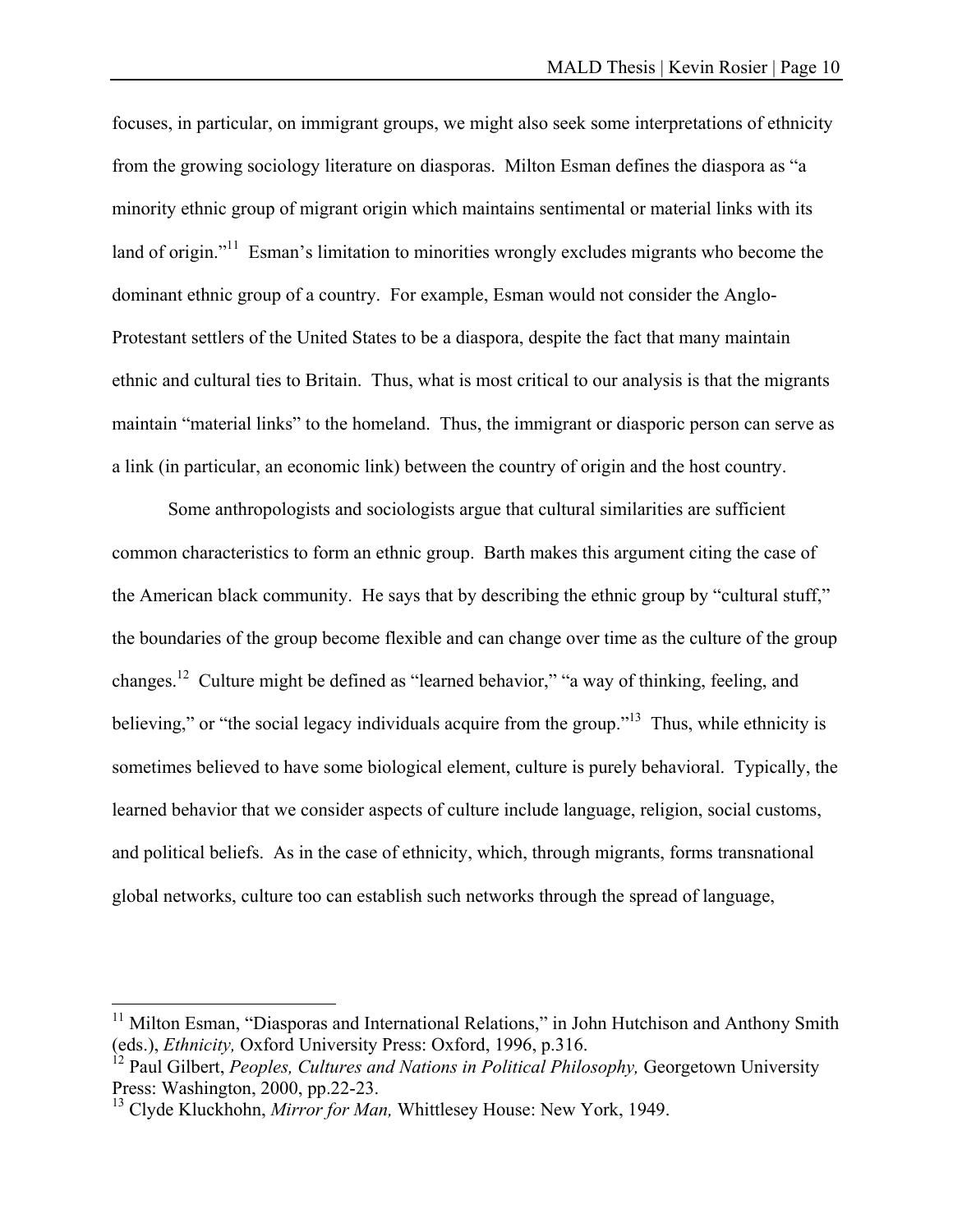religion, and customs globally. Again, these links lower transaction costs and, therefore, establish economic links across borders.

 The case of the diaspora is the archetypal example of transnational ethnic and cultural networks. According to Robin Cohen, "By being attached to a strong and tightly integrated diaspora, family- and kin-based economic transactions are made easier and safe.<sup>"14</sup> In other words, Cohen presents a sociological argument for ethnic and cultural networks as a means of reducing transaction costs:

Diasporas allow small and family businesses to adjust to a global scale and to assume a more rational, functional, productive and progressive character. A network of mutual trust of global proportions builds up as capital and credit flow freely between family, kin, fellow villagers and even more loosely associated co-ethnic members.<sup>15</sup>

Cohen provides examples of the Japanese *sogo shosha* and the ethnic Chinese klans and *guanxi*  of the Southeast Asian Chinese diaspora. Such networks are not limited to the traditional diaspora models, however. We can generalize this theory to include any sort of migrant that maintains ties with his or her homeland as well as natives that take on cultural traits of foreign countries, such as the learning of Spanish among native-born Americans. In sum, ethnic and cultural networks that bind economic agents provide less expensive means of matching agents; in the context of international trade, therefore, these networks more cheaply match buyers to sellers.

 Some trade economists have already begun to apply this sociological argument from the literature on ethnic and cultural networks to international trade. Three recent studies have been central in the economics literature on transnational networks and trade. The first is by James Dunlevy and William Hutchison on "The Impact of Immigration on American Import Trade in the Late Nineteenth and Early Twentieth Centuries." Dunlevy and Hutchison argue that

 $\overline{a}$ 

<sup>&</sup>lt;sup>14</sup> Robin Cohen, *Global Diasporas*. University of Washington Press: Seattle, 1997, p. 160.  $^{15}$  *Ihid*.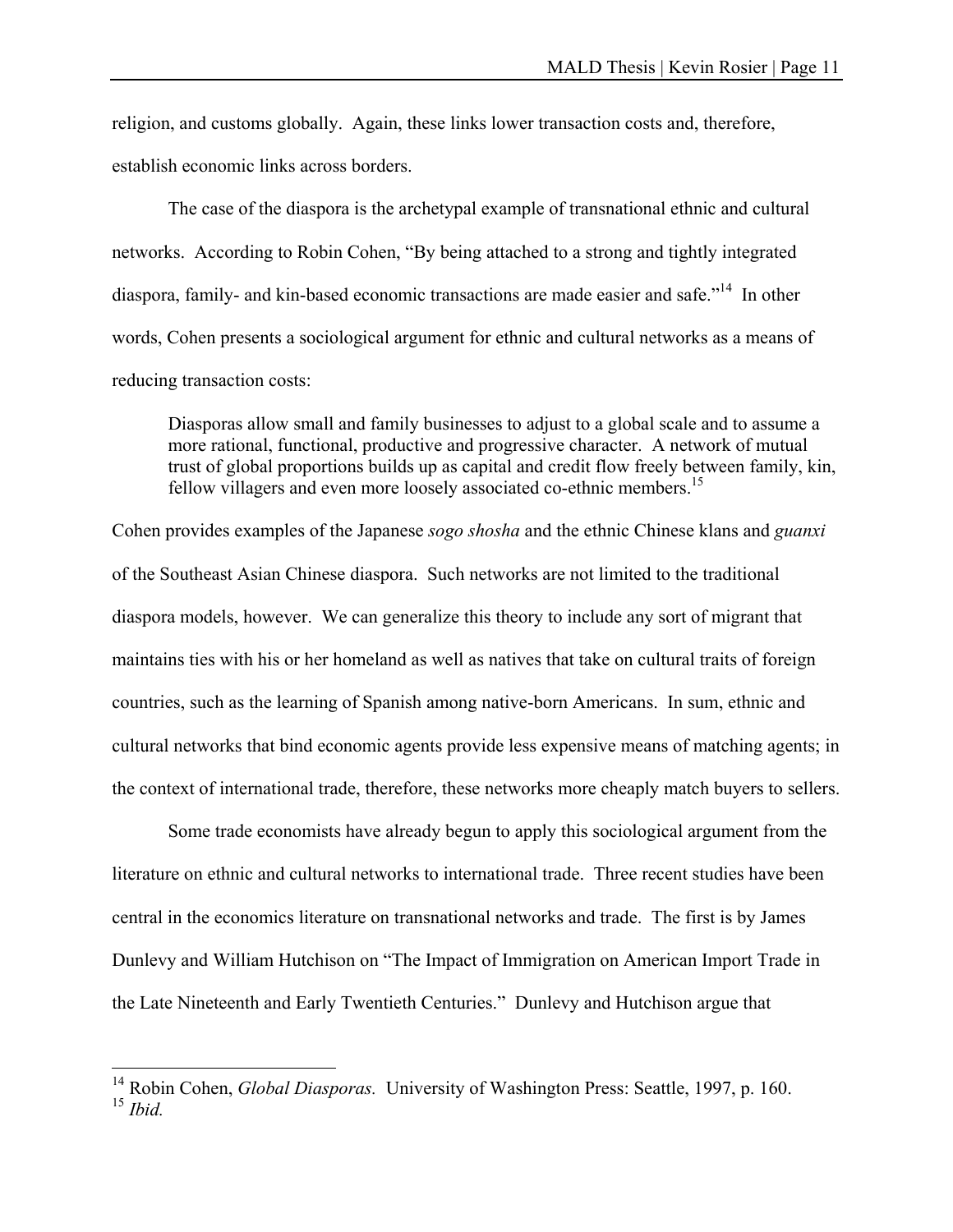immigrants can serve as a link for trade between home and host countries for three reasons: (1) immigrants understand the preferences of the homeland better than natives; (2) immigrants can better recognize market potential in the homeland and how to differentiate goods to cater to the homeland; and (3) greater mutual trust exists between trading agents.<sup>16</sup> The authors fail to make note of the possible impact of immigrants on the host country's demand for the homeland's imports, though, as described previously, this plays an important role in increasing imports. Although the authors describe only the last of their three reasons as the ethnic network's effect on trade, all of them reflect benefits from an established transnational ethnic network. Dunlevy and Hutchison find a strong and significant positive effect from the large immigrant waves on bilateral trade flows, especially in the case of finished and differentiated goods. They reach this conclusion by the gravity model methodology described at the end of this chapter. For comparison, the authors also run the gravity model for the entire data set and by region, a method which this paper uses in Chapter 4.

 Following a similar methodology, James Rauch and Vitor Trindade did a study on "Ethnic Chinese Networks in International Trade" in 2002. Rauch and Trindade show how "coethnic networks," in the case of the Chinese diaspora, overcome informal barriers to international trade. An important variable used in their study is the "Chinese share," which is the product of the ethnic Chinese population for both countries of each country pair. As described in Chapter 3, this variable is used in the cases of language and religion in this study's analysis of cultural networks. Also employing the gravity model methodology, Rauch and Trindade conclude that "For trade between countries with ethnic Chinese population shares at the levels

1

<sup>&</sup>lt;sup>16</sup> James Dunlevy and William Hutchison, "The Impact of Immigration on American Import Trade in the Late Nineteenth and Early Twentieth Centuries," *The Journal of Economic History,*  Vol. 59, No. 4 (December 1999), p.1045.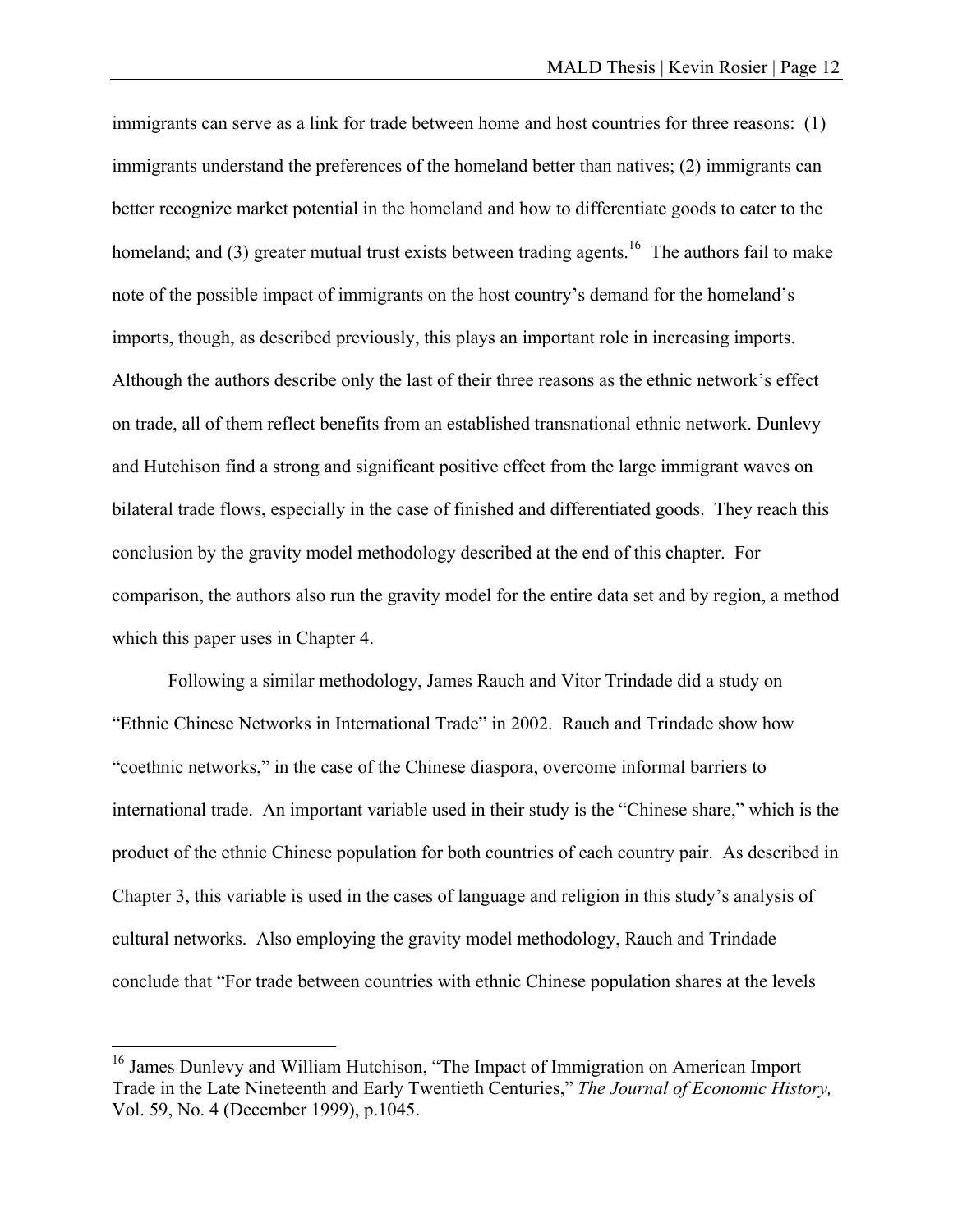prevailing in Southeast Asia, the smallest estimated average increase in bilateral trade in differentiated products attributable to ethnic Chinese networks is nearly 60 percent."<sup>17</sup>

 Finally, Carl Mosk's recent study of *Trade and Migration in the Modern World* employs the gravity model of international trade once again to determine how international migration, through the establishment of transnational networks, facilitates and increases trade flows. Mosk concludes that "diversification in trade tends to be positively associated with diversification in migration" and that openness to trade tends to be associated with openness to migration.<sup>18</sup> What is most useful from Mosk's study, however, is the detailed statistical analysis of the direction of causation between increases in trade and increases in migration. Mosk estimates that the direction of causation depends on the historical context but argues that for the case of immigration in the United States throughout the twentieth century, it has been the migrants that have caused increases in trade volumes.<sup>19</sup> In other immigrant countries at other times in history, the direction of causation is reversed.

#### *Migration and Trade Model*

 $\overline{a}$ 

 Based on the above literature, we will now develop a stylized two-phase model of migration and trade that predicts the pro-trade phenomenon of ethnic and culture networks. First, we assume that country *i* has a population possessing the ethnic or cultural characteristic  $\alpha$ and country *j* has a population possessing the ethnic or cultural characteristic β*.* 

In phase one of the model, country *i* and country *j* are engaging in free trade at a total value of  $\delta$ . Country *i* has a purely ethnic or cultural population described only by  $\alpha$ , and country *j* has a purely ethnic or cultural population described only by β*.* In phase two, the migration

<sup>17</sup> James Rauch and Vitor Trindade, "Ethnic Chinese Networks in International Trade," *The Review of Economics and Statistics,* February 2002, 84(1), p.116.

<sup>18</sup> Carl Mosk, *Trade and Migration in the Modern World,* Routledge: London, 2005, pp.194-195. <sup>19</sup> *Ibid.,* p.224.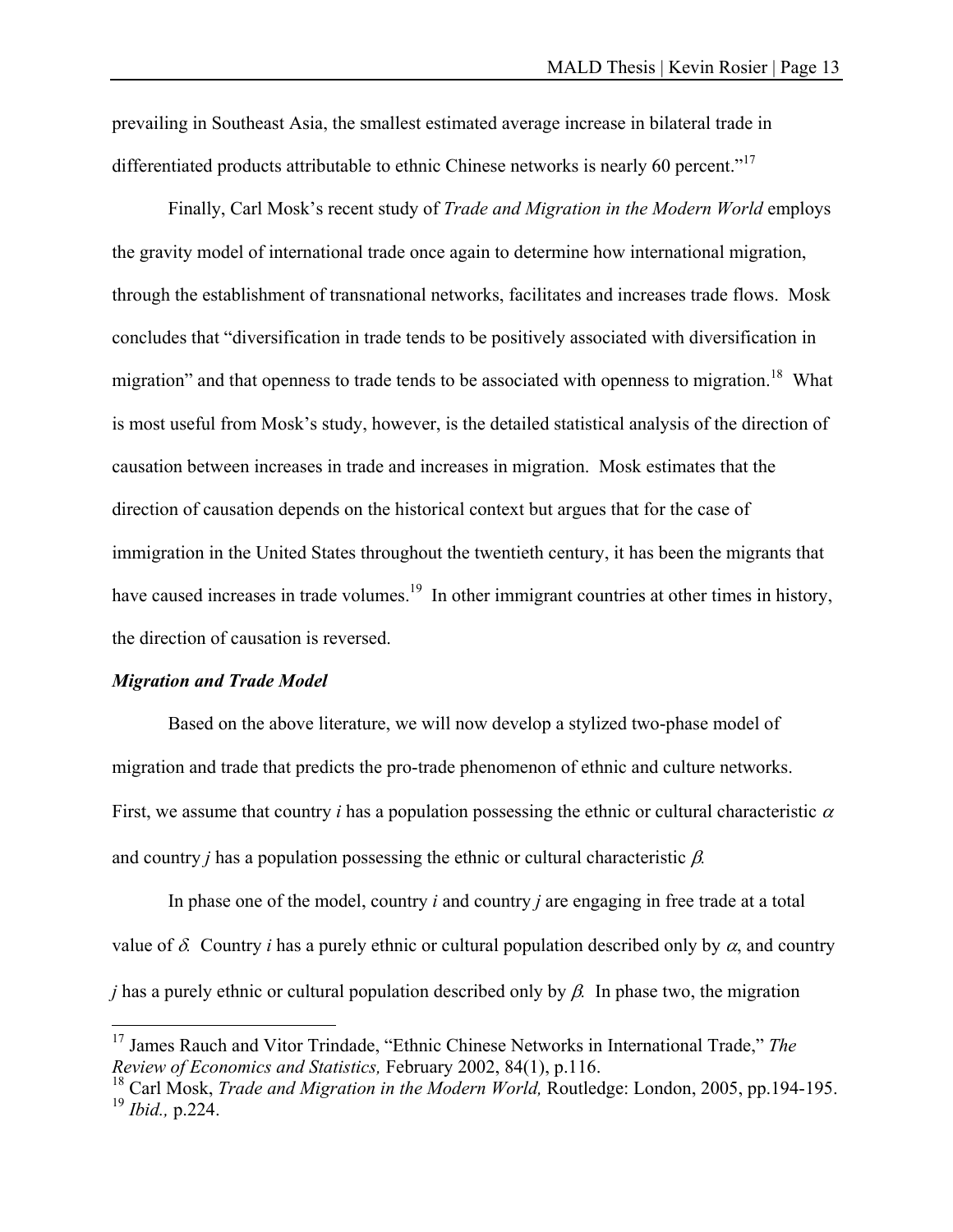phase, a fraction of the population from country *j* migrates to country *i*; we assume no migration in the reverse direction. Thus, the total population of country *j* decreases, but the population remains purely of the ethnicity or culture described by β*.* In country *i,* the size of the population has increased; however, the share of the population that is characterized by  $\alpha$  has decreased to a value less than 100 percent, and a minority share of the population is now characterized by β*.* In sum, country *i* has become a multi-ethnic or multi-cultural state.

Another effect of the migration is that there now exists an ethnic or cultural link between country *i* and country *j* that did not exist before. Based on the properties of ethnic and cultural networks described in Chapter 1 and the literature review, we expect that this link will facilitate trade between the countries. Thus, after migration, country *i* and country *j* trade at level  $\varphi$ , where  $\varphi$  is greater than  $\delta$ . We assume balanced trade so that regardless of whether the ethnic or cultural network facilitates imports or exports, both must increase.

#### *Methodology and Expected Outcomes*

 To test our hypothesis and this model, we employ the methodology used previously in studies of networks in international trade, the gravity model. The gravity model, in its generalized form, assumes that the level of bilateral trade is a function of the size of the economies, the distance between the countries, and other factors such as common language and shared borders. This paper will use the following variation on the gravity model:

> ln( *trade* ) =  $\beta_1 + \beta_2 \ln(GDP_i * GDP_j) + \beta_3 \ln(GDPpc_i * GDPpc_j) +$  $\beta_4$  ln( *distnc*  $_{ii}$ ) +  $\beta_5$ (*border*  $_{ii}$ ) +  $\beta_6$ (*comlang*  $_{ii}$ ) +  $\beta_7$ (*PTA*  $_{ii}$ ) +  $\beta_8$  ln( *ethnicstock*  $_{ij}$ ) +  $\beta_9$  ln( *ethnicflows*  $_{ij}$ ) +  $\beta_{10}$  (*languageshr*  $_{ij}$ ) +  $\beta_{11}$ (*religionshr ii*) +  $\varepsilon_{ii}$

where *trade* is the value of total bilateral trade, *GDP* is the gross domestic product, *GDPpc* is the gross domestic product per capita, *distnc* is the distance in miles between the capital cities of the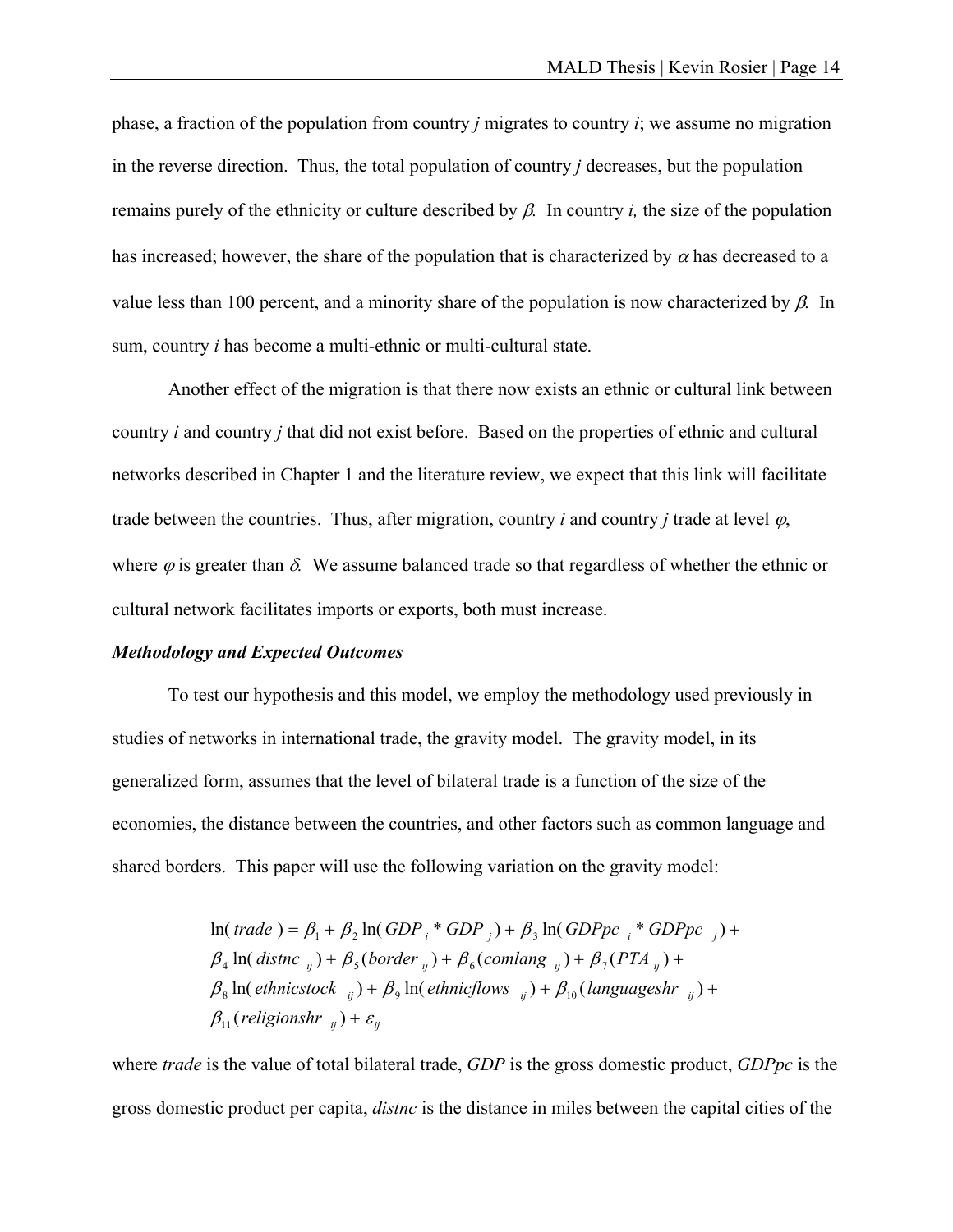country pair, *border* is a dummy variable taking a value of unity if the countries share a border, *comlang* is a dummy variable taking a value of unity if the countries share a common language, and *PTA* is a dummy variable taking a value of unity if the countries engage in a preferential trade agreement.

The final variables corresponding to  $\beta_8$  to  $\beta_{11}$  represent variables which will be used to proxy for ethnic and cultural networks. For ethnicity, these variables include *ethnicstock*, which is the total number of individuals in country *i* that self-identify with the ethnic identity derived from country *j,* and *ethnicflows,* which is the total number of individuals in country *i* that were born in country *j.* For culture, we use a set of variables for common language usage and common religious affiliations. *Languageshr* represents a set of three variables: *Ethnishshr, Spanishshr,* and *Chineseshr. Relgionshr* represents a set of three variables as well: *Protestantshr, Catholicshr,* and *Jewishshr.* These variables, which are called "share variables" (indicated by the letters *shr*), take the product of the share of the population in country *i* that speak a given language or identify with a given religion and the share of the population in country *j* that speak that same language or identify with that same religion.

In the following chapter, we estimate values for the coefficients in the above equation. We expect positive and statistically significant values for all of the coefficients except for  $\beta_4$ , the coefficient for distance.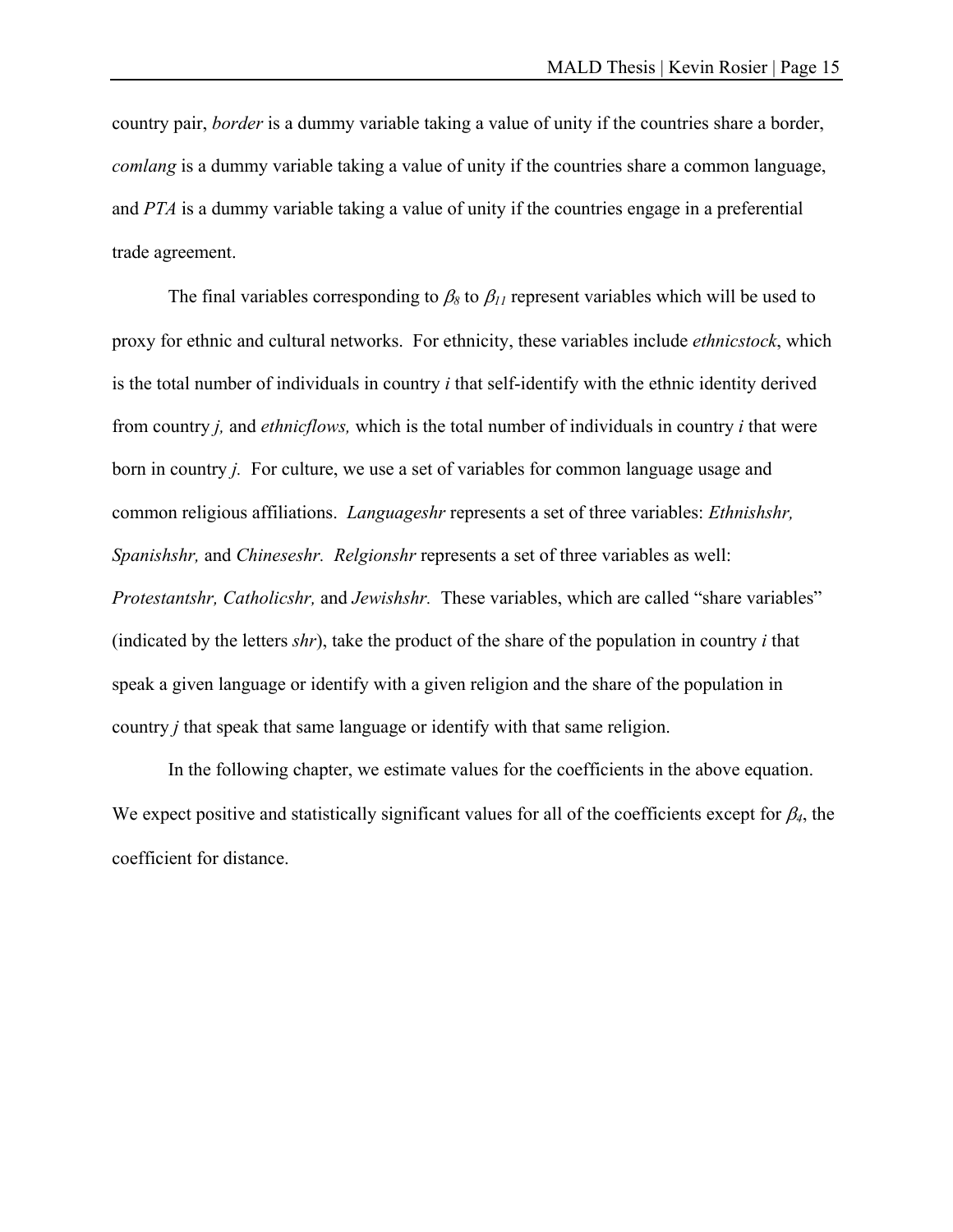## 3 Description of Data: U.S. as a Multiethnic and Multicultural Nation

This chapter evaluates three characteristics of the United States using data for the year 2000. First, we discuss the U.S. as an open economy by analyzing trends in the flows of trade between the U.S. and its trading partners. Second, census data for the U.S. strongly reflect the multiethnic history of this immigrant country. Using data from the 2000 U.S. census, we find that the ethnic composition of the country, though always multiethnic, is shifting away from the traditional ancestries of Europe and toward newer immigrant sources in Latin America and Asia. Third, we discuss two indicators of American culture—language and religion—and how they characterize American society as multicultural.<sup>20</sup>

#### *Trade Data: U.S. as Open Economy*

The U.S. Department of Commerce and International Trade Administration assemble National Trade Data, which describes the value of imports and exports between the U.S. and its trading partners for a given year. This analysis uses U.S. trade data for  $2000$ <sup>21</sup> Figure 1 puts into perspective where the flow of trade with the U.S. is most clearly directed by showing the top fifteen of the U.S. trading partners. The graph shows the value of total trade with the country by summing the absolute value of bilateral exports and imports. This simple overview of the flow

 $\overline{a}$ 

 $^{20}$  A full list of countries used as U.S. trading partners for this analysis is provided in the appendices.

Trade data is provided in Appendix A.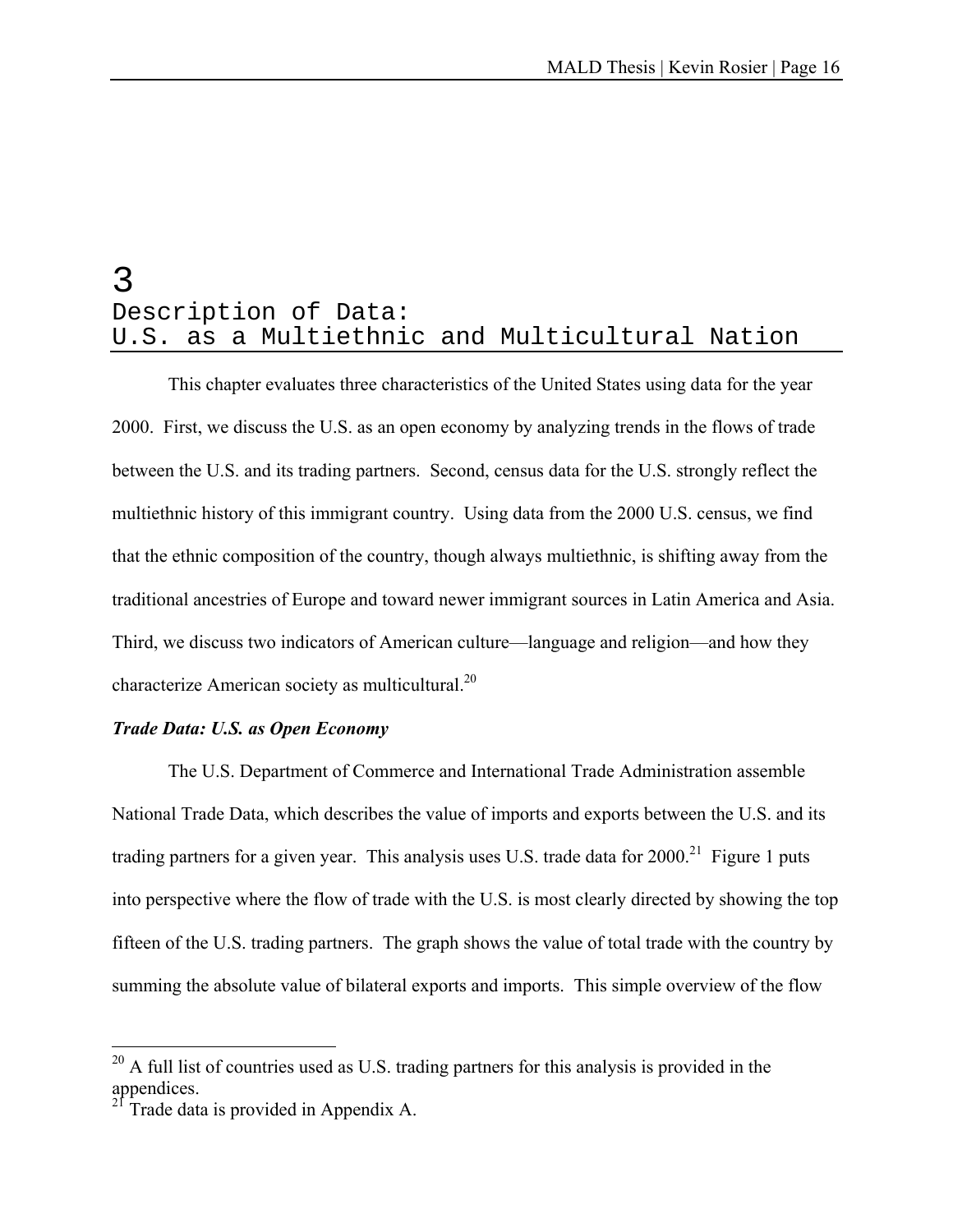of total U.S. trade is important because it shows the clear domination of trade between the U.S. and Canada, Mexico, and Japan.<sup>22</sup> These three important trading partners must be given careful consideration in our descriptive statistics of ethnic and cultural networks in U.S. trade because of their unique relationships with the U.S. and their threat as outliers in our analysis. In Chapter 4, the core gravity variables will control for the factors that make these three countries special cases.

 Figure 1 also highlights the importance of regions in the direction of U.S. trade flows. In particular, we see an almost exclusive presence of European and Asian nations in the top fifteen trading partners, but for Mexico and Brazil. This raises the question whether impacts from ethnic and cultural networks might be hidden in a macro-perspective of the data and better revealed in a regional perspective. For this reason, we will frequently divide our findings by regions to better understand the impacts from immigrants, in particular.



 $22$  It should be noted that when the European Union countries are combined, they surpass Japan as the third largest US trading partner. However, since this paper is concerned with ethnic and cultural identities, we keep the EU countries separate throughout.

 $\overline{a}$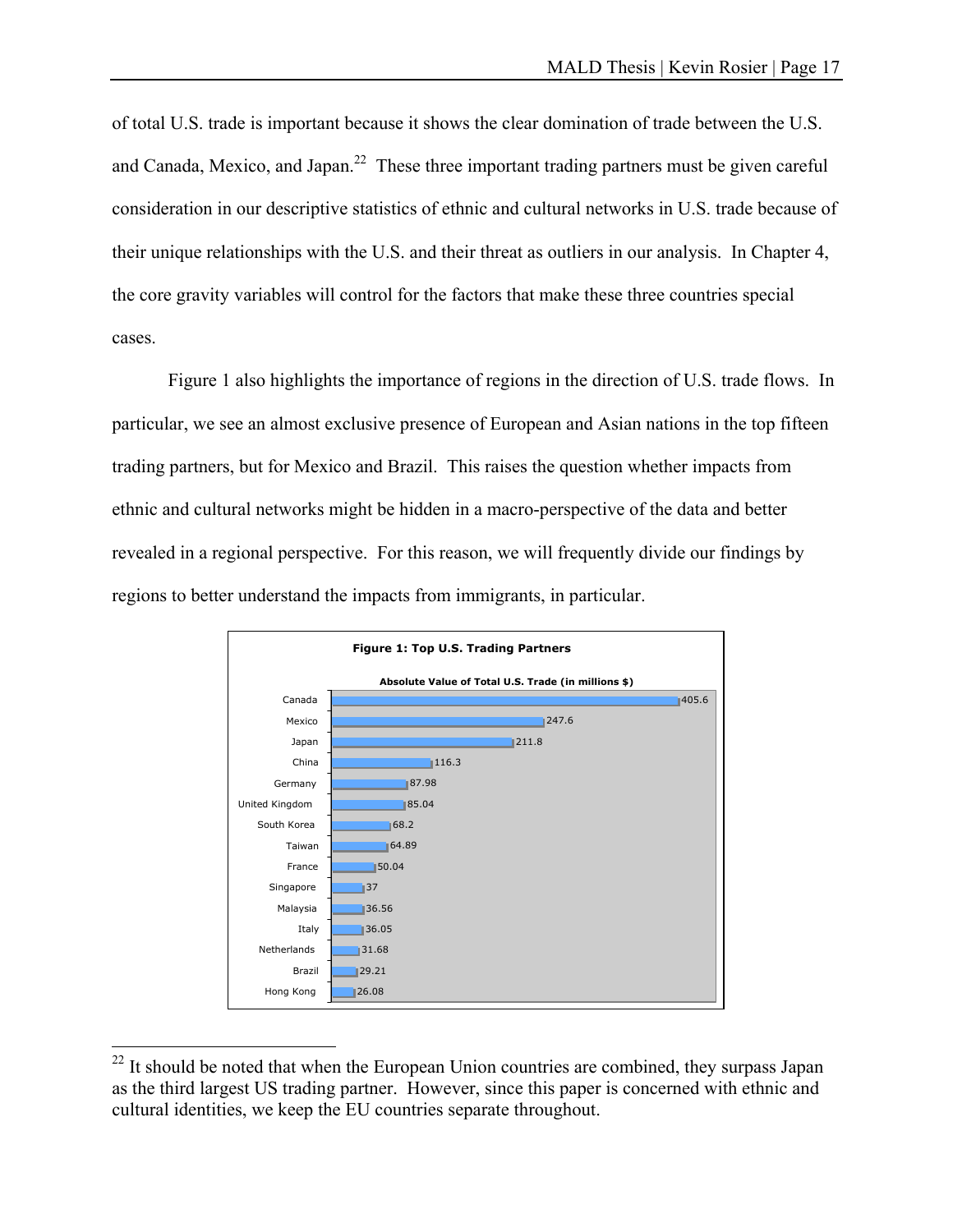A final note on the trade data is that there is minimal change in the ranking of trade partners when ordered by total trade, exports, or imports. This is to be expected since balanced trade is predicted in theory; however, such cases as the large bilateral U.S. trade deficit with China as well as the large overall U.S. trade deficit make this fact worth pointing out. Thus, our dependent variable for trade will always be the total value of bilateral trade.

#### *Ethnicity Data: U.S. as a Multiethnic Nation*

As noted in the previous chapters, ethnicity is a highly ambiguous term with subjective meanings. One of the complicating characteristics of ethnic identity among immigrants is that it erodes across generations. To capture the time sensitivity of ethnicity in this United States case study, we divide ethnic groups into two measurable types: ethnic stocks and ethnic flows. We define the ethnic stock as the number of persons in the host country population who identify with a specific ethnicity and ethnic flows as the number of persons in the host country born in the country or homeland from which the ethnicity is derived. The following two sections elaborate on these concepts and provide descriptive statistics of both.<sup>23</sup>

#### *U.S. Ethnic Stock*

 $\overline{a}$ 

 Because of the "melting pot" history of the United States, the measurement of ethnic stocks is not easily acquired. Many U.S. citizens of European descent either have multiple ethnic ancestries or cannot distinguish their ethnicity from their nationality. To evaluate for ethnic stocks in this study, however, we rely on the U.S. Census Bureau's question on ancestry in the 2000 Census. Participants were asked the following:

What is this person's ancestry or ethnic origin? *(For example: Italian, Jamaican, African American, Combodian, Cape Verdean, Norwegian, Dominican, French Canadian, Haitian, Korean, Lebanese, Polish, Nigerian, Mexican, Taiwanese, Ukrainian, and so on.)* 

 $^{23}$  Raw data on ethnicity is provided in Appendix B.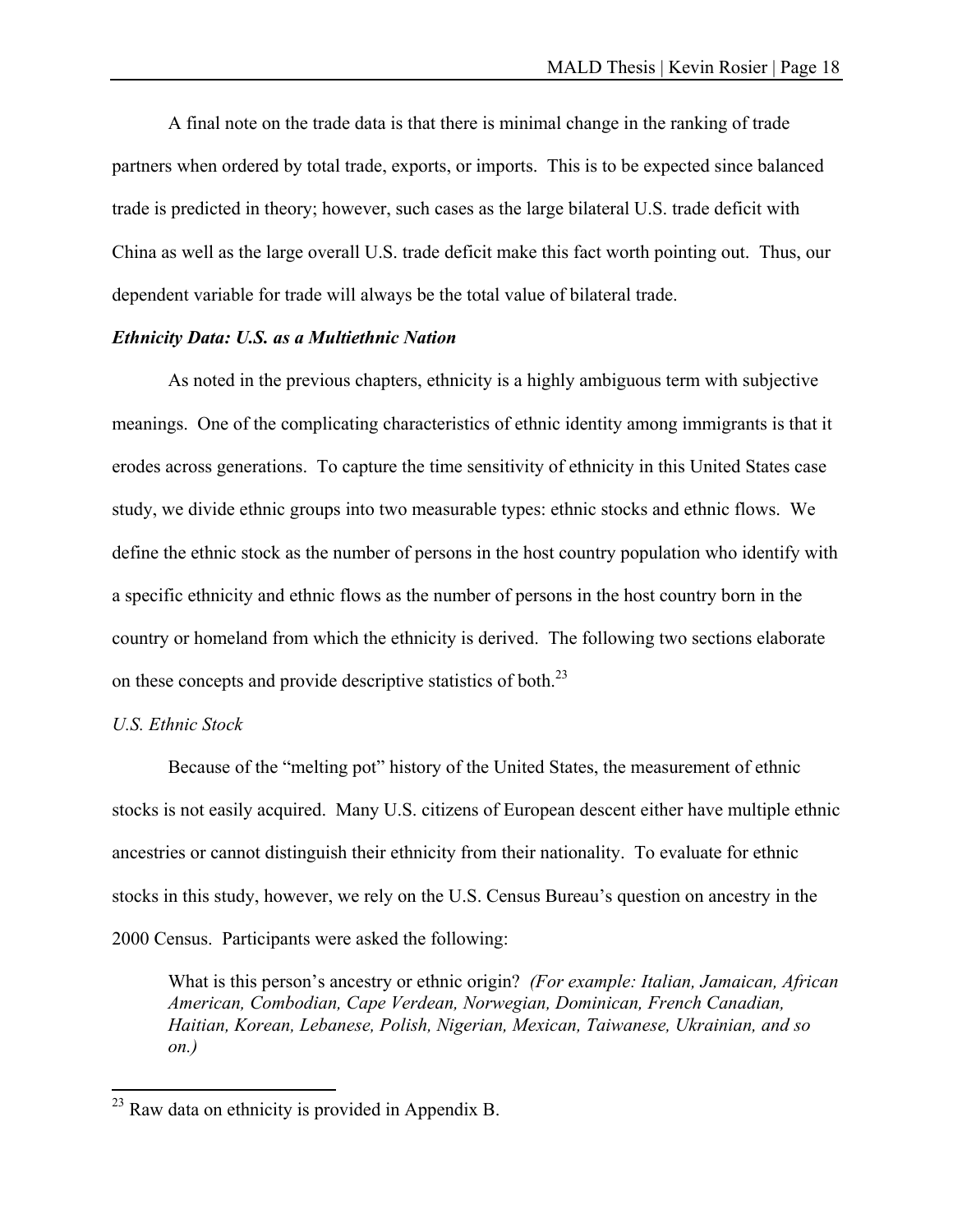The list of examples shows how unclear the concept of ethnicity is in the United States context. African American, for example, appears as an ethnicity along side nationalities such as Polish and Italian and sub-national groups such as Taiwanese. What is most useful about the data, however, is that it does not distinguish between first-generation, second-generation, or thirdgeneration immigrant families. All participants are asked to give their "ancestry or ethnic origin," a change from the 1980 Census which only based this question on the birthplace of the respondent's parents. The Census approach to ancestry is also useful because it allows for a first and second response, recognizing that many citizens have multiethnic ancestries. According to the Census Bureau, 80 percent of respondents specified at least one ethnicity; the numbers of respondents are shown in Table 3.1.

| Ancestry                | 1990        |         | 2000        |         | Change, 1990 to 2000 |         |
|-------------------------|-------------|---------|-------------|---------|----------------------|---------|
|                         | Number      | Percent | Number      | Percent | Numerical            | Percent |
| <b>Total Population</b> | 248,709,873 | 100.0   | 281,421,906 | 100.0   | 32,712,033           | 13.2    |
| Ancestry specified      | 222,608,257 | 89.5    | 225,310,411 | 80.1    | 2,702,154            | 1.2     |
| Single ancestry         | 148,836,950 | 59.8    | 163,315,936 | 58.0    | 14,478,986           | 9.7     |
| Multiple ancestry       | 73,771,307  | 29.7    | 61,994,475  | 22.0    | $-11,776,832$        | $-16.0$ |
| Ancestry not specified  | 26,101,616  | 10.5    | 56,111,495  | 19.9    | 30,009,879           | 115.0   |
| Unclassified            | 2,180,245   | 0.9     | 2,437,929   | 0.9     | 257,684              | 11.8    |
| Not reported            | 23,921,371  | 9.6     | 53,673,566  | 19.1    | 29,752,195           | 124.4   |

**Table 3.1 - Ancestry, 1990 and 2000** 

A striking trend in the participation rate of the ancestry question is the drop in the number and share of respondents with multiple ancestries and the dramatic rise in the number of unreported ancestries. Moreover, the number who reported their ancestry as "American" went up between 1990 and 2000 by 7.8 million, an increase of 63 percent. Although these statistics do not prove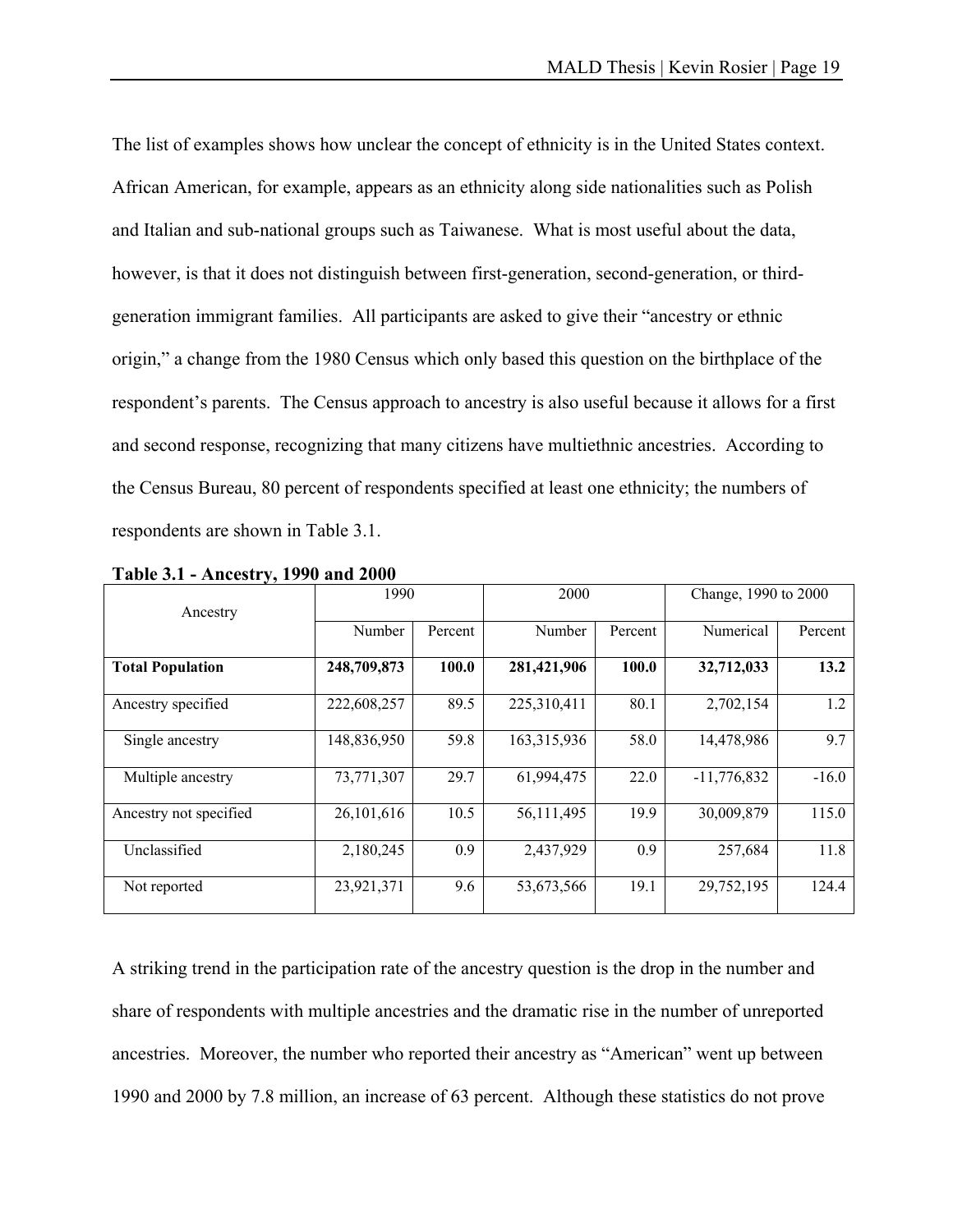it, this could be explained by the blurring of ethnic ancestries from Europe in the United States in recent decades. In other words, the inability of individuals to distinguish themselves from English, German, or French ancestry, for example, could persuade them to identify as "American" or to not specify an ancestry.

 Another interesting trend is the growth of African American, Hispanic and Asian ancestries vis-à-vis European ancestries in the U.S. Figure 2 shows the fifteen largest ancestral groups in the United States in 2000 in millions.



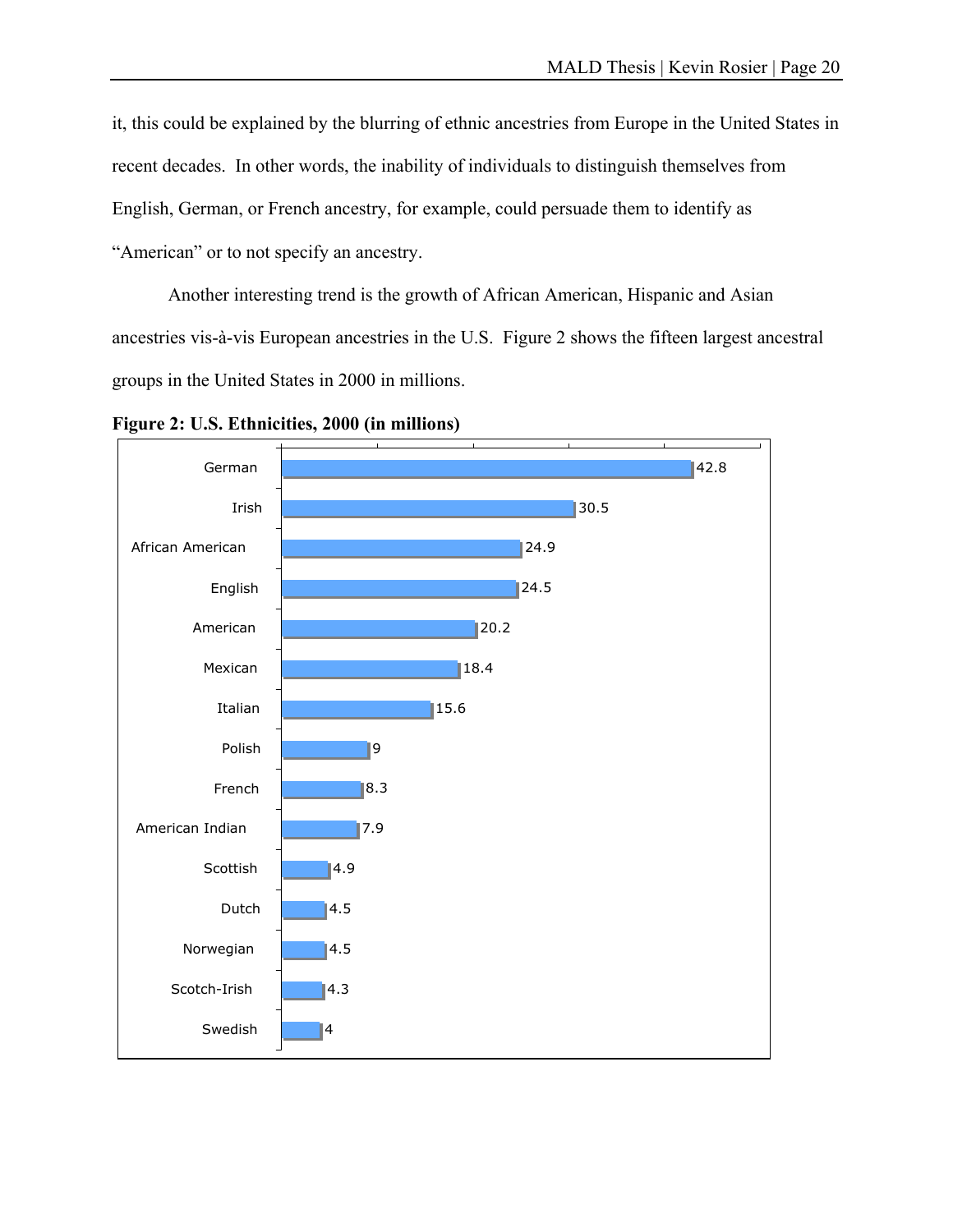According to the Census Bureau, the "highest growth rates between 1990 and 2000 occurred in groups identified by a general heritage rather than a particular country of origin."<sup>24</sup> Moreover, the three largest country-specific ancestries seen in Figure 2, Germans, Irish and English decreased in size by at least 8 million and by more than 20 percent. All of this suggests a declining prevalence of national ancestries in the United States and the rising importance of large and ambiguous ethnic groups, such Hispanics or African Americans.

#### *U.S. Ethnic Flows*

 $\overline{a}$ 

 The recent rise in the share of immigrants in the United States implies that although the ethnic stock is shifting away from identity with the homeland, the large foreign-born populations, who presumably identify more significantly with their birthplaces, might be restructuring how the ethnic composition of the U.S. fits into transnational ethnic networks. Figure 3 ranks the top fifteen sources of immigrants in the U.S. by their country of origin.



<sup>&</sup>lt;sup>24</sup> "Ancestry: 2000," Census 2000 Brief, U.S. Department of Commerce, Economics and Statistics Administration, U.S. Census Bureau, p.3.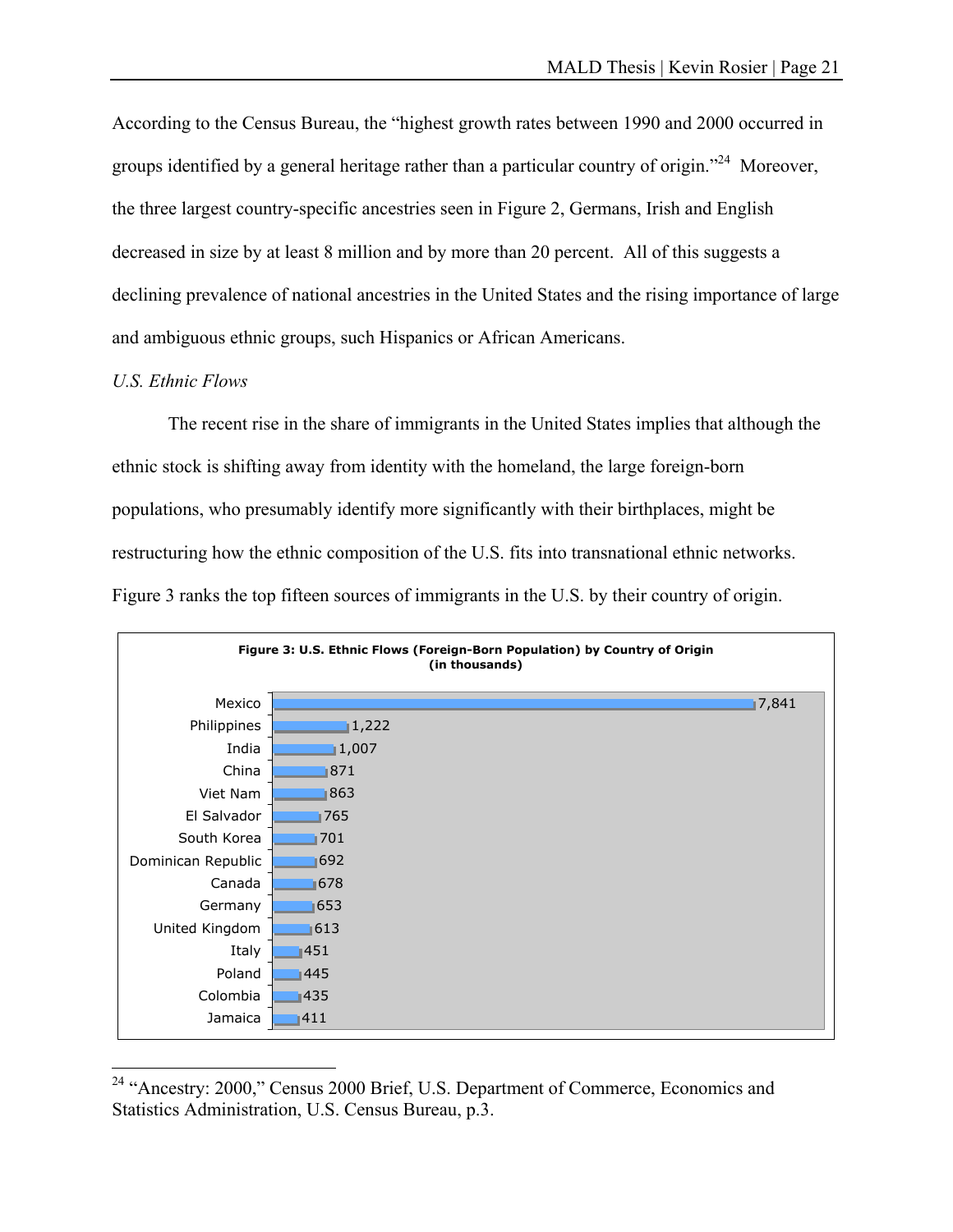The obvious outlier in U.S. immigration is Mexico with a current 7,841,000 documented Mexican-born immigrants living in the U.S. Because of the significant gap between Mexico and the second-largest immigrant source, the Philippines, it will often be necessary to remove Mexico from data correlations to better predict the role of ethnic flows without this very important outlier. $25$ 

 What Figure 3 does not illustrate but should also be considered is the skill-sets of immigrants from these countries. It is clear that the immigrants from Mexico and the Philippines, on the one hand, are primarily low-skilled workers seeking low-skilled jobs in the U.S.; on the other hand, India and South Korean immigrants are typically skilled laborers or entrepreneurs. In both cases, links to the homeland are sustained through economic transactions, most frequently remittances; however, the effect of these ethnic links on trade could also be dependent on the degree of engagement in the international economy on the part of these immigrants, which is also dependent upon skills.

#### *Correlations: Ethnicity and Trade*

 $\overline{a}$ 

 Simple correlations between these two ethnicity variables and U.S. trade reveal basic trends that are predicted from the model outlined in Chapter 2. Some data are not reported by the Census because the value is too low to mention. Thus, for many of the U.S. trade partners there is a missing data point if immigration has always been or is currently too low to report. For the sake of comparison, we report correlations with those countries excluded, indicated as "without missing data," and with those countries included but with a missing value changed to zero, implying that the number in the ethnic stock or flow is not statistically different from zero. We begin with various correlations between the ethnic stock (ancestry) and trade flows. Table

 $25$  Because other variables such as shared borders are controlled for in the regressions of the following chapter, this step is unnecessary in Chapter 4.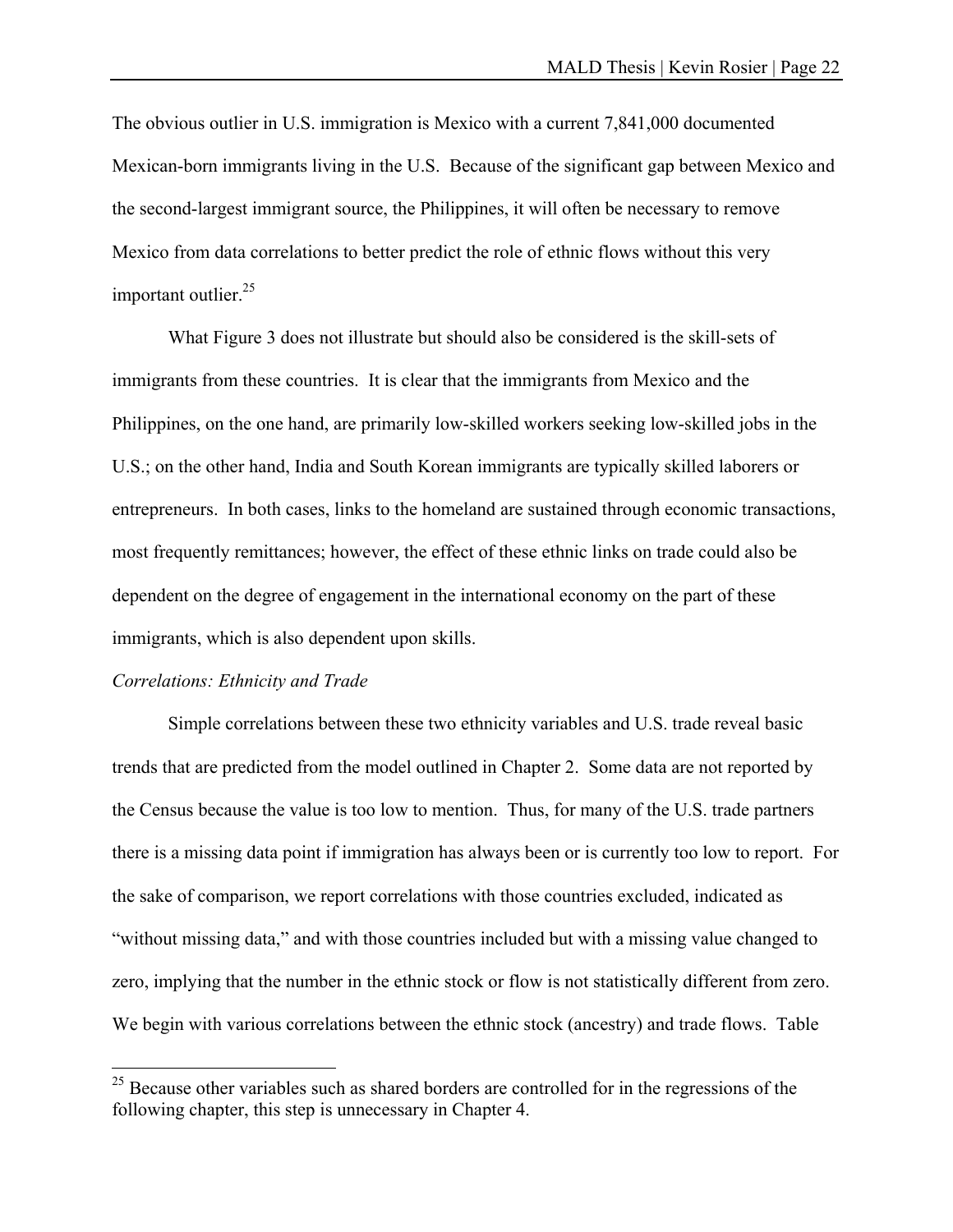3.2 shows the correlation percentage between these two variables for all data points as well as by region and other special groupings.

| <b>Ethnic Stock and Subgroups</b> | <b>Correlation Percentage</b><br>(without missing data) | <b>Correlation Percentage</b><br>(with missing data entered as zero) |
|-----------------------------------|---------------------------------------------------------|----------------------------------------------------------------------|
| All Countries                     | 27.53%                                                  | 34.25%                                                               |
| All, but for Canada, Mexico,      | 54.47%                                                  | 56.52%                                                               |
| and Japan                         |                                                         |                                                                      |
| Europe                            | 82.44%                                                  | 83.97%                                                               |
| Asia                              | 34.51%                                                  | 54.30%                                                               |
| Latin America                     | 99.18%                                                  | 98.68%                                                               |
| Latin America, but for Mexico     | $-5.34\%$                                               | 15.66%                                                               |
| Africa                            | <b>Insufficient Data</b>                                | 77.27%                                                               |
| Middle East                       | $-60.58\%$                                              | $-6.52%$                                                             |

**Table 3.2 - Correlations for Ethnic Stock and Trade** 

The overall data shows positive correlations of 27.53% and 34.35% between the ethnic stock and trade for missing data excluded and changed to zero, respectively; however, a closer examination of the data by regions and special subgroups shows the great degree of variation. When the top three U.S. trading partners are removed, the correlation increases to 54.47% (56.52% with missing values as zero), driven primarily by the removal of Canada and Japan which have large levels of trade with the U.S. vis-à-vis their migration levels to the U.S. Europe as a region shows a strong correlation of 82.44% (83.97% with missing values as zero), which is synonymous with the large presence of European ancestries in the U.S; however, this high correlation might be explained by high levels of trade between the U.S. and Europe due to low bound tariff rates, fewer non-tariff barriers, and higher levels of foreign direct investment between them. The Asian correlation factor of 34.51% shows an important increase to 54.30% when missing values, primarily for countries in Oceania, are changed to zero. Latin America's percentage is nearly a perfect correlation with Mexico; without Mexico, the percentage is negative without missing values and 15.66% with these values, mostly small Caribbean countries, recorded as zero. The Middle East shows negative correlations in both columns which might be explained by the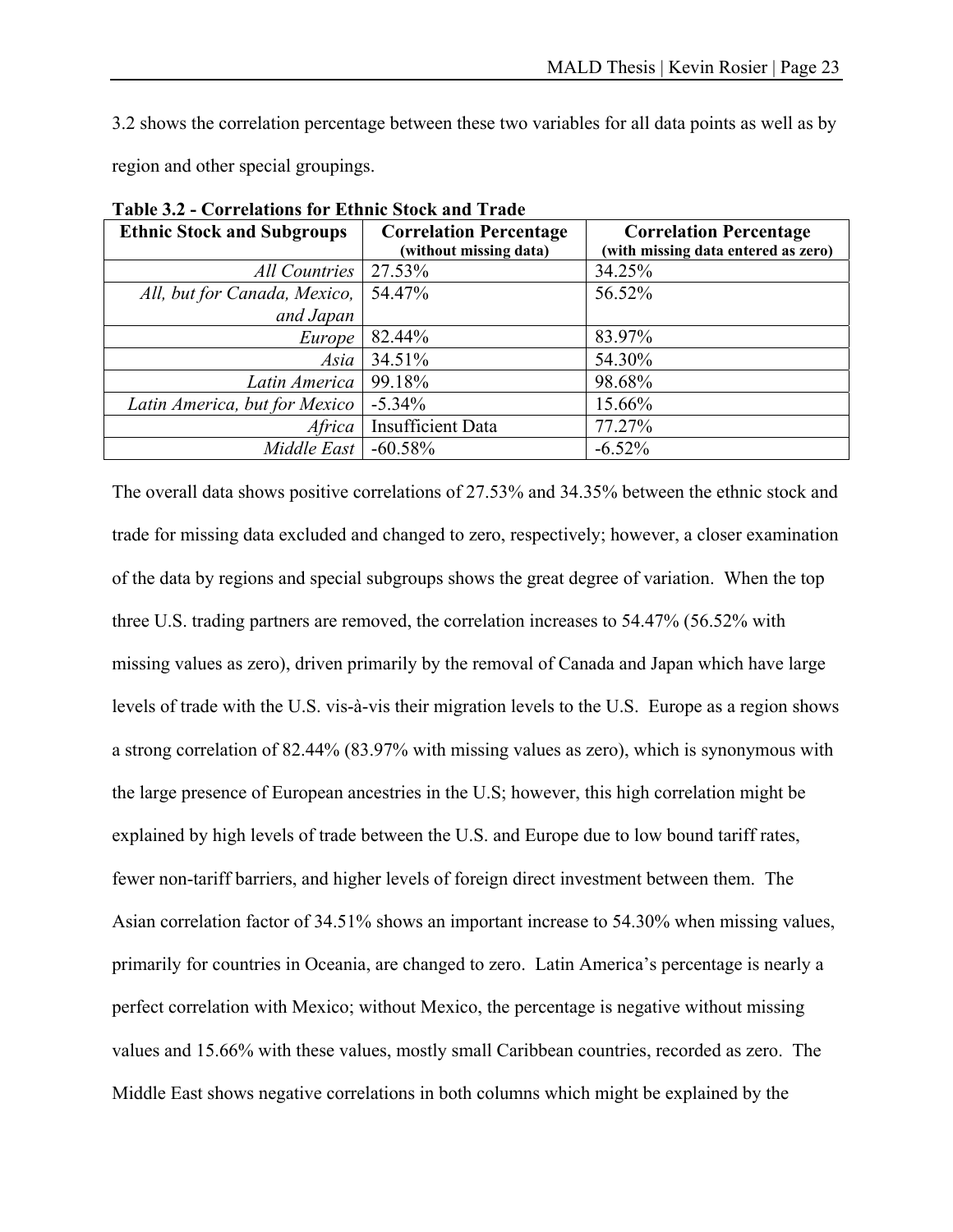motivations of older immigrant groups from these countries to the U.S. and their lack of interest in maintaining ties to the homeland. Trade in oil, which presumably does not depend on ethnic links, might also explain this negative correlation.

Table 3.3 shows the same set of correlations for ethnic flows and trade. The overall correlation with trade is stronger for ethnic flows than for the ethnic stock. The correlation percentage for Europe is smaller for ethnic flows than for ethnic stocks. Otherwise, the trends tend to be comparable except for the Middle East, which shows a stronger positive effect (with missing data entered as zero) for ethnic flows than for the ethnic stock. This might be explained by a changing motivation on the part of Middle East immigrants to migrate to the U.S.

| <b>Ethnic Flows and Subgroups</b> | <b>Correlation Percentage</b> | <b>Correlation Percentage</b>       |
|-----------------------------------|-------------------------------|-------------------------------------|
|                                   | (without missing data)        | (with missing data entered as zero) |
| All Countries                     | 50.50%                        | 53.70%                              |
| All but for Canada, Mexico,       | 44.27%                        | 54.92%                              |
| and Japan                         |                               |                                     |
| Europe                            | 70.96%                        | 75.96%                              |
| Asia                              | 17.65%                        | 35.16%                              |
| Latin America                     | 98.23%                        | 98.24%                              |
| Latin America, but for Mexico     | 10.82%                        | 22.37%                              |
| Africa                            | 56.31%                        | 63.35%                              |
| Middle East                       | $-10.42\%$                    | 29.80%                              |

**Table 3.3 - Correlations for Ethnic Flows and Trade** 

 These simple correlations show that common ethnicity is positively correlated with U.S. trade flows; however, it is important to visualize which specific countries are driving these numbers and how much variation around the mean actually exists. Figure 4 graphs the correlation between ethnic stock and trade, and Figure 5 graphs the correlation between ethnic flows and trade. Figure 4 shows that only a small number of countries are strengthening the correlation, in particular Mexico, the United Kingdom, and Germany, which are among the largest source countries for ancestral groups in the U.S. Even fewer countries distort these effects in Figure 5, in particular, the top three U.S. trading partners, Canada, Mexico, and Japan.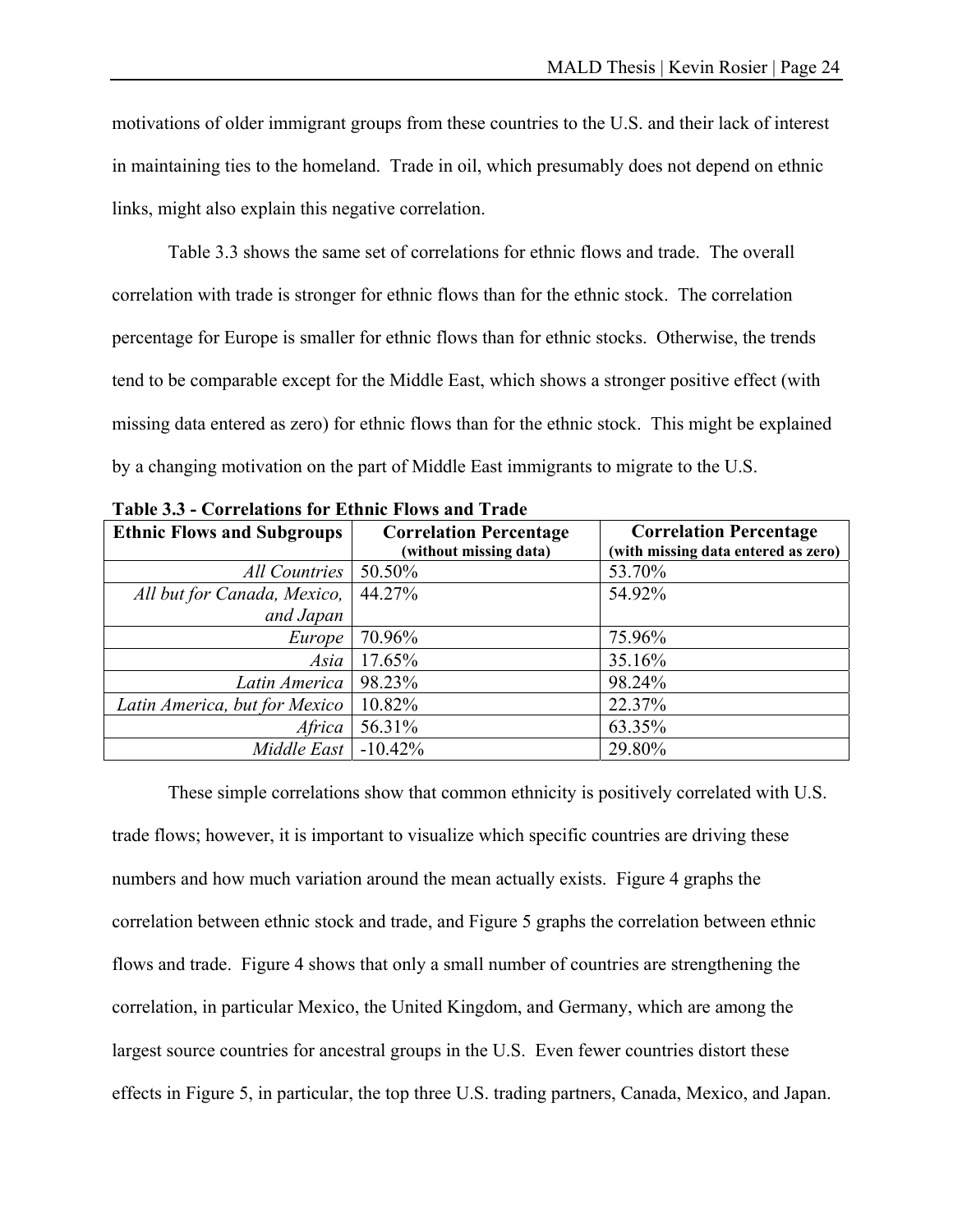

It is clear that the predicted regression line in Figure 5 is greatly distorted by Mexico and somewhat by Canada and Japan. Thus, Figures 6 and 7 repeat the exercise eliminating these three exceptional countries from the data set.



Figure 6 shows a greater positive correlation than Figure 4, which is consistent with the percentages in Table 3.2; and Figure 7 shows a weaker positive correlation than Figure 5, which is consistent with Table 3.3. What is noteworthy, however, is that the variation around the mean in the second two graphs seems smaller than the first two, suggesting we might observe more statistically significant regressions in Chapter 4 when controlling for those variables that make Mexico, Canada, and Japan exceptional.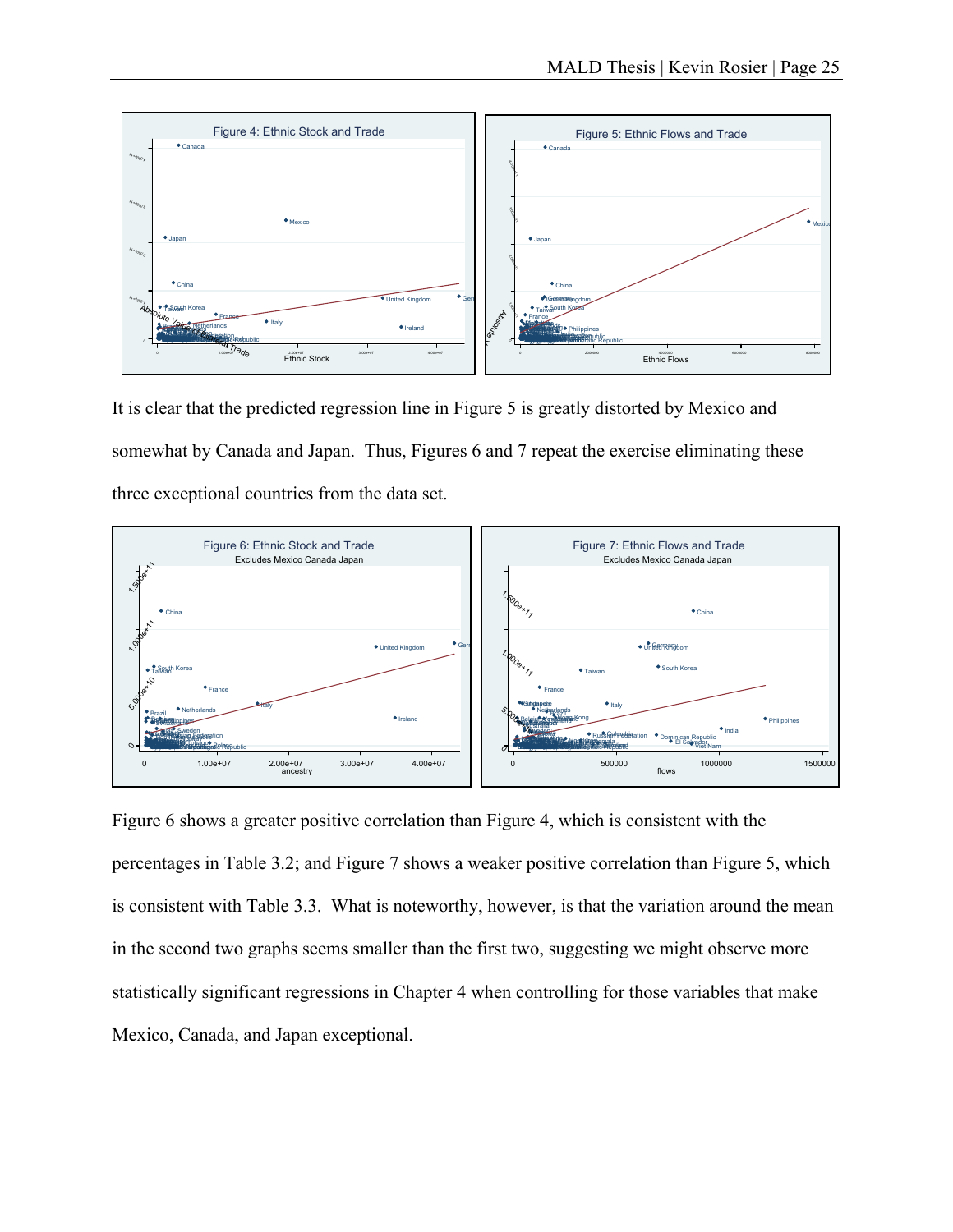### *Culture Data: U.S. as a Multicultural Nation*

 Culture is arguably more difficult to form into clearly defined variables than ethnicity. Considering differences in values and customs, culture is almost unquantifiable. However, two common manifestations of culture, which frequently form transnational cultural networks, are easily quantified and are likely the most relevant for international trade: language and religion.<sup>26</sup> *Language* 

As we will see in Chapter 4, common language is so important for international trade that it has become a core variable used in gravity model estimations. Linguistic differences are major barriers to trade; thus, we usually see positive and very significant effects of common language on bilateral trade flows. Typically, the gravity model treats language variables as dummy variables assigning a value of unity to country pairs that share the same common language, either officially or predominantly. In other words, the United States and Kenya would be assigned a value of unity while the United States and Mexico would be assigned a value of zero. This is the standard method of treating language in gravity model estimations. Sixty-one of the 188 country pairs in our data set on the United States and its trading partners are assigned a value of unity. We call this variable *English1*, and the coefficient estimates of this variable are provided in the "Gravity Model Variables" section of Chapter 4.

A second method of treating language, which this paper will introduce, is to account for the presence of different languages within multicultural countries, such as the United States. The previous method of quantifying language disguises the usage of secondary languages behind the predominant national language. Thus, for example, the country pair of the United States and China, in the previous variable, would be assigned a value of zero because the United States is

 $\overline{a}$ 

<sup>&</sup>lt;sup>26</sup> Raw data on language and religion is provided in Appendices C and D, respectively.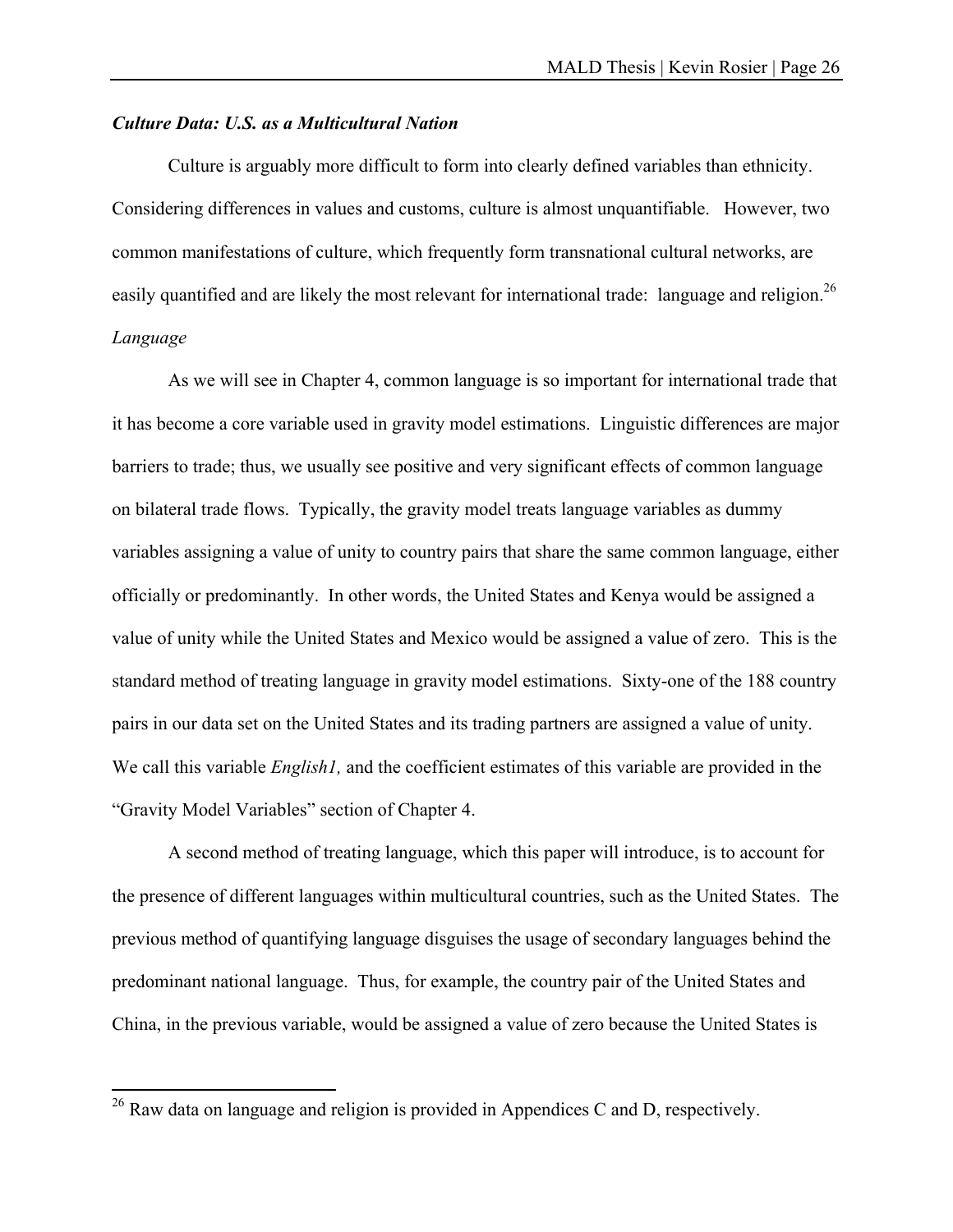predominantly English-speaking and China is predominantly Mandarin-speaking. However, over 2 million people in the United States speak Chinese; although this is less than one percent of the speaking population of the United States, it is not a trivial number. The U.S. also is home to over 28 million Spanish-speakers, another language population hidden by the dummy variable method. Because English, Spanish, and Chinese are the most widely spoken languages in the United States, we will employ only these three in a second set of language variables called *Englishshr, Spanishshr,* and *Chineseshr.27* These three variables are the logarithmic form of the product of the population that speak a given language in the United States and the corresponding population for the trading partner. All of the data on language usage comes from the *Encyclopedia Britannica Book of the Year 2000.* 

#### *Religion*

 $\overline{a}$ 

 A second important manifestation of culture is religious affiliation. Accounting for the role of religion in trade is not only important because of the presence of religious networks, such as Islamic trading networks, but because of common values which are disseminated through cultures, such as the Protestant work ethnic or the Catholic value of social justice. The three major religious groups in the United States are Protestants, Catholics and Jews; although Muslims, Bhuddists and Hindus are major world religions, their presence is not large enough in the United States to analyze. As of 2000, there were 123,010,000 self-proclaimed Protestants, 60,790,000 self-proclaimed Catholics, and 5,640,000 self-proclaimed Jews in the American population. As with the second set of language variables, we compute religion variables as the logarithmic form of the product of a given religious group population in the U.S. and the

 $27$  These are abbreviations for "English share," "Spanish share," and "Chinese share." The formula to compute these values is the natural log of population *i* plus the natural log of population *j.* In other words, it is the natural log of the product of populations *i* and *j.*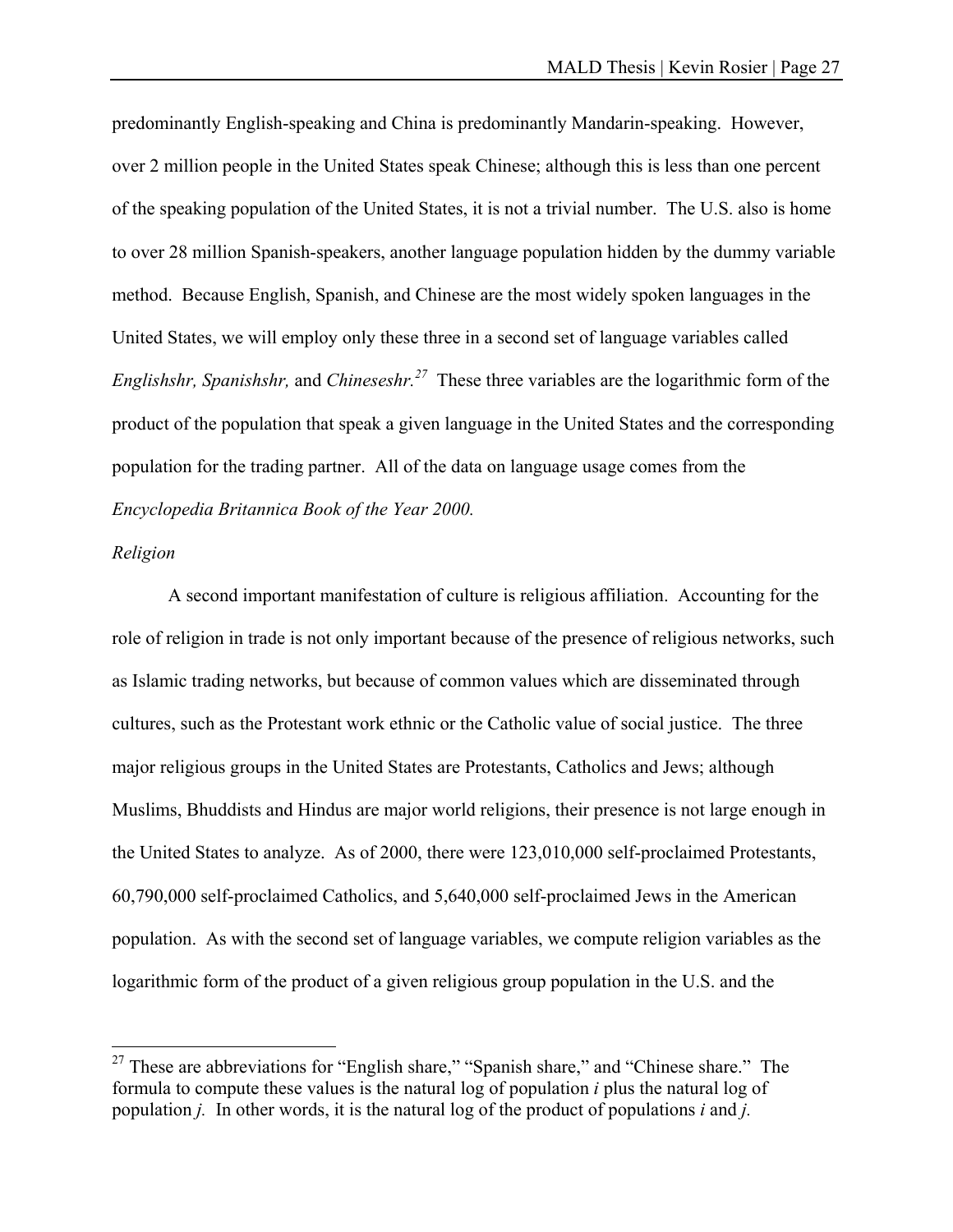corresponding religious group population for the trading partner. We label the three variables for religion as *Protestantshr, Catholicshr,* and *Jewishshr.* Data on religion comes from the "World Christian Database" for 2000 and the *Encyclopedia Britannica Book of the Year 2000*.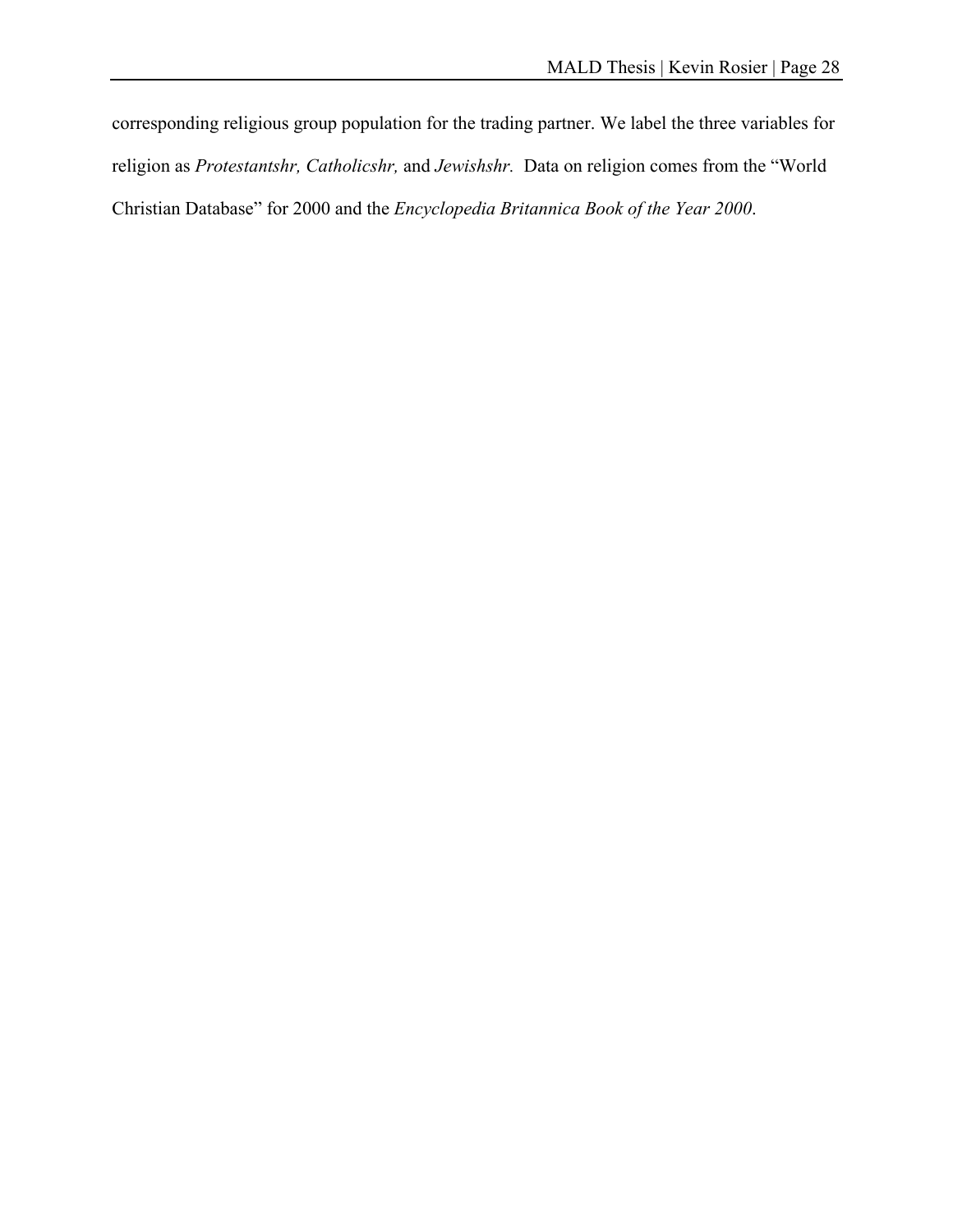# 4 Analysis and Findings: Applications of the Gravity Model

#### *Gravity Model Variables*

 As described in Chapter 2, there are some core variables which are considered standard in applications of the gravity model of international trade. These included the GDPs of both countries, the per capita GDPs of both countries, the distance between the capital cities of the countries, and whether or not the countries share a border, a language, or a preferential trade agreement (PTA). For this initial analysis, we will apply the standard dummy variable of language which is equal to unity if both countries' official language is the same; in our analysis of culture later in the chapter, we will broaden this method using the language variables described in Chapter 3.

 Before incorporating our two measurements of ethnicity, the ethnic stock and flows, we will begin by running two regressions of the standard gravity model variables. The first regression whose results are outlined in Table 4.1 show the six variables described above run on the log of the total value of U.S. trade. In this case, the shared border and PTA variables are statistically insignificant. The variable which explains the greatest, positive effect on U.S. trade flows are the GDPs of the two countries. When the sum of the two GDPs increases by one percent, the total value of trade increases by 93.96%. When both countries are English-speaking,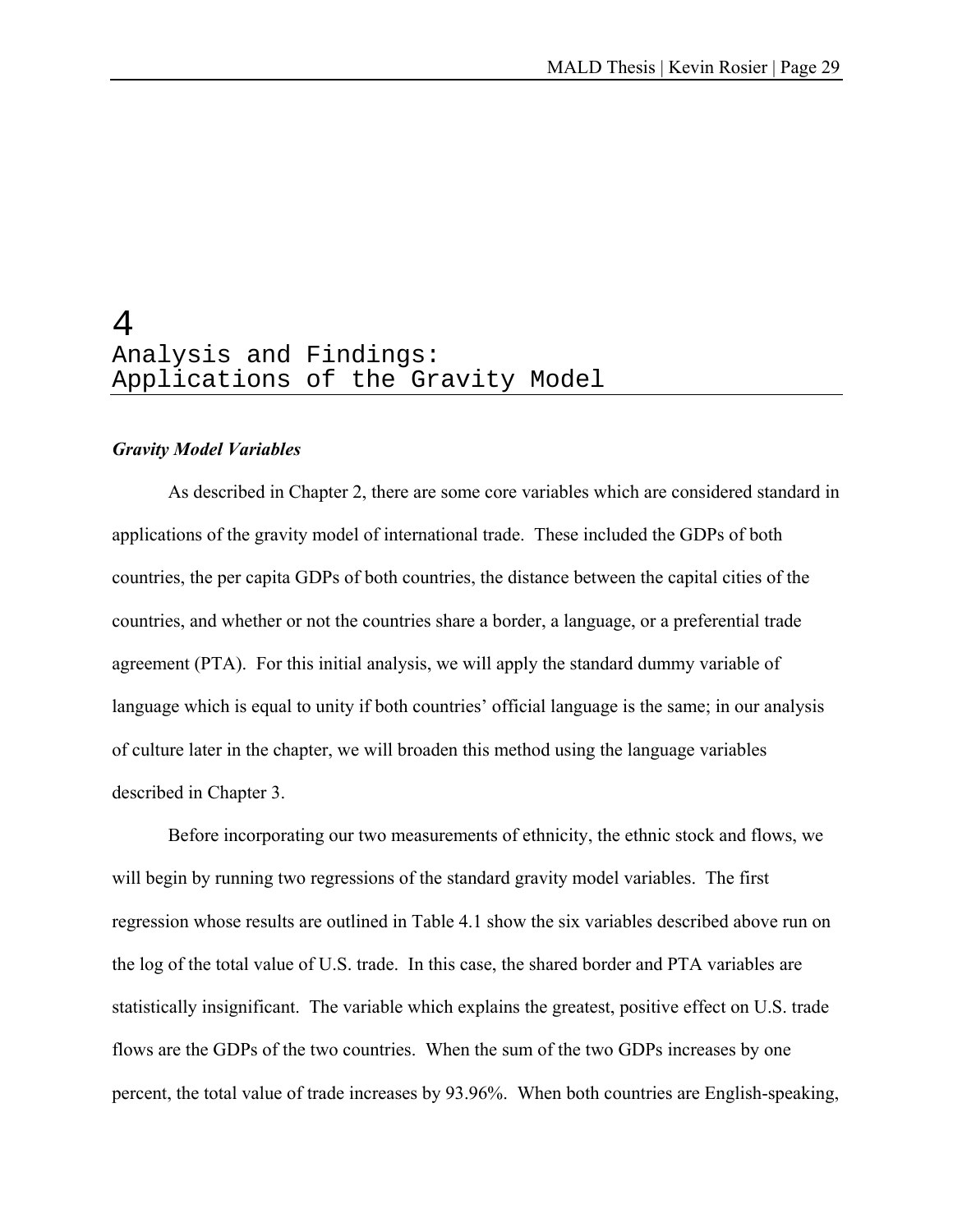bilateral trade volumes increase by 42.40%; and for every one percent increase in the distance between the capital cities, trade falls by 83.92%. Per capita GDP also has a significant, though smaller effect; a one percent increase in the sum of the GDPs per capita explains a 19% increase in trade volumes.

| Variable                     | Coefficient      |
|------------------------------|------------------|
|                              | (Standard Error) |
| $ln(GDPi*GDPj)$              | $0.9396***$      |
|                              | (0.0461)         |
| $ln(GDPpci*GDPpci)$          | $0.1899***$      |
|                              | (0.0693)         |
| ln(Distance)                 | $-0.8392***$     |
|                              | (0.1971)         |
| English1                     | $0.4240**$       |
|                              | (0.1953)         |
| <b>Shared Border</b>         | 0.1979           |
|                              | (1.1235)         |
| Preferential Trade Agreement | 0.7337           |
|                              | (0.6309)         |
| Number of observations       | 188              |
| F-Statistic                  | 127.06***        |
| <b>Adjusted R-Squared</b>    | 0.8018           |

**Table 4.1 – Core Gravity Model** 

Statistical significance: \*\*\* denotes significance at 1% level; \*\* denotes significance at 5% level; \*denotes significance at 10% level.

 Because we will consider the effects of regions throughout our analysis, Table 4.2 shows the core gravity model variables with regional dummy variables included for Latin America, Europe, Africa, Asia, and the Middle East. Canada is the only country not included, so all coefficients are interpreted relative to U.S.-Canadian trade; thus, the negative signs on all of the regional coefficient are consistent with the fact that Canada is the top U.S. trading partner. When all of these variables are included, however, only the GDP and GDP per capita variable remain statistically significant. This suggests that the regional factor does not always matter, and we must be careful in our interpretation of these variables.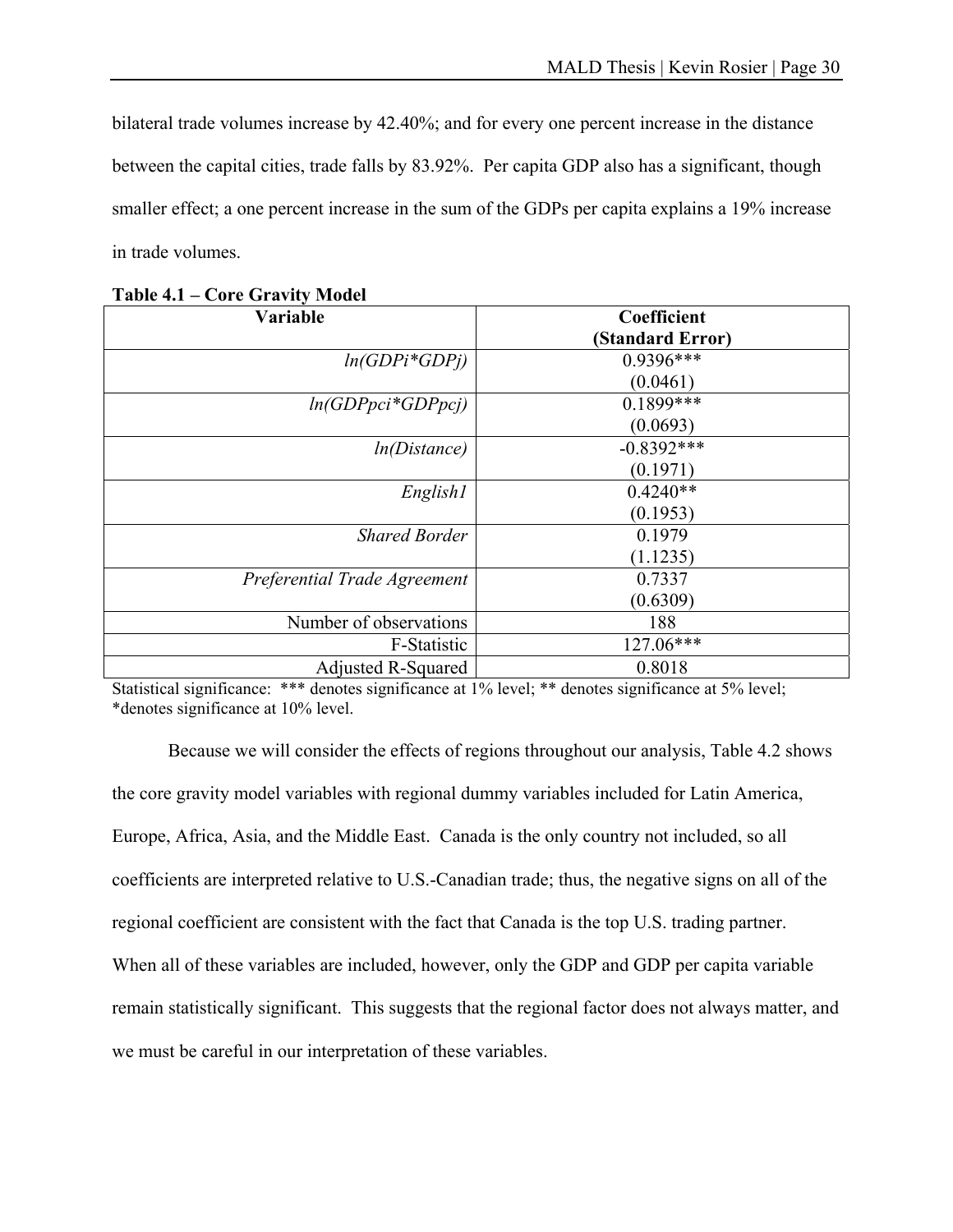| 1 U.VIV 102<br>Core Gravity Mouer with regional Dummy |                  |
|-------------------------------------------------------|------------------|
| Variable                                              | Coefficient      |
|                                                       | (Standard Error) |
| $ln(GDPi*GDPj)$                                       | 0.9654***        |
|                                                       | (0.0427)         |
| $ln(GDPpci*GDPpcj)$                                   | $0.2125***$      |
|                                                       | (0.0721)         |
| ln(Distance)                                          | $-0.4398$        |
|                                                       | (0.2722)         |
| English-speaking                                      | 0.1314           |
|                                                       | (0.1910)         |
| <b>Shared Border</b>                                  | $-0.4687$        |
|                                                       | (1.3223)         |
| Preferential Trade Agreement                          | 0.9830           |
|                                                       | (0.6025)         |
| Latin America                                         | $-0.0253$        |
|                                                       | (1.5733)         |
| Europe                                                | $-1.4985$        |
|                                                       | (1.6000)         |
| Africa                                                | $-1.0715$        |
|                                                       | (1.6018)         |
| Asia                                                  | $-0.3743$        |
|                                                       | (1.6034)         |
| Middle East                                           | $-1.6269$        |
|                                                       | (1.6126)         |
| Number of Observations                                | 188              |
| F-Statistic                                           | 87.46***         |
| <b>Adjusted R-Squared</b>                             | 0.8357           |

Statistical significance: \*\*\* denotes significance at 1% level; \*\* denotes significance at 5% level; \*denotes significance at 10% level.

These tables provide the basic information we expect from gravity model estimations.

We will now turn to the question of ethnic stocks and flows and their role in U.S. trade flows.

### *Ethnic Stock Gravity Regressions*

 In our analysis of the ethnic stock, we will employ two variations of the raw ancestral data. The first is the natural logarithm of the raw data, which we call *ln(Ethnic Stock).* This variable includes only 63 of the 188 countries because it is only from those 63 countries that there exists a large enough ancestral group for the Census Bureau to report. The second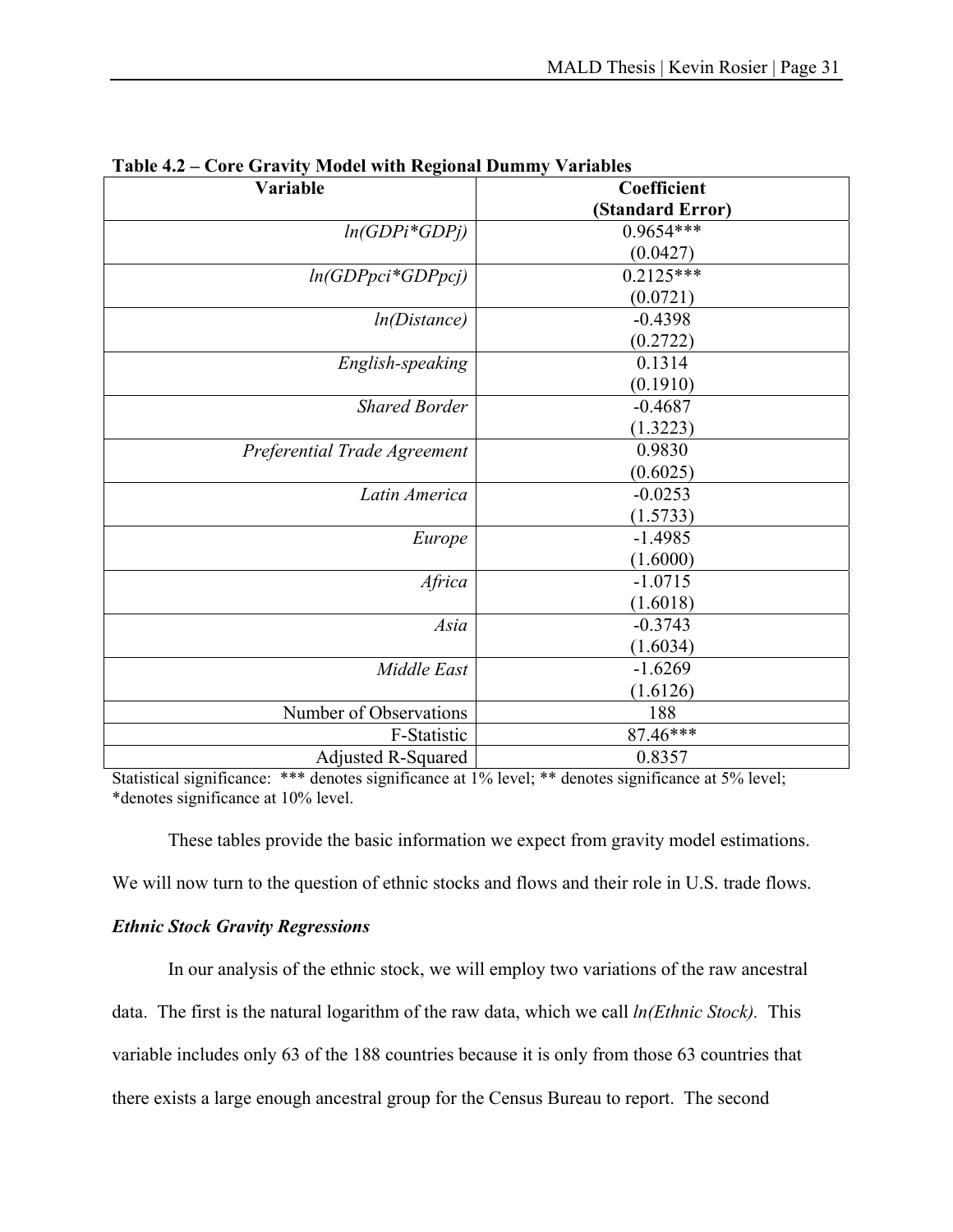variation is called *ln(Ethnic Stock 1),* which assigns a value of unity to each missing variable in the ethnic stock and brings the total number of observations back to 188. This technique effectively treats the missing value as zero; and we can state by assumption that those values not reported by the Census Bureau are statistically indifferent from zero. Table 4.3 shows the regression estimates of both of these cases when controlling for the core gravity variables. In both cases, the coefficients are slightly positive, but not statistically significant.

| 1 U.VIV 11V<br>Limme block and Core Gravity Model |                  |                  |
|---------------------------------------------------|------------------|------------------|
| Variable                                          | Coefficient      | Coefficient      |
|                                                   | (Standard Error) | (Standard Error) |
| $ln(GPDi*GDPi)$                                   | 1.0448***        | $0.9210***$      |
|                                                   | (0.1158)         | (0.0575)         |
| $ln(GDPpci*GDPpcj)$                               | $-0.0932$        | $0.1945***$      |
|                                                   | (0.1335)         | (0.0699)         |
| ln(Distance)                                      | $-1.1365***$     | $-0.8013***$     |
|                                                   | (0.3102)         | (0.2094)         |
| English-speaking                                  | 1.0769***        | $0.4289**$       |
|                                                   | (0.3466)         | (0.1959)         |
| <b>Shared Border</b>                              | $-0.4869$        | 0.1886           |
|                                                   | (1.5322)         | (1.1258)         |
| Preferential Trade Agreement                      | 0.8626           | 0.7528           |
|                                                   | (1.1964)         | (0.6331)         |
| <b>In(Ethnic Stock)</b>                           | 0.0066           |                  |
|                                                   | (0.1227)         |                  |
| <i>In(Ethnic Stock 1)</i>                         |                  | 0.0101           |
|                                                   |                  | (0.0186)         |
| Number of observations                            | 63               | 188              |
| F-Statistic                                       | 29.83***         | 108.53***        |
| Adjusted R-Squared                                | 0.7650           | 0.8010           |

**Table 4.3 – Ethnic Stock and Core Gravity Model** 

Statistical significance: \*\*\* denotes significance at 1% level; \*\* denotes significance at 5% level; \*denotes significance at 10% level.

When we repeat this regression by region, we find again that the ethnic stock consistently remains small and statistically insignificant. Table 4.4 shows the coefficients for *Ethnic Stock*  and *Ethnic Stock 1* by region. The only cases of statistical significance are for *Ethnic Stock 1* in Europe and Africa. However, the sign of the coefficient is negative in Europe implying that a one percentage increase in the ethnic stock from a European country implies a 6.28% decrease in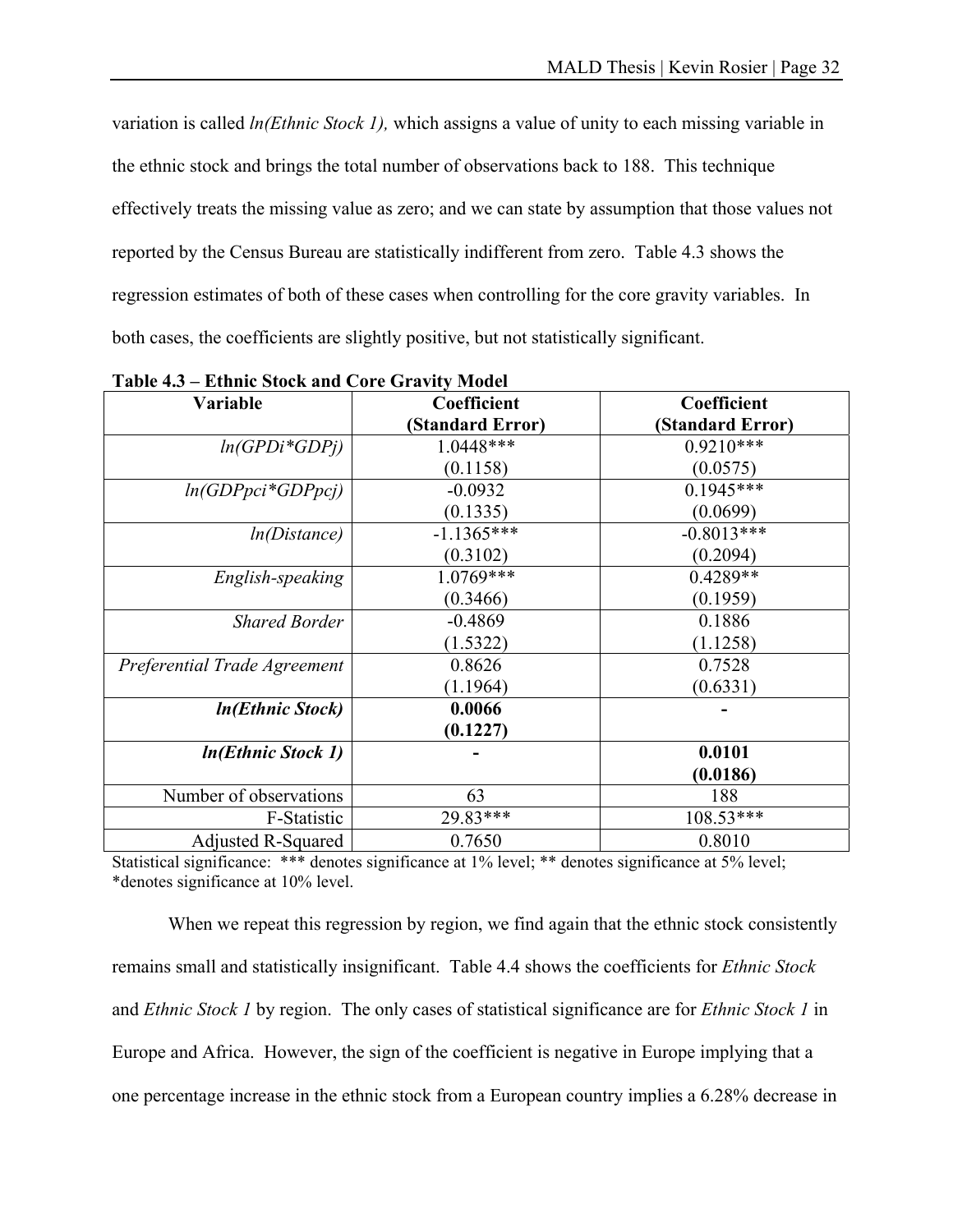U.S.-European trade. And in the case of Africa, the positive trend is led by the only two African countries where there is a measurable ancestral group in the United States, Egypt and Nigeria.

| $1.10$ and $0.71$ and $1.01$ |          |             |              |          |                    |
|------------------------------|----------|-------------|--------------|----------|--------------------|
| <b>Regression</b>            | Latin    | Europe      | Africa       | Asia     | <b>Middle East</b> |
| <b>Variable</b>              | America  |             |              |          |                    |
| ln(Ethnic Stock)             | 0.0685   | 0.0799      | Insufficient | 0.3473   | Insufficient       |
|                              | (0.3245) | (0.1332)    | Data         | (0.6128) | Data               |
| ln(Ethnic Stock 1)           | 0.0420   | $-0.0628**$ | $0.1352*$    | 0.0066   | 0.0197             |
|                              | (0.0276) | (0.0311)    | (0.0774)     | (0.0495) | (0.0784)           |

**Table 4.4 – Ethnic Stock Gravity Model by Region28**

Statistical significance: \*\*\* denotes significance at 1% level; \*\* denotes significance at 5% level; \*denotes significance at 10% level.

 We can infer from these regressions, therefore, that the ethnic stock has no impact on international trade flows. In other words, the traditional ancestral groups of the U.S., in particular those of Europe, do not seem to be guiding trade flows toward their places of origin. We will now explore if those born outside of but living in the United States tend to orient trade flows toward their home countries. We do this by employing the *Ethnic Flows* variable.

#### *Ethnic Flows Gravity Regressions*

 $\overline{a}$ 

We begin our analysis of the relationship between ethnic flows (that is, immigrants) and trade flows by running regressions of the two variations of the variable: *ln(Ethnic Flows)* and *ln(Ethnic Flows 1)*. As with the ethnic stock variable, the *Ethnic Stock 1* means that those U.S. trading partners which have a minimal immigrant presence in the U.S. are given a value of unity, which translates into a value of zero in the logarithmic form. Table 4.5 shows the regression estimates for these variables and the core gravity variables.

 $28$  Because shared borders are controlled for in these regressions, it is not necessary to run a comparison regression for Latin America without Mexico. The coefficients on both regressions are the same. Also, because there is minimal change in the estimates of the core gravity variable coefficients, we will only report estimates of the coefficients in question when reporting regional regressions.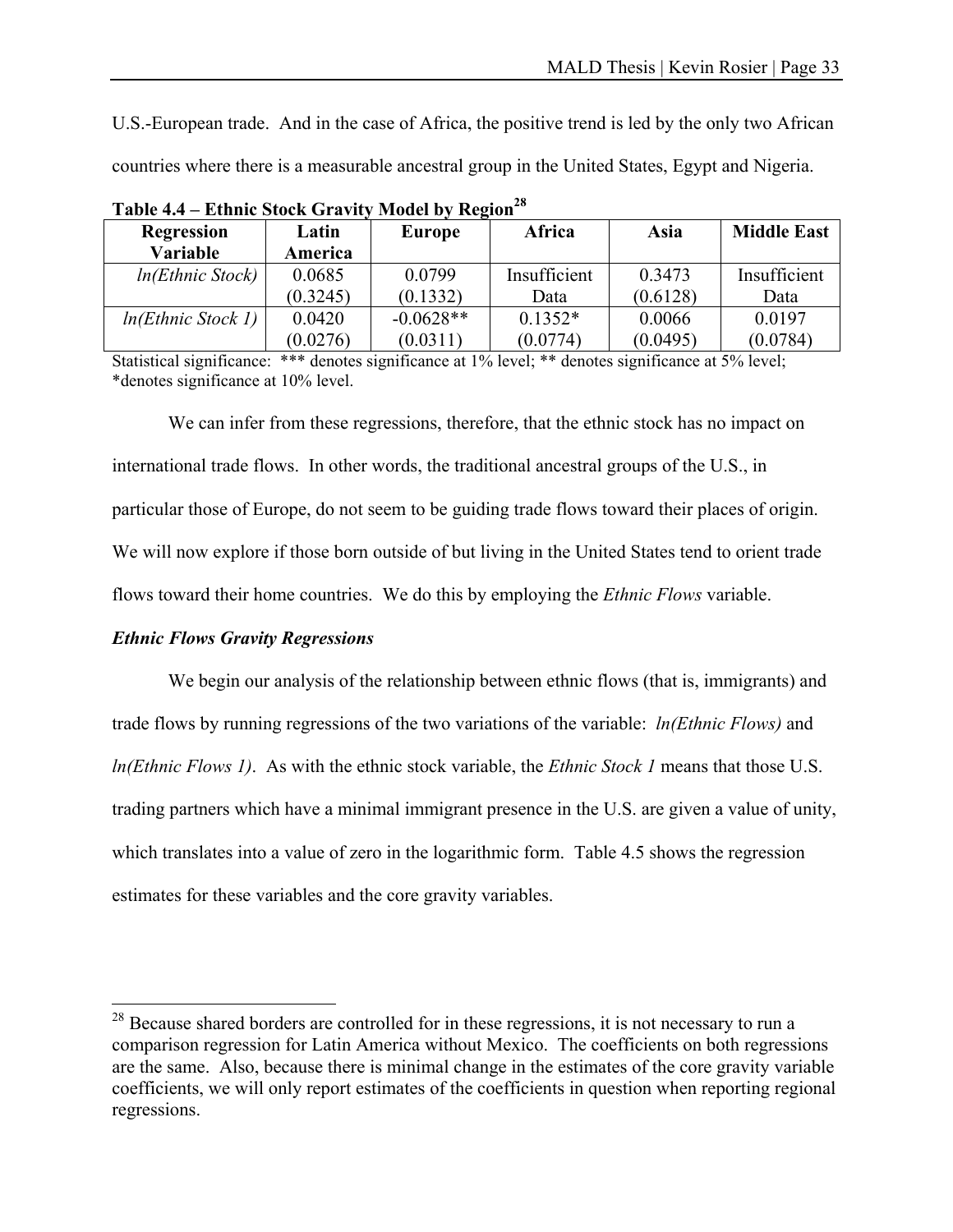| Variable                     | Coefficient      | Coefficient      |
|------------------------------|------------------|------------------|
|                              | (Standard Error) | (Standard Error) |
| $ln(GPDi*GDPi)$              | $0.8157***$      | $0.7476***$      |
|                              | (0.0957)         | (0.0602)         |
| $ln(GDPpci*GDPpci)$          | 0.1731           | $0.2571***$      |
|                              | (0.1157)         | (0.0673)         |
| ln(Distance)                 | $-0.5004*$       | $-0.4220**$      |
|                              | (0.2570)         | (0.2075)         |
| English-speaking             | $0.6071**$       | 0.2566           |
|                              | (0.2451)         | (0.1886)         |
| <b>Shared Border</b>         | $-0.8708$        | 0.5841           |
|                              | (1.1020)         | (1.0683)         |
| Preferential Trade Agreement | $1.2553*$        | 0.7483           |
|                              | (.7330)          | (0.5981)         |
| <i>In(Ethnic Flows)</i>      | $0.3361***$      |                  |
|                              | (0.1110)         |                  |
| <b>In(Ethnic Flows 1)</b>    |                  | $0.0991***$      |
|                              |                  | (0.0214)         |
| Number of observations       | 88               | 188              |
| F-Statistic                  | 50.57            | 124.26           |
| Adjusted R-Squared           | 0.7995           | 0.8219           |

**Table 4.5 – Ethnic Flows and Core Gravity Model** 

Statistical significance: \*\*\* denotes significance at 1% level; \*\* denotes significance at 5% level; \*denotes significance at 10% level.

 The estimates of the ethnic flows coefficients are a sharp contrast to those of the ethnic stocks. In both versions of the variable, the coefficients are statistically significant at the one percent confidence level. In the case of *Ethnic Flows,* meaning among those 88 countries in the data set with a measurable number of immigrants residing in the United States, a one percentage increase in the number of immigrants from the country explains an increase of 33.61% of bilateral trade with the United States. The confidence interval for this estimate ranges from 11.52% to 55.69%. The regression of *Ethnic Stock 1* includes all 188 estimating zero immigrants from those countries for which the Census Bureau does not report a number of foreign-born residents in the U.S. In this case, a one percentage increase in the number of immigrants from the sending country explains a 9.91% increase in bilateral trade with the U.S. The confidence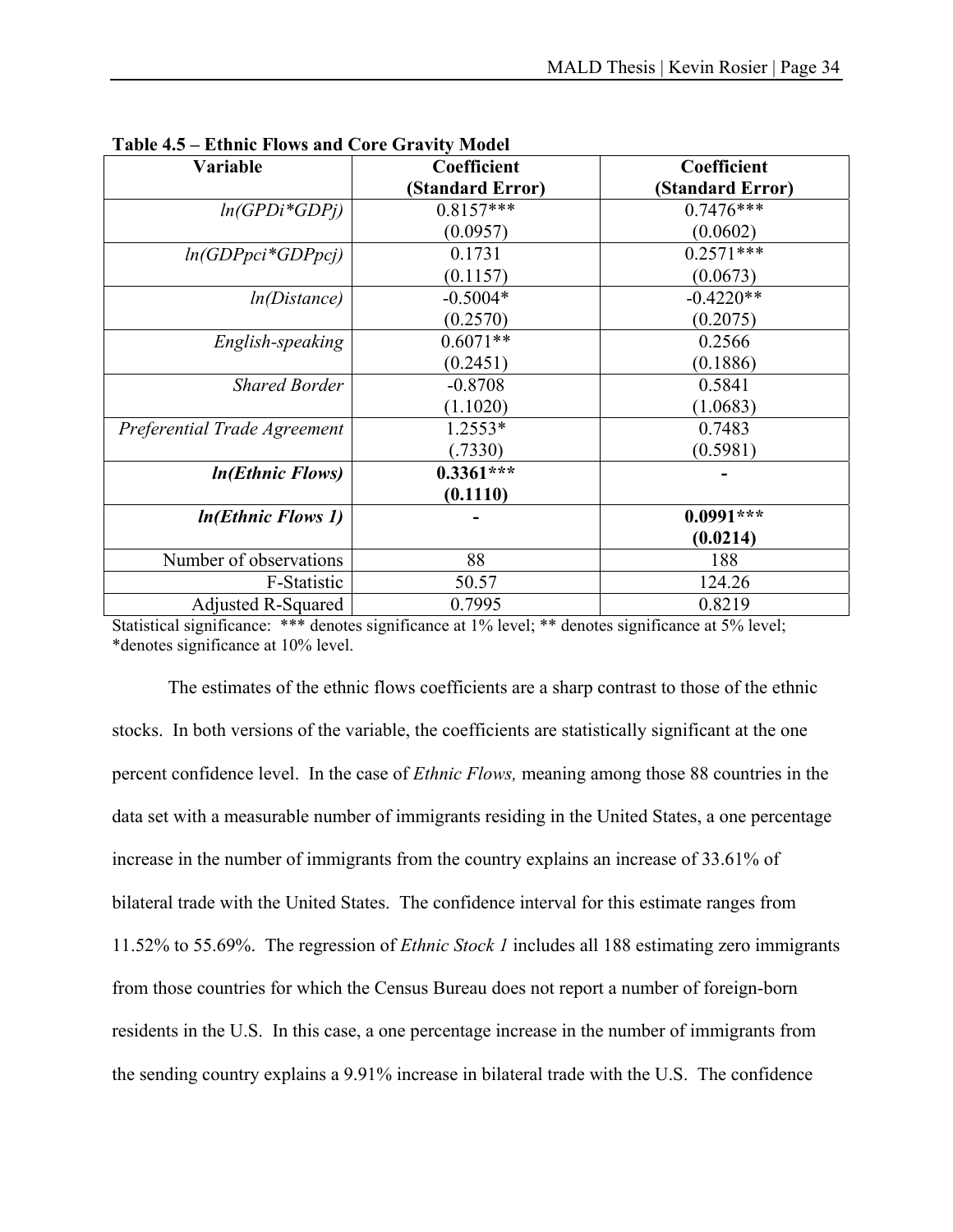interval for this estimate ranges from 5.69% to 14.13%. In both cases, immigrants have a positive, significant impact on U.S. trade flows.

 In order to learn which immigrants in particular are driving this positive effect on trade, we can run these regressions by region. Table 4.6 shows only the *Ethic Flows* and *Ethnic Flows 1* coefficients for these regional regressions. Among these regressions, only three coefficient estimates are statistically significant; however, none of them are precise or meaningful. Latin America shows a 31.96% increase in trade with a one percentage increase in immigration (only for *Ethnic Flows*); although statistically significant, the number is not very precise with a confidence interval from 2.68% to 61.24%. Similarly, in Africa, the 10.14% estimate is not very precise with a confidence range of -0.15% to 20.44%; as in the case of ethnic stocks, the statistical significance of this coefficient is likely driven by the very few African countries with measurable immigration into the U.S. Finally, the coefficient of 307.62% in the Middle East case is both an unrealistic and imprecise estimate; the confidence interval for that coefficient is –513.45% to 1,128.68%.

| <b>Regression</b>  | Latin      | <b>Europe</b> | Africa     | Asia     | <b>Middle East</b> |
|--------------------|------------|---------------|------------|----------|--------------------|
| <b>Variable</b>    | America    |               |            |          |                    |
| ln(Ethnic Flows)   | $0.3196**$ | $-0.0064$     | $-0.0624$  | 0.1896   | $3.0762***$        |
|                    | (0.1404)   | (0.1651)      | (0.9911)   | (0.2778) | (0.6462)           |
| ln(Ethnic Flows 1) | $-0.0050$  | 0.0319        | $0.1014**$ | 0.0869   | 0.1062             |
|                    | (0.0312)   | (0.0411)      | (0.0512)   | (0.0769) | (0.0736)           |

**Table 4.6 – Ethnic Flows Gravity Model by Region** 

Statistical significance: \*\*\* denotes significance at 1% level; \*\* denotes significance at 5% level; \*denotes significance at 10% level.

 We can infer two conclusions from these two sets of regressions. First, unlike in the case of ethnic stocks, ethnic flows (or immigration) have a positive and significant impact on U.S. trade flows. A conservative estimate from the regressions in Table 4.5 is that a one percentage increase in immigration from a sending country increases bilateral trade with the U.S. by about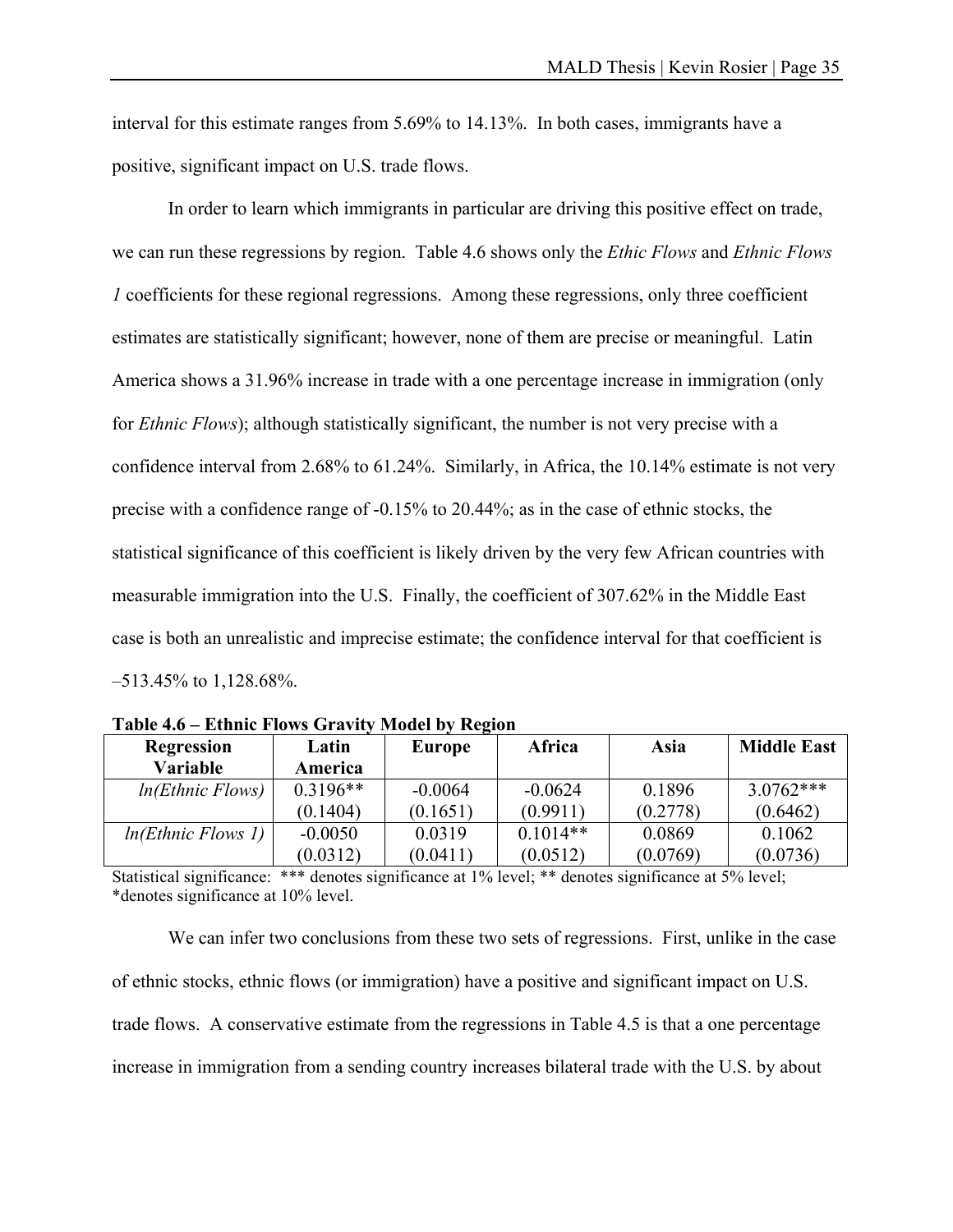10 percent. Second, there appears to be no specific region or regions where the correlation between immigration and trade seems to be overwhelmingly or even slightly stronger than elsewhere. This might suggest, though does not prove, that a diverse composition of ethnic flows could contribute to positive effects on trade flows.

#### *Language Network Regressions*

 As we saw in the section on the core gravity model variables, common language, a dummy variable, is considered important in gravity model estimations. This data set showed from the first regression of this chapter that when two countries are predominantly Englishspeaking (or where English is the official language), bilateral trade with the US increases by about 42 percent. We now consider how smaller English-speaking groups in foreign countries as well as the minority linguistic groups of the United States, specifically the Spanish-speaking and Chinese-speaking communities, influence US trade. For these regressions, we do not include the dummy variable *English1.* 

Table 4.7 provides the regression estimates for language networks. We find that all three of these shared language variables are precise and significant at the 1 percent level. *Englishshr'*s coefficient estimate suggests that a one percent increase in the joint population of Englishspeakers between the US and the trading partner explains a 5.9 percent increase in bilateral trade. The confidence interval for this estimae is from 3.3 to 8.4 percent. The estimate is also about 5.9 percent for Spanish-speakers with a confidence interval of 2.25 to 9.6 percent. The Chinese language variable explains a 9.1 percent increase in bilateral trade with a confidence interval of 4.6 to 13.7 percent.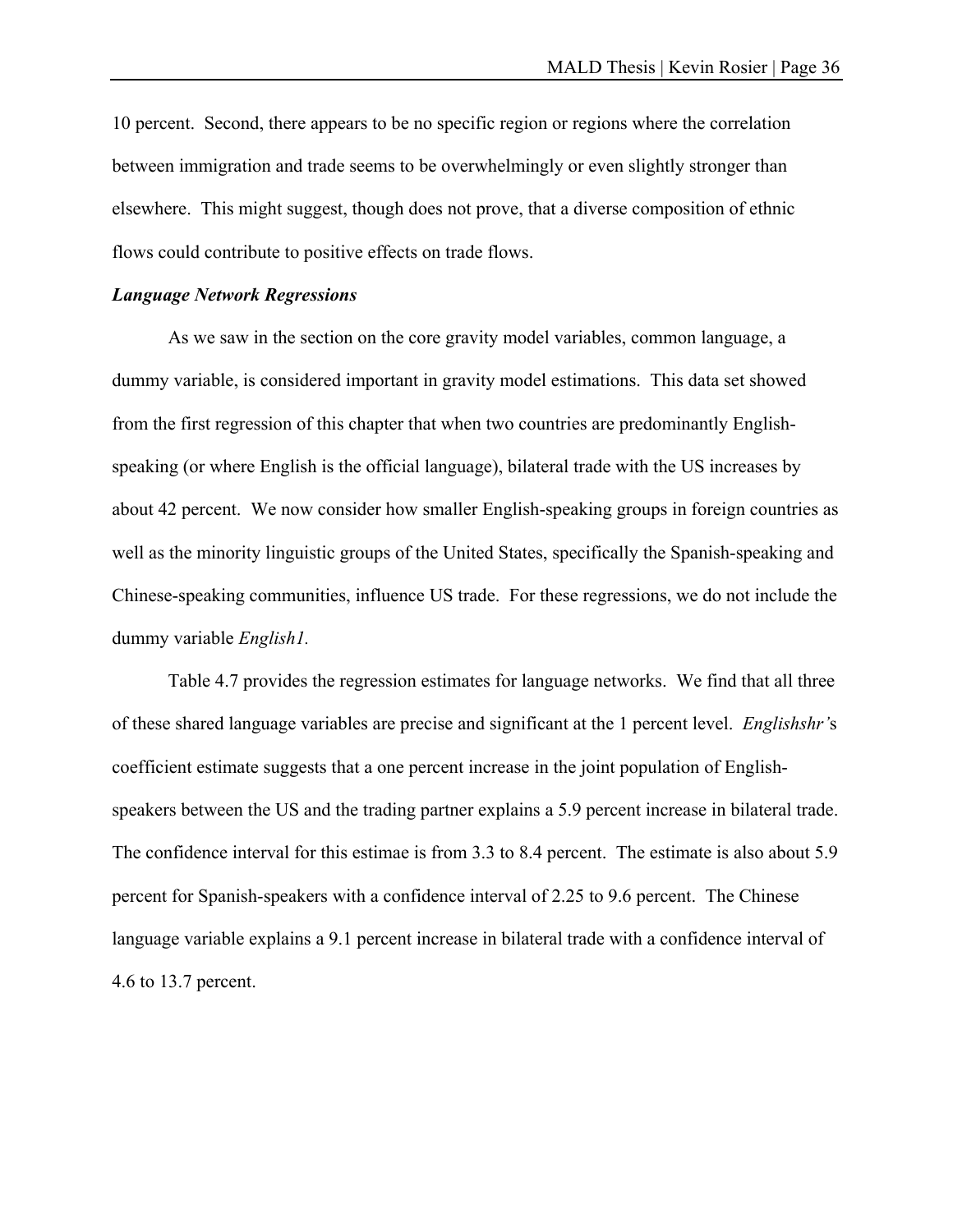| Europauge Fietherne Grunny Mouen |                  |
|----------------------------------|------------------|
| <b>Variable</b>                  | Coefficient      |
|                                  | (Standard Error) |
| $ln(GPDi*GDPj)$                  | 0.8758***        |
|                                  | (0.0423)         |
| $ln(GDPpci*GDPpci)$              | $0.1735***$      |
|                                  | (0.0632)         |
| ln(Distance)                     | $-0.7393***$     |
|                                  | (0.2008)         |
| <b>Shared Border</b>             | $-0.9183$        |
|                                  | (1.0222)         |
| Preferential Trade Agreement     | 0.8246           |
|                                  | (.5661)          |
| <b>Englishshr</b>                | $0.0588***$      |
|                                  | (0.0130)         |
| <b>Spanishshr</b>                | $0.0590***$      |
|                                  | (0.0185)         |
| <b>Chineseshr</b>                | $0.0915***$      |
|                                  | (0.0229)         |
| Number of observations           | 188              |
| F-Statistic                      | 124.24***        |
| Adjusted R-Squared               | 0.8406           |

**Table 4.7 – Language Networks Gravity Model** 

Statistical significance: \*\*\* denotes significance at 1% level; \*\* denotes significance at 5% level; \*denotes significance at 10% level.

This first regression leads us to two important conclusions. First, as we suggested at the beginning of this chapter, linguistic links between countries are very important for facilitating trade. The positive and significant estimates of these shared language variables confirm that conclusion. Second, taking into account the multilingual aspect of the U.S. and its trading partners, English language skills are not the only ones that can allow for access to the U.S. market; knowledge of any language, so long as it is represented prominently in the U.S. population, can facilitate trade with the U.S.

 We can also look at these regression estimates regionally. Table 4.8 shows the coefficient estimates for Latin America, Europe, Africa, and Asia. The Middle East is excluded since there are not significant linguistic links to that region. These regressions show the importance of English-speakers in Europe and Chinese-speakers in Asia. These are the only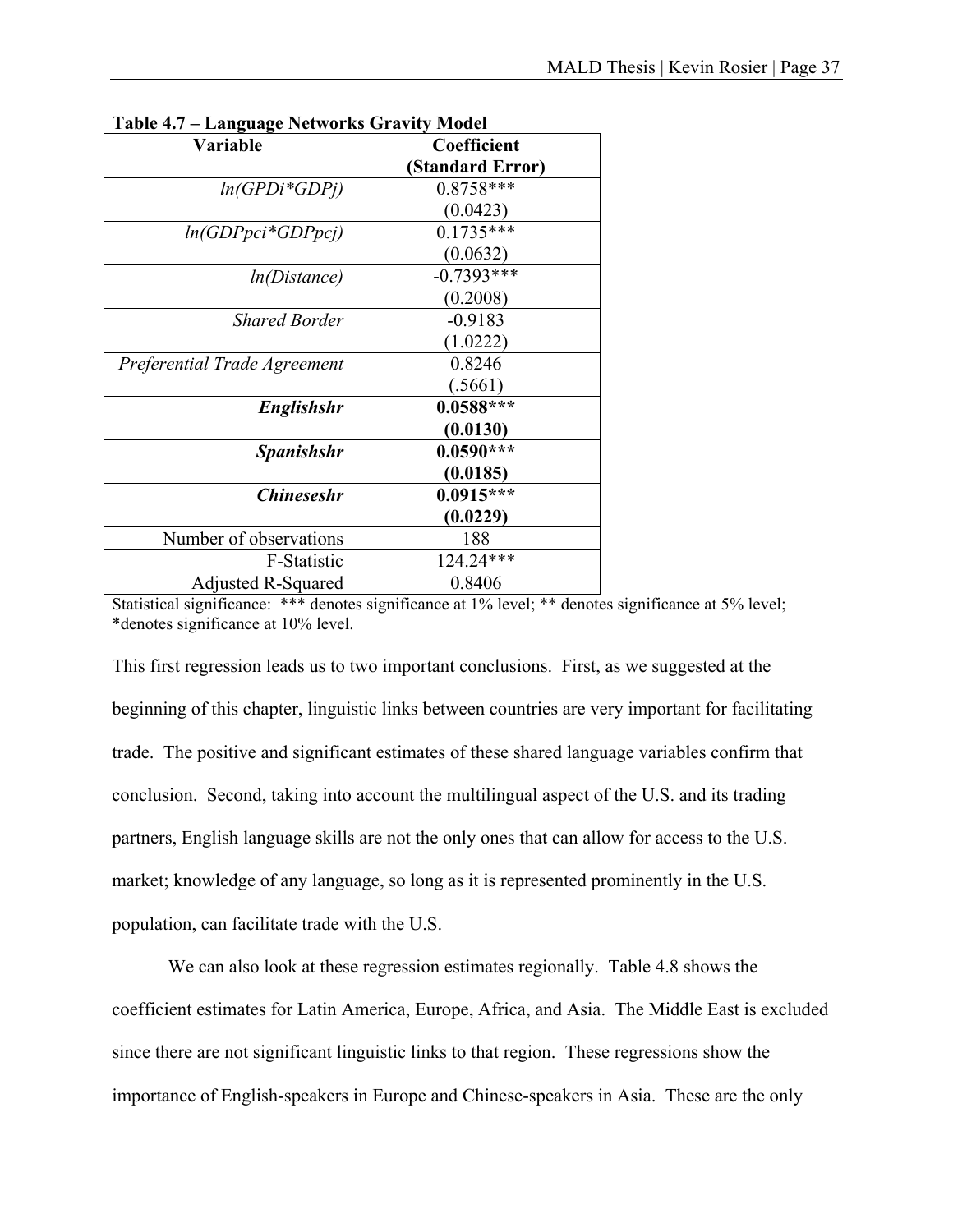variables that are statistically significant in this regional exercise and they suggest that the United States' linguistic links to those regions have positive effects on trade. Because *Spanishshr* is insignificant for the Latin America case, we might also infer that the Spanish-speaking population does not matter as much for U.S. trade with Latin America.

| <b>Regression</b> | Latin    | <b>Europe</b> | Africa    | Asia       |
|-------------------|----------|---------------|-----------|------------|
| Variable          | America  |               |           |            |
| Englishshr        | 0.0428   | $0.0567*$     | 0.0399    | 0.0423     |
|                   | (0.0310) | (0.0339)      | (0.0263)  | (0.0366)   |
| Spanishshr        | 0.0153   | 0.0144        |           | 0.0459     |
|                   | (0.0198) | (0.0455)      |           | (0.0811)   |
| Chineseshr        | 0.0281   |               | $-0.0009$ | $0.0961**$ |
|                   | (0.0753) |               | (0.1540)  | (0.0447)   |

**Table 4.8 Language Networks Gravity Model by Region** 

Statistical significance: \*\*\* denotes significance at 1% level; \*\* denotes significance at 5% level; \*denotes significance at 10% level.

A possible shortcoming of this analysis of language, however, is that it only accounts for native speakers of English, Spanish, and Chinese. There are many native-born American Englishspeakers that learn Spanish and, increasingly, Chinese; and there is certainly a movement toward learning English overseas. This suggests that some notion of skills must be introduced; we will return to this idea at the end of the chapter.

#### *Religious Network Regressions*

 Our final set of regressions focuses on the role of religious affiliations on international trade. Because religion is a more complex sort of variable that can capture only self-proclaimed affiliations, there are some limits to the conclusions which we can draw. For example, although some cases show positive and significant effects of religion on bilateral trade, it might be explained by shared values rather than an established religious network. Table 4.9 provides the first set of regressions on religious networks. The only religion variable which shows statistical significance is the Protestant population share variable which estimates that a one percent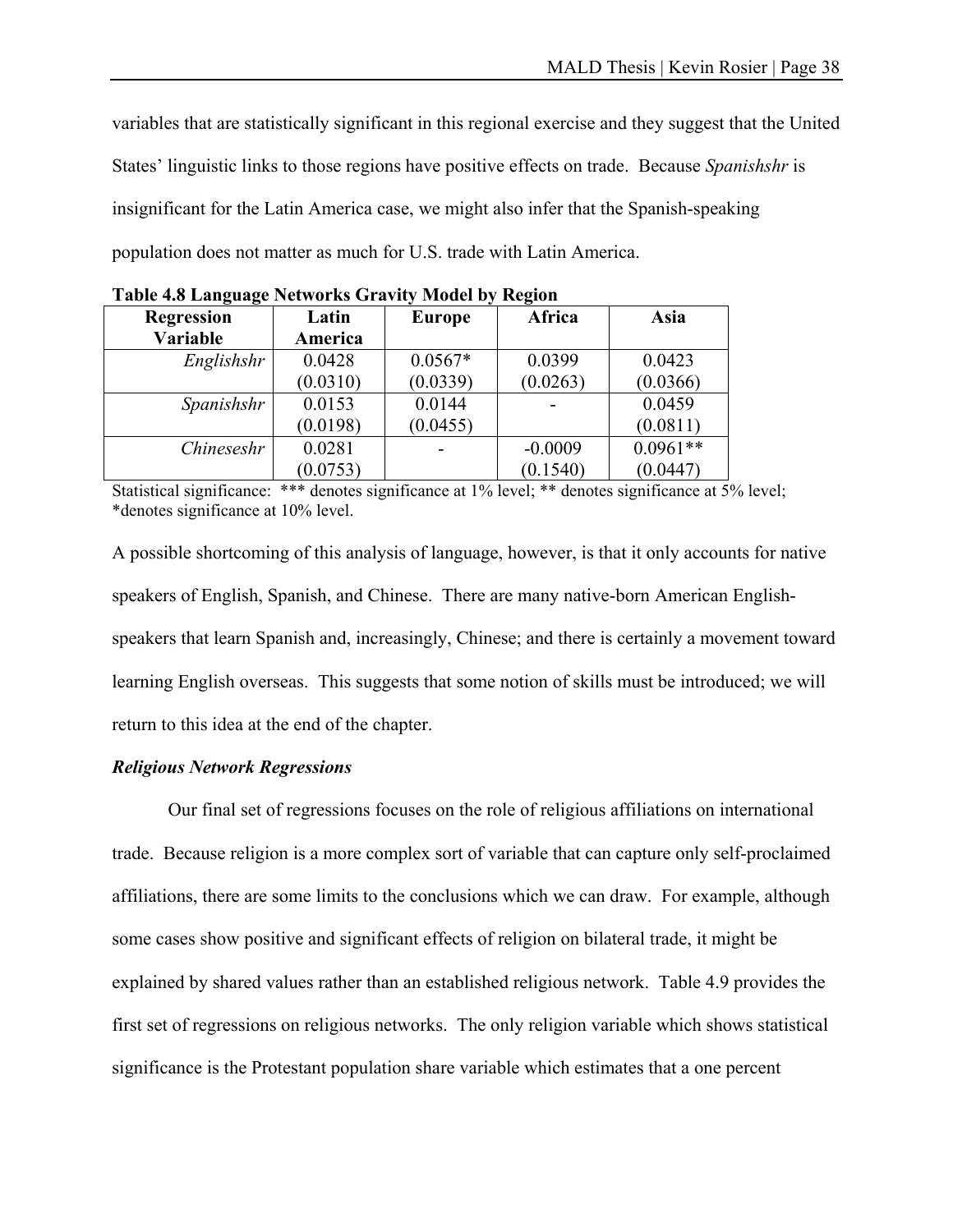increase in the joint bilateral Protestant population explains a 4.17 percent increase in trade. The confidence interval for this estimate is from 1.3 to 7.0 percent. Because of the highly fragmented nature of Protestantism, it is unlikely that this positive effect is due to religious networks. With reference to Max Weber's philosophy on the Protestant work ethic and the "spirit of capitalism," one might argue that this finding is consistent with a greater interest of Protestants to participate in competitive markets.

| raone no nemproas recovorno Gravicy |                  |  |  |
|-------------------------------------|------------------|--|--|
| Variable                            | Coefficient      |  |  |
|                                     | (Standard Error) |  |  |
| $ln(GPDi*GDPj)$                     | $0.8845***$      |  |  |
|                                     | (0.0474)         |  |  |
| $ln(GDPpci*GDPpcj)$                 | $0.2363***$      |  |  |
|                                     | (0.0673)         |  |  |
| ln(Distance)                        | $-0.7625***$     |  |  |
|                                     | (0.1966)         |  |  |
| <b>Shared Border</b>                | $-0.0730$        |  |  |
|                                     | (1.1357)         |  |  |
| Preferential Trade Agreement        | $1.1461*$        |  |  |
|                                     | (0.6334)         |  |  |
| <b>Catholicshr</b>                  | 0.0177           |  |  |
|                                     | (0.0151)         |  |  |
| <b>Protestantshr</b>                | $0.0417***$      |  |  |
|                                     | (0.0185)         |  |  |
| <b>Jewishshr</b>                    | $-0.0225$        |  |  |
|                                     | (0.0361)         |  |  |
| Number of observations              | 188              |  |  |
| F-Statistic                         | $100.62***$      |  |  |
| Adjusted R-Squared                  | 0.8100           |  |  |

**Table 4.9 Religious Networks Gravity Model** 

Statistical significance: \*\*\* denotes significance at 1% level; \*\* denotes significance at 5% level; \*denotes significance at 10% level.

Table 4.10 shows the coefficient estimates for the three religion variables by region. No

particular region shows any very significant findings in this regional analysis.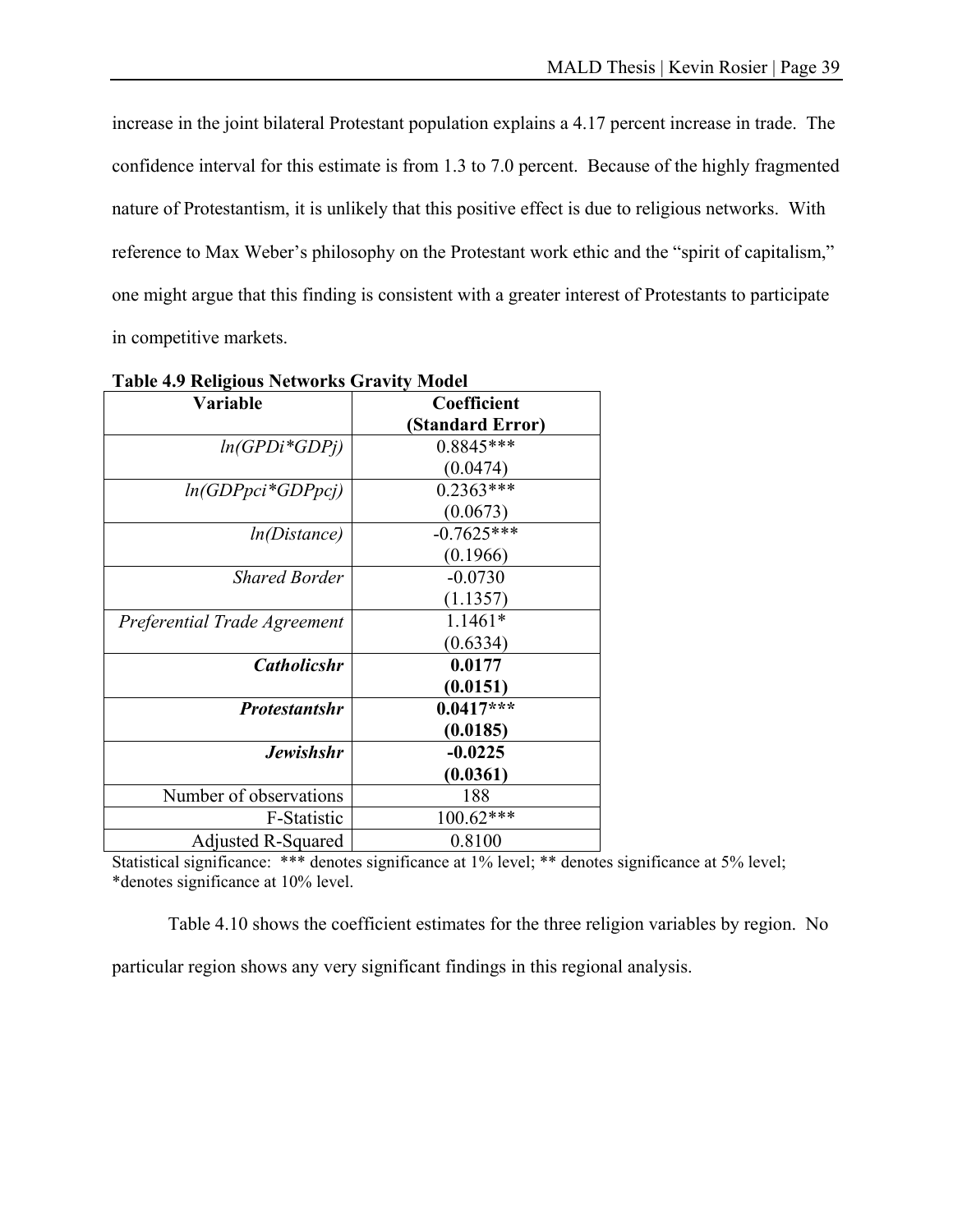| $\overline{ }$<br><b>Regression</b> | Latin      | <b>Europe</b> | -<br>Africa | Asia      | <b>Middle East</b> |
|-------------------------------------|------------|---------------|-------------|-----------|--------------------|
| Variable                            | America    |               |             |           |                    |
| Catholicshr                         | $-0.0231$  | $-0.0217$     | 0.0041      | 0.0207    | $0.1443*$          |
|                                     | (0.0639)   | (0.0216)      | (0.0273)    | (0.0565)  | (0.0813)           |
| Protestantshr                       | $-0.0350*$ | 0.0230        | $0.0672**$  | $-0.0243$ | 0.0839             |
|                                     | (0.0207)   | (0.0226)      | (0.0279)    | (0.0532)  | (0.1246)           |
| Jewishshr                           | $-0.0340$  | $-0.0008$     | $-0.0316$   |           | 0.1619             |
|                                     | (0.0436)   | (0.0439)      | (0.1025)    |           | (0.1280)           |

**Table 4.10 Religious Networks Gravity Model by Region** 

Statistical significance: \*\*\* denotes significance at 1% level; \*\* denotes significance at 5% level; \*denotes significance at 10% level.

Thus, we might conclude, in general, that unlike in the case of languages where the multi-lingual nature of American culture had a positive effect on trade through different language networks, only the mainstream Protestant culture of American society remains the primary religious link to the United States market. This is consistent with the arguments of some sociologists who argue that America is not multi-religious but that all Americans are culturally Anglo-Protestant. Although these regressions do not prove this theory, they are consistent with it.

#### *Conclusions and Possible Shortcomings*

 Through this gravity model analysis, we have derived two important findings that we should consider with greater detail. First, from our ethnicity regressions, we find that immigrants (that is, ethnic flows) play an important role in the United States' trade flows. Second, at least one aspect of culture—specifically, language—is a significant variable in the determinants of bilateral trade flows.

 On the first finding, the regressions which we ran in this chapter suggest that while the aging ancestral groups of the United States do not tend to direct trade toward the countries associated with their ethnicity, immigrants do tend to engage in international trade in a way that shifts trade toward their home countries. This finding is consistent with the model outlined in Chapter 2 and does have some important policy implications. In particular, it raises the question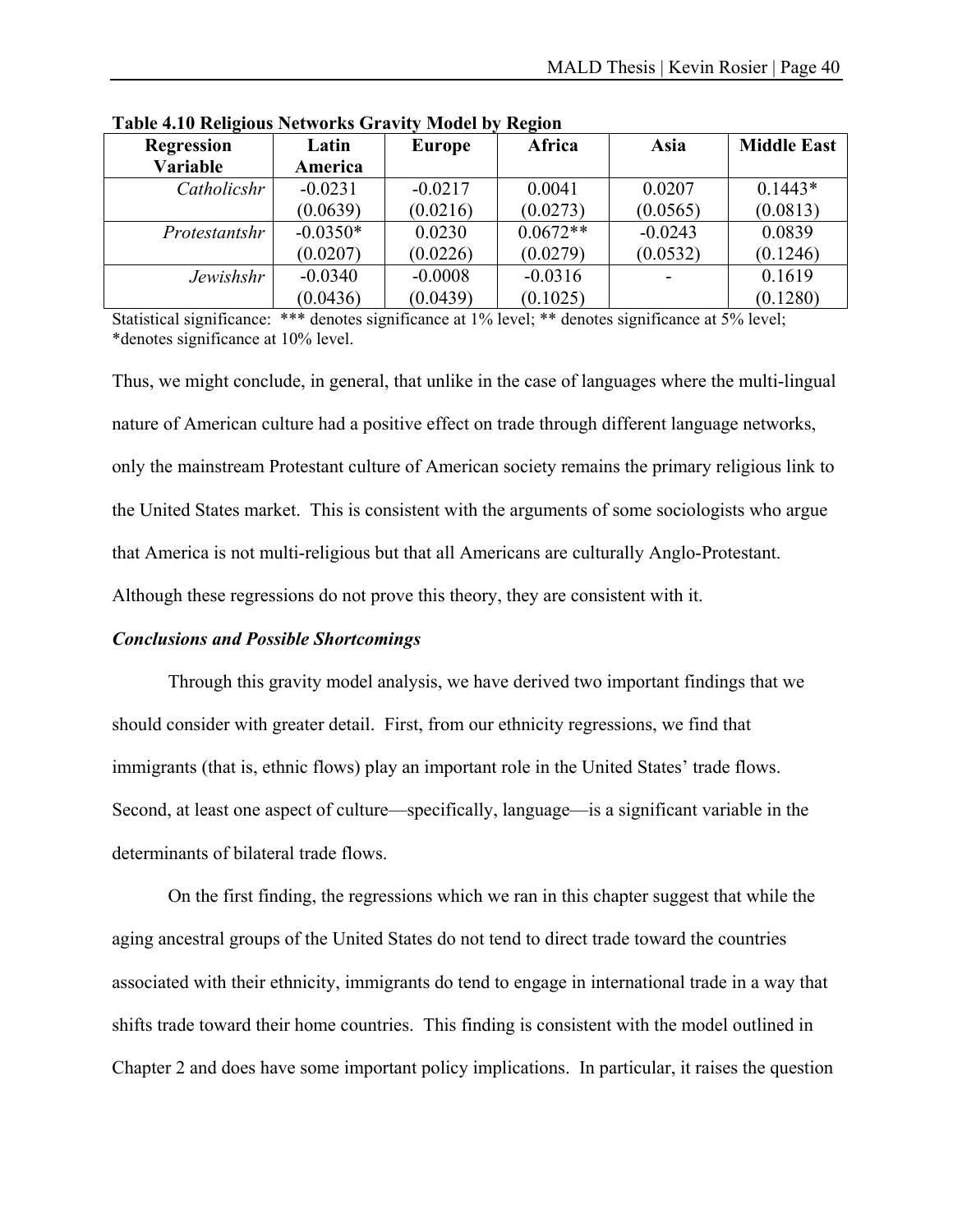so frequently asked regarding immigration: who should the U.S. let in? It is neither realistic nor wise to assume that increasing trade flows should be the principal objective of the United States' immigration policy; however, this conclusion suggests that immigrants' impact on trade does require greater attention in the broader literature of the economic impact of immigrants in the United States. One policy approach is given close examination in Chapter 5.

 We should consider one possible shortcoming in linking these regression estimates to the above conclusion. The finding that immigrants (or ethnic flows) play a role in U.S. trade flows relies on the validity of the model described in Chapter 2. It is very likely that alternative models could argue that the correlation between immigration and trade is a function of U.S. openness, on multiple levels, to specific countries or that extensive levels of trade between countries could facilitate immigration in a later phase. As noted in Chapter 2, however, Most shows that the direction of causation for the U.S. in the twentieth century is consistent with our model.

 The second finding that language plays a significant role in bilateral trade flows is not entirely a new one; however, the nuanced method of quantifying language use in this paper suggests other ways of interpreting this fact. First, it is the prominent presence of any language spoken overseas, not only of English, that positively effects trade flows, shown by the cases of Spanish and Chinese language usage in the U.S. This is consistent with our first finding on immigration and with our broader model: transnational networks—including linguistic networks—facilitate international trade. Therefore, as with the case of immigrants, the linguistic composition of the United States plays a role in its trade flows; and, shifts in the linguistic composition of the country might be achieved through an immigration policy that attracts immigrants who possess certain language skills.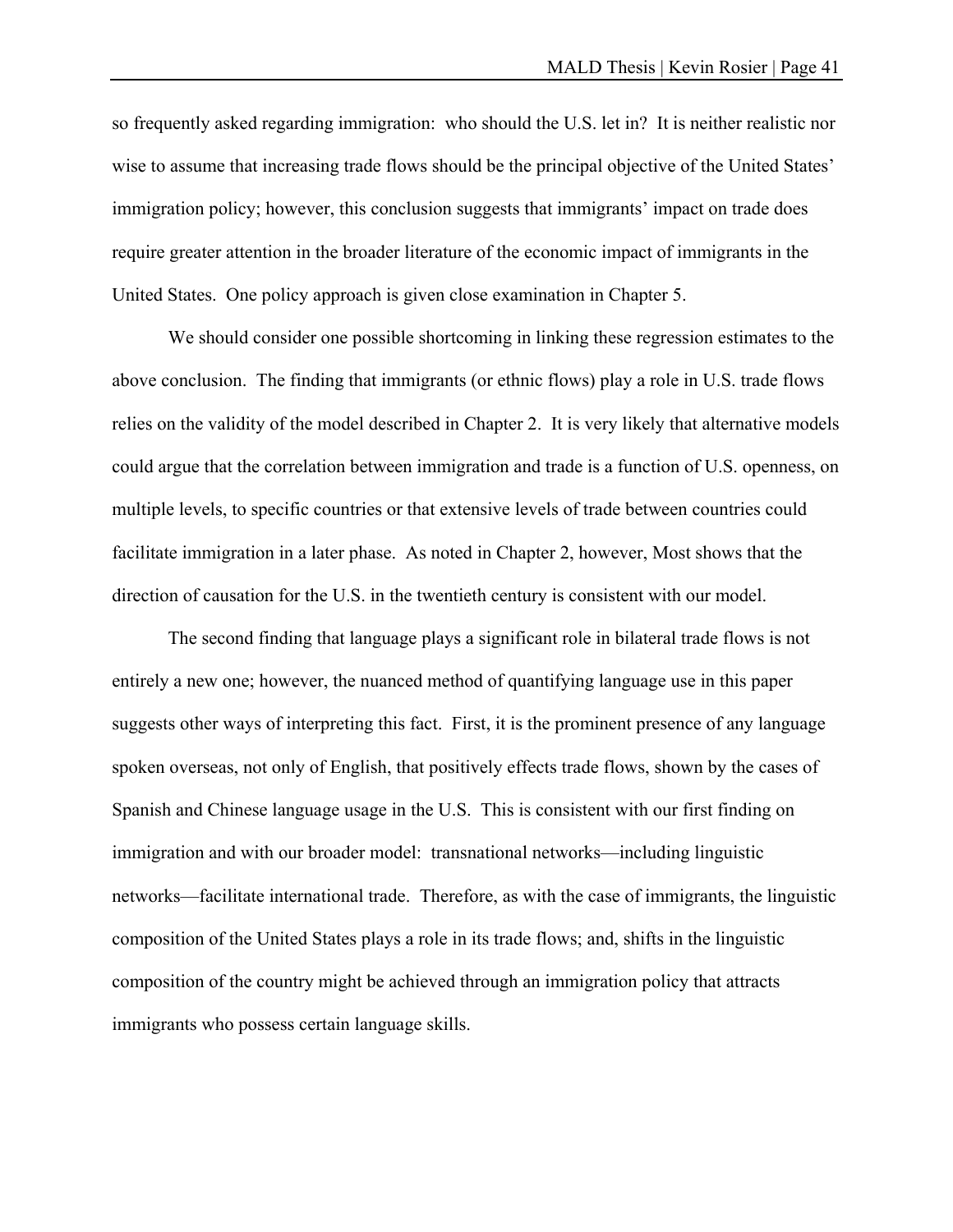There is a shortcoming in the data on language that might also have policy implications, however. The data on language which this paper employs is of native speakers of the three languages reported; thus, it does not account for the many people in and out of the United States that learn English, Spanish, and Chinese. If we consider from our findings, however, that a host country like the United States prefers, with the objective of improving trade, to attract speakers of certain languages, it would be equally if not more worthwhile to attract those who learn those language. This is a question of skills acquisition and is treated in our final chapter on immigration policy.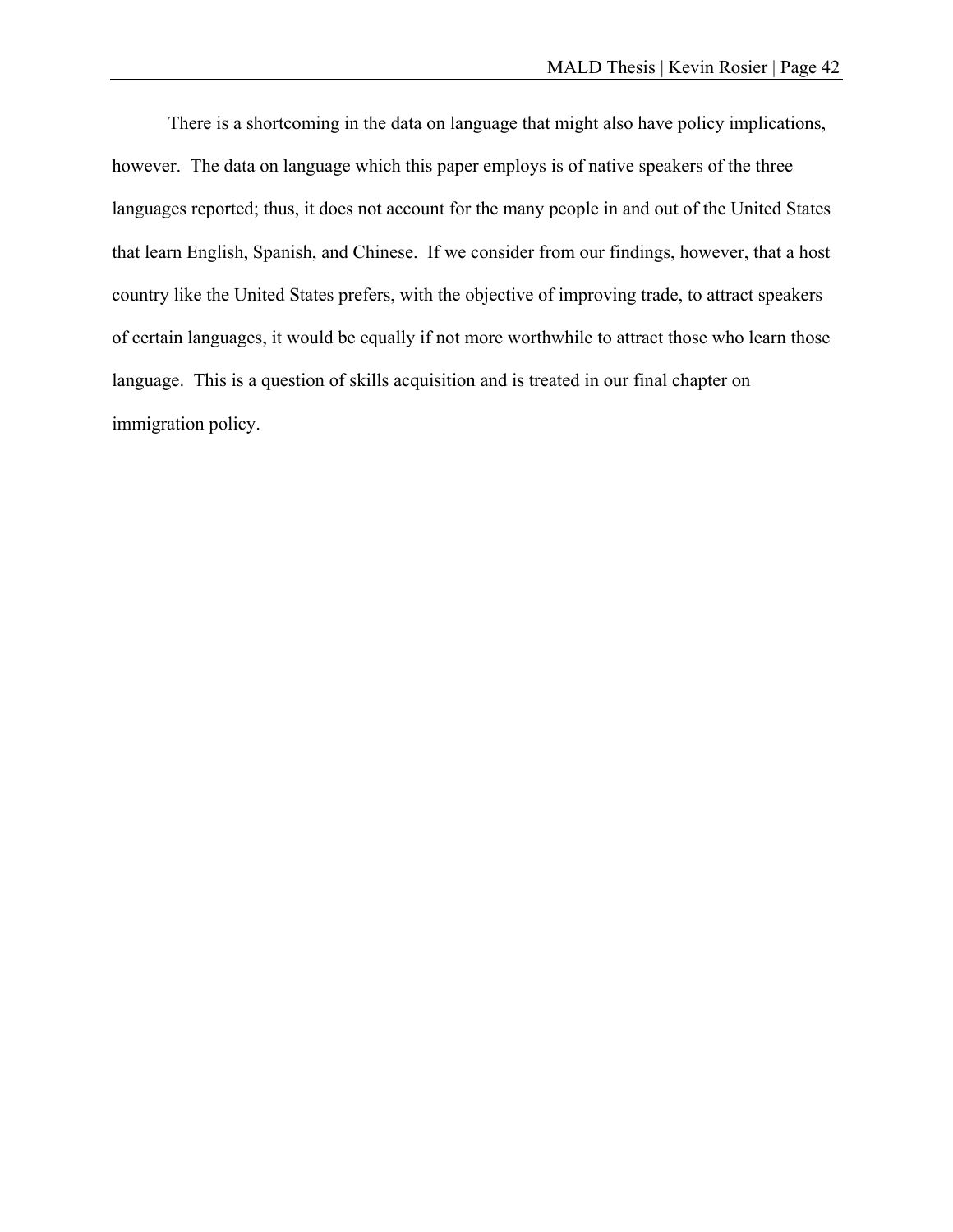# 5 Policy Application: Rethinking U.S. Immigration Policy

 The findings of this analysis have direct implications on the ethnic and cultural composition of the U.S. population and, therefore, on U.S. immigration policy. In this final chapter, we begin by outlining some new objectives for immigration policy, given the conclusions from Chapter 4. Next, we review the historical and current U.S. immigration policies and explain why they might fail to achieve these objectives. Finally, we evaluate an alternative immigration policy for the United States, specifically one based on skills and determine how it might achieve these new objectives.

#### *New Objectives for U.S. Immigration Policy*

 Economists who research the economic impact of immigration on the U.S. economy tend to focus their attention on the effect of immigrants on wages, national income, and inequality; it is rare that an economist or a policymaker would concern himself or herself with an immigrant's impact on U.S. trade. This paper concluded, however, that an impact does exist through both ethnic identity and language skills. Let us assume, therefore, that immigration policy was considered a means of influencing trade flows between the U.S. and its trading partners. In particular, we assume, hypothetically, that a policymaker is assigned the task of maximizing U.S. trade flows with immigration policy as his or her instrument.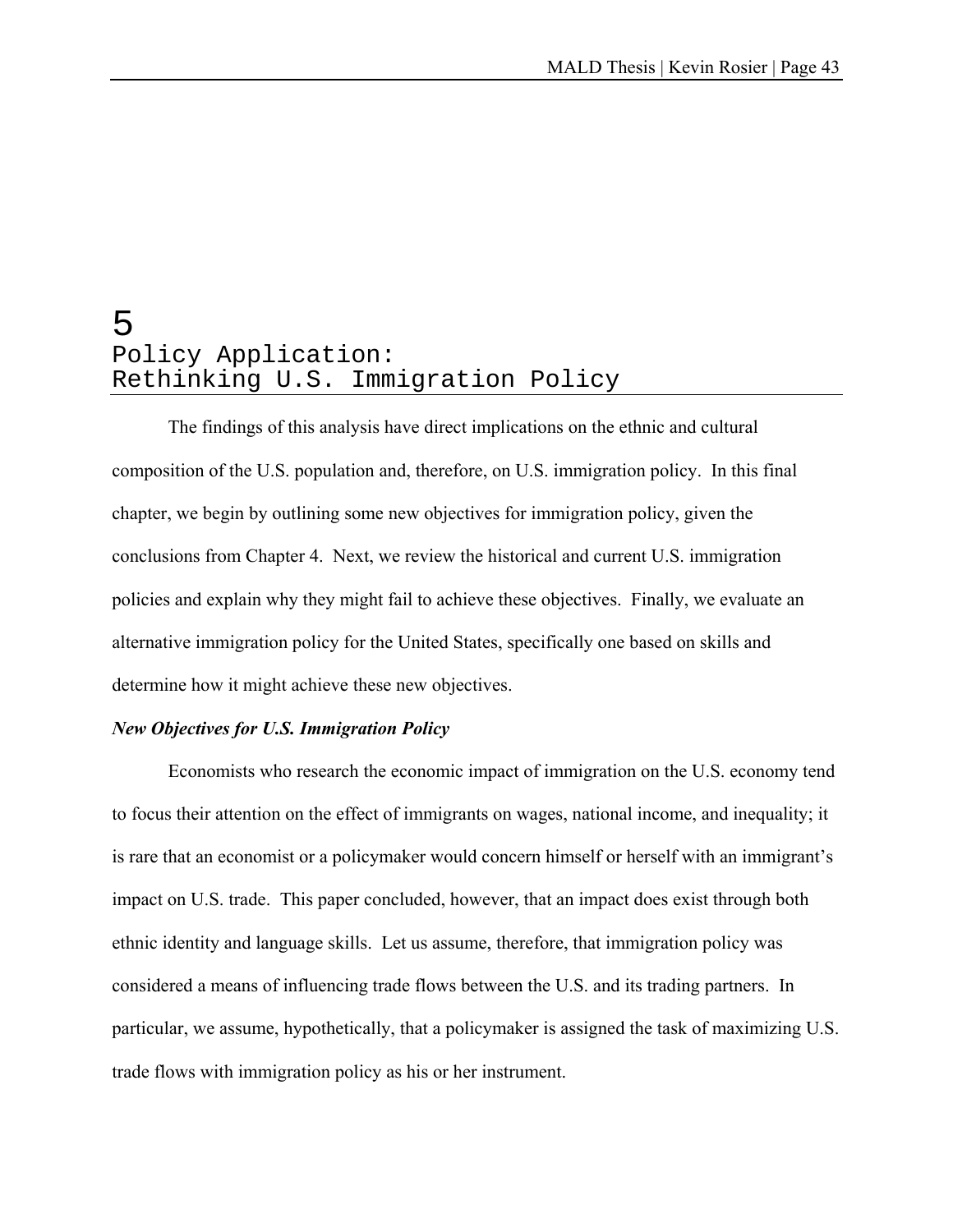Given the findings of this analysis and this hypothetical mission, the policymaker would outline two objectives of immigration policy. The first objective would be to promote an immigration policy of openness that allows immigrants to enter the United States under clear and open criteria. In other words, a policy that would restrict large levels of immigration from any particular region or country would not be desirable. This objective allows for a large level of "ethnic flows" and would, therefore, contribute to greater flows of trade between the U.S. and an array of trading partners. The second objective would be to encourage the immigration of individuals from a variety of language networks. An immigration policy that focuses on the knowledge of a single language would not achieve this objective as well as one that encourages immigration of individuals that are literate in their homeland's language, the host country's language, and, perhaps, other languages as well. In sum, the policymaker would seek large levels of immigration with diverse linguistic composition.

#### *U.S. Immigration Policy: Past and Present*

 The United States has witnessed two major phases in immigration policy: the first in the late nineteenth and early twentieth centuries and the second from the mid-twentieth century to the present. The first wave of immigrants from the mid-nineteenth century resulted in an approach to immigration policy that lasted in the United States from 1882 to the Kennedy and Johnson administrations of the 1960's: the quota system or, more generally, selecting immigrants by national origin. It began in May 1882 with the passing of the Chinese Exclusion Act, which prohibited the entry of Chinese migrants to the United States. This act was followed by an endless list of "statutes and administrative actions" that imposed numerical limits on immigrants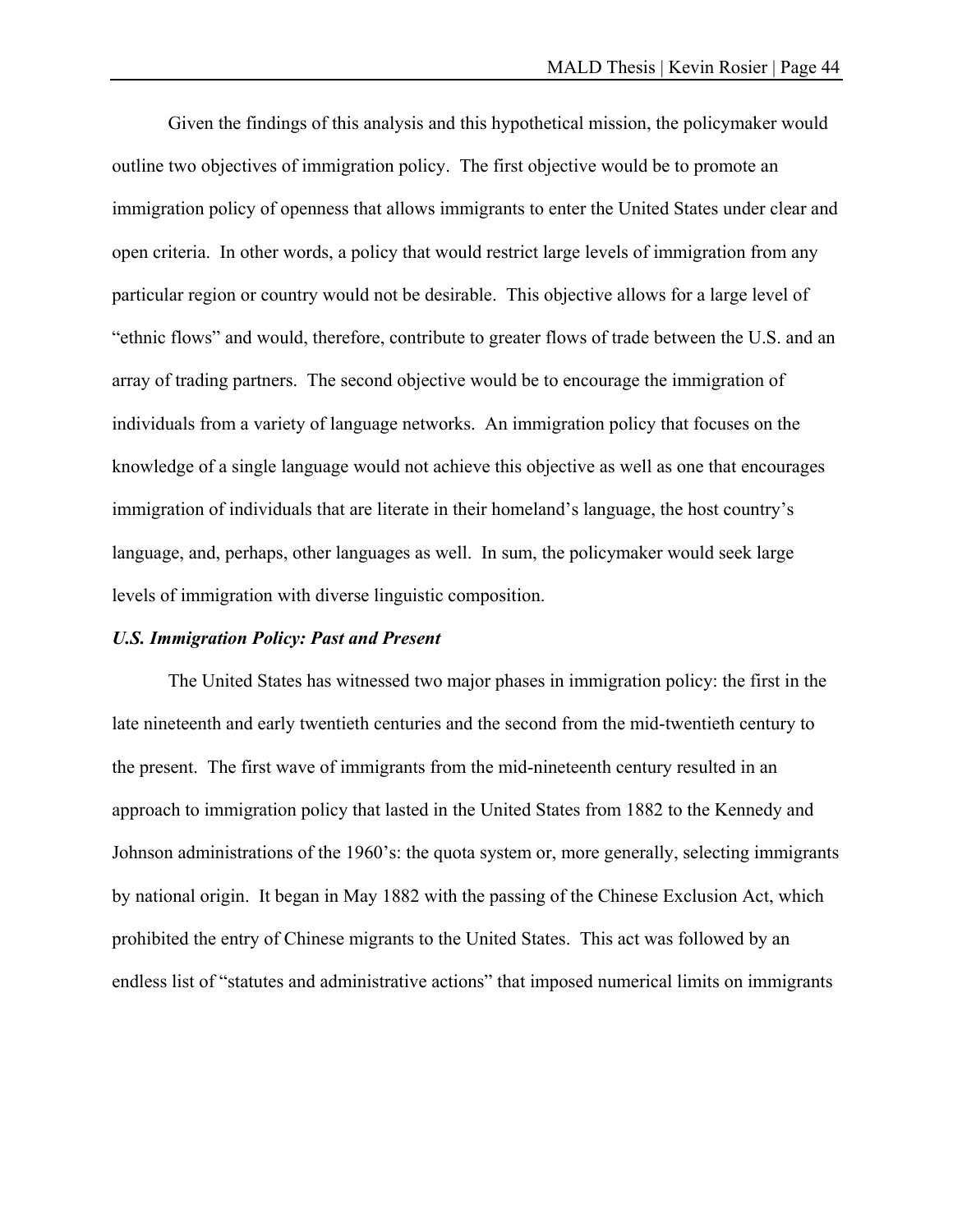of nationalities that Americans deemed "inferior."29 Although economic prosperity in the 1920's might have offset this trend, the Great Depression dragged the restrictive quota system into the 1930's and 1940's. In the years from 1931 to 1940, only 528,431 people immigrated to the United States and the ethnic and cultural bias was toward Protestants from northwest Europe.<sup>30</sup> The quota system persisted throughout World War II and the early years of the Cold War keeping immigration levels low and from selective countries of origin.

 It is clear that the quota system did not achieve the two objectives outlined in the previous section. First, the quota system kept immigration levels very low through quantitative restrictions varying from country to country. This clearly violates the first objective of an open policy that allows for high levels of immigration. Second, the quota system was guided by the ethnic and cultural composition of the United States. Thus, prejudices toward Asians, for example, who were a very small part of the U.S. population, restricted immigration from East Asia. Ultimately, the quota system was biased toward the immigration of Protestants from northern Europe. These ethnic and cultural biases violate the second objective for linguistic diversity; without the presence of Asian languages, for example, in the U.S., the economy was excluded from participation in cultural trading networks with the East Asia region. In sum, under the hypothetical objectives outlined above, a non-diverse quota system fails.

 In the 1960's, U.S. immigration policy fundamentally changed. President Lyndon Johnson promoted the passage of the Immigration Act of 1965, which removed quantitative restrictions from the immigration system. Focus shifted from entry by national origin to family reunification. Specifically, the Act states that spouses, unmarried minor children, and parents of

1

<sup>29</sup> Roger Daniels, *Guarding the Golden Door: American Immigration Policy and Immigrants Since 1882,* Hill and Wang: New York, 2004, p.3.

<sup>30</sup> Daniels, pp.58-59.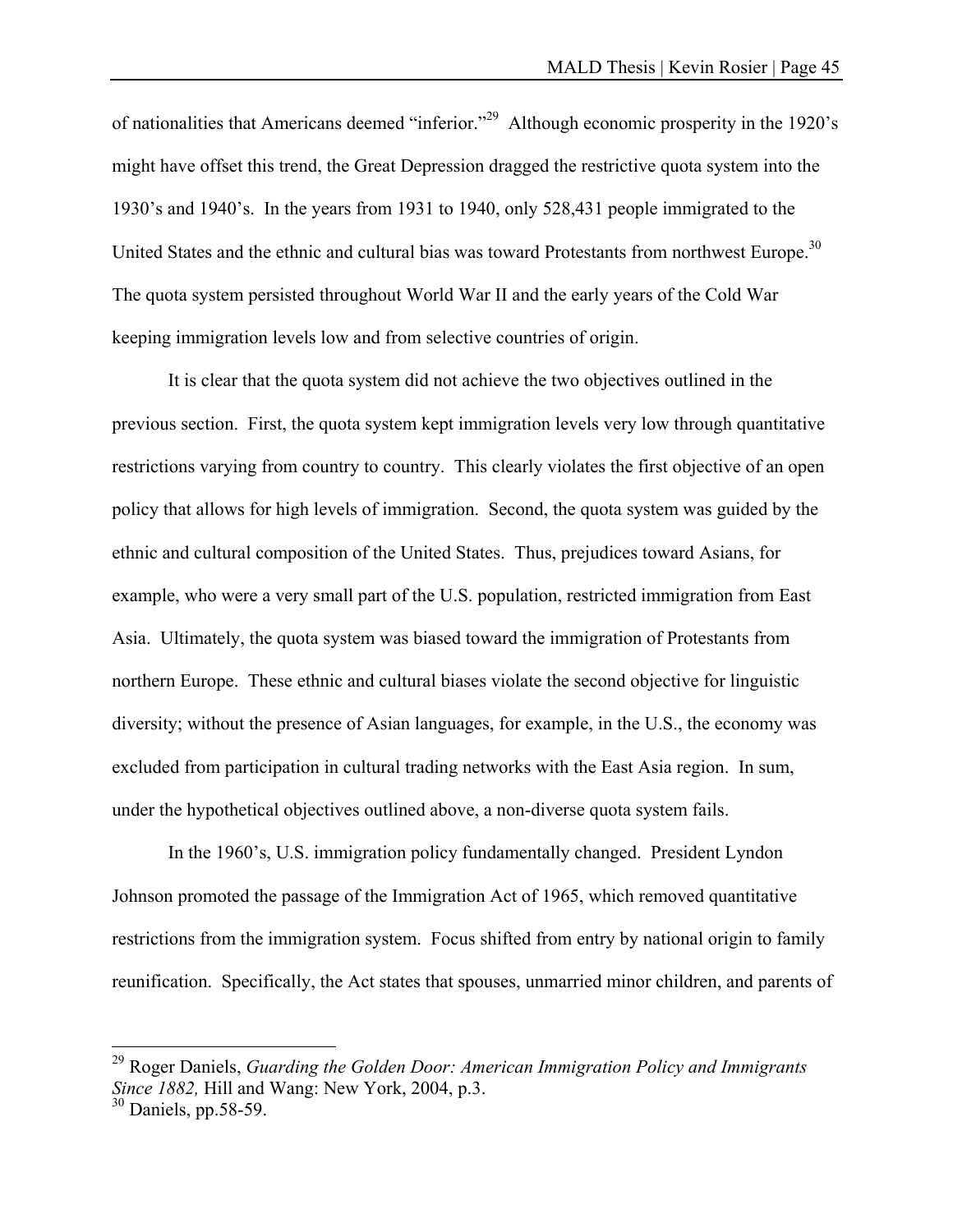U.S. citizens were exempt from numerical requirements. Following World War II, because of growing prosperity in Western Europe and Soviet controls on Eastern Europe, the composition of U.S. immigration shifted to Latin Americans and Asians.<sup>31</sup> Thus, the new Immigration Act of 1965 affected these groups first and foremost. Parents, spouses and children of the growing numbers of Latin American and Asian immigrants began to enter the United States. Thus, the numbers of Latin Americans and Asians in the United States grew exponentially. The policy of family reunification and the ethnic bias toward Latin America and Asia continue through the present.

 Since the first great wave of immigrants to the U.S. in the mid-nineteenth century, current immigration levels under the family reunification policy are at record highs. This fact, combined with the elimination of quantitative restrictions on immigrants, suggests that the current U.S. approach to immigration policy achieves the first objective of widespread and open immigration. On the second objective, family reunification is not so successful, however. Although it does not make use of nation-specific quotas, it is biased toward the composition of the foreign-born population at the time of the Act's passage. As stated, in the 1960's, American immigration had shifted toward Latin America and Asia. Because of family reunification, these remain the primary sources of immigrants; and this violates the second objective of broad linguistic diversity in the composition of immigrants. Thus, an alternative policy should seek to maintain the high levels of immigration that the 1965 act encouraged but in a way that broadens the ethnic and linguistic diversity of the immigrant pool.

 $\overline{a}$ 

<sup>31</sup> *Ibid.,* p.136-137.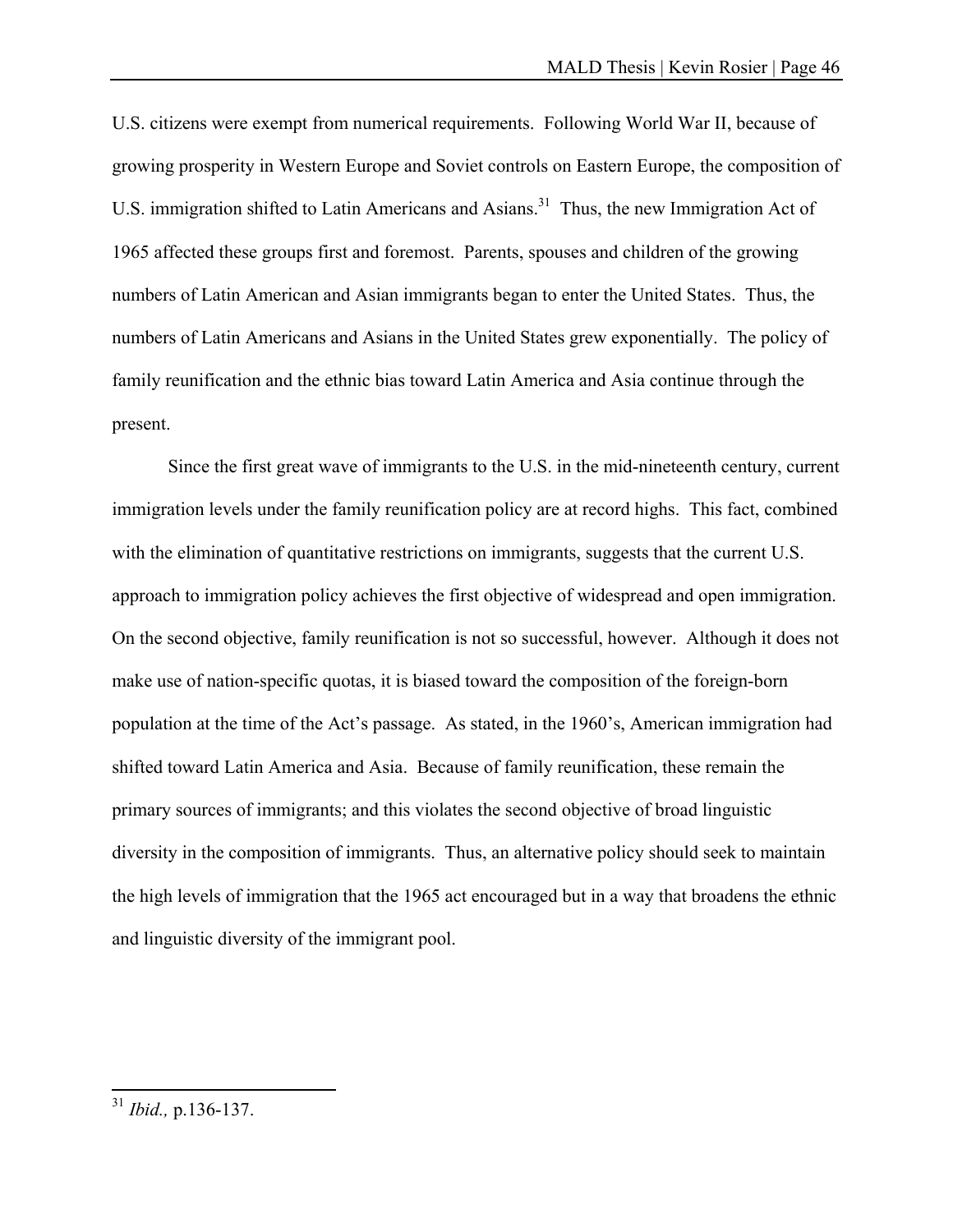### *Skills-Based Immigration: An Alternative Policy*

 When President John F. Kennedy proposed to Congress in July 1963 a phasing out of the quota system, he outlined, in the following order, what an immigration formula should entail:

- 1. The skills of the immigrant and their relationship to our need;
- 2. The reuniting of families;
- 3. The priority of registration. [First come, first served.] $^{32}$

The resulting Immigration Act of 1965 gave the priority to the second of these, although the first was not excluded entirely. In recent years, however, as low-skilled immigrants from Mexico and Latin America are approaching record levels, academics and policymakers have reentered a debate on immigration reform. Among the most frequently cited policy alternatives is the skillsbased (or point system) approach to immigration. George Borjas advocates this system, citing the success of such systems in Australia, Canada, and New Zealand.<sup>33</sup> Borjas argues that if the objective of U.S. immigration policy is to maximize the social welfare of natives, which he defines as a function of individual income and more equal income distribution, fewer immigrants overall should be allowed in and, as a share of those admitted, the vast majority should be skilled workers. He advocates that a skills-based point system can achieve this by allocating points to those individuals that the U.S. decides are most needed in the economy. If applied in the way Borjas recommends, the needed points for entry would be high (to limit the number of immigrants) and the source of points would be knowledge of needed skills. The structure of the point system, however, can change depending on the objectives of the immigration policy.

 For the objectives related to trade outlined previously, the skills-based point system would be most useful. First, the point system could set the threshold of points low enough such

 $\overline{a}$ 

<sup>32</sup> *Ibid.,* p.131.

<sup>&</sup>lt;sup>33</sup> George Borias, *Heaven's Door: Immigration Policy and the American Economy*, Princeton University Press: Princeton, 1999, p.192.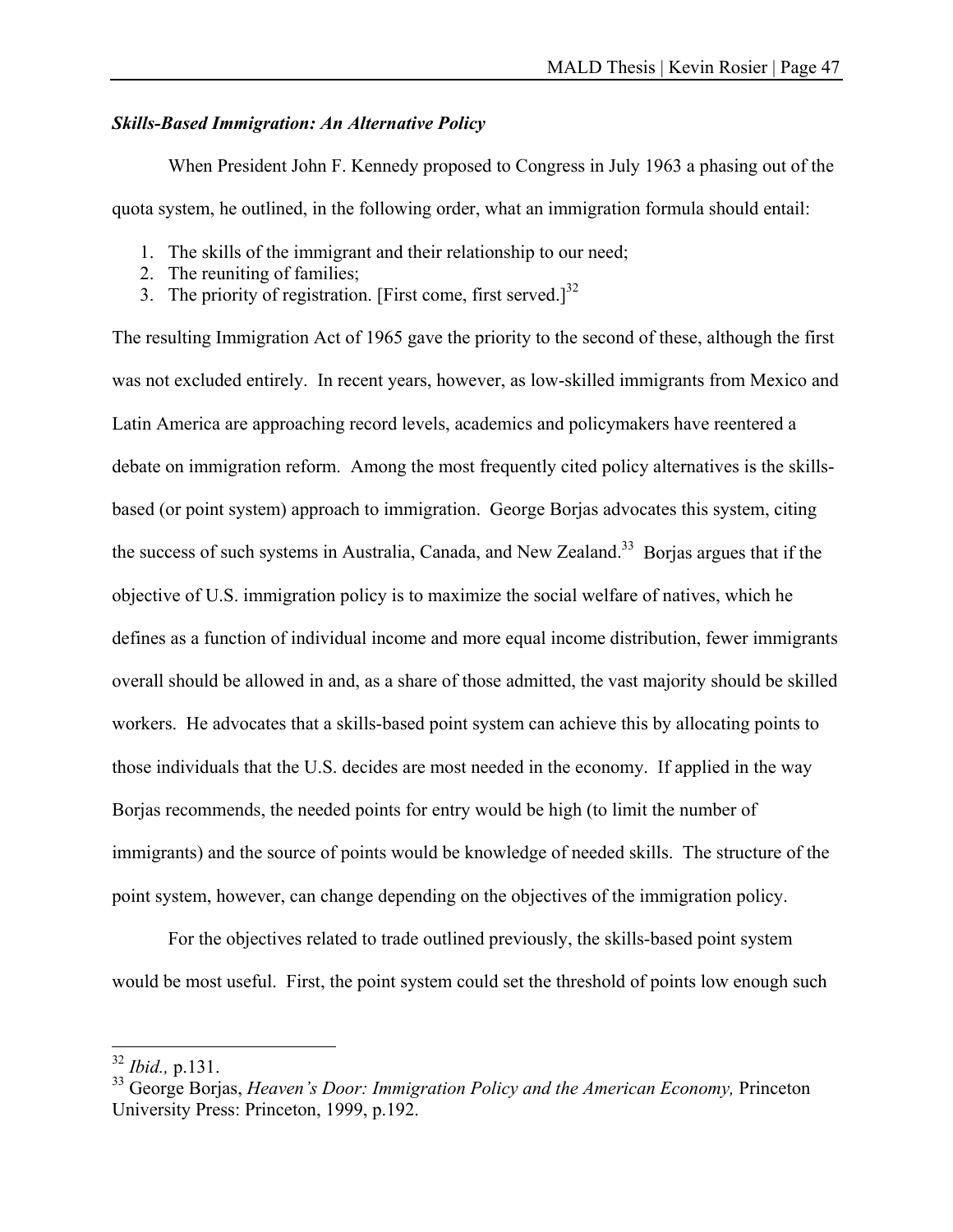that a large number of immigrants could enter the country. Although this is contrary to Borjas' case for lower immigration, we must consider the differences in the objectives of the policy. Second, the point system could easily allocate more points to those who are (1) literate in their home country's native language, (2) literate in English, and (3) literate in other languages. This would shift the composition of the immigrant pool to a greater variety of individuals who know more languages or who know those languages associated with countries with which the U.S. seeks to expand trade.

 Despite this, expanding trade should not be the primary objective of U.S. immigration policy. As in Borjas' argument, it is likely that raising the social welfare of natives is the primary objective of the policy; and clearly the skills-based point system can achieve this. Within the framework of the point system, however, it is easier for political agents to negotiate which criteria should be matched with greater weight. According to the findings of this study, under a point system, those in the economy that seek to expand U.S. trade should advocate for (1) large numbers of immigrants and (2) a composition of immigrants that know a diversity of languages.

#### *Conclusions and Extensions*

 The original hypothesis of this thesis was the following: *When two countries participate in the same transnational ethnic or cultural network, the volume of trade between them increases.* The data analysis of this study partially accepts this hypothesis for the case of the United States. On the one hand, ancestral networks that link the older European ethnic groups of the United States to their homeland do not influence international trade flows. Similarly, religious networks, in general, do not play any significant role in U.S. trade flows. On the other hand, we found that the immigrant stock of the United States (the ethnic flows) and the linguistic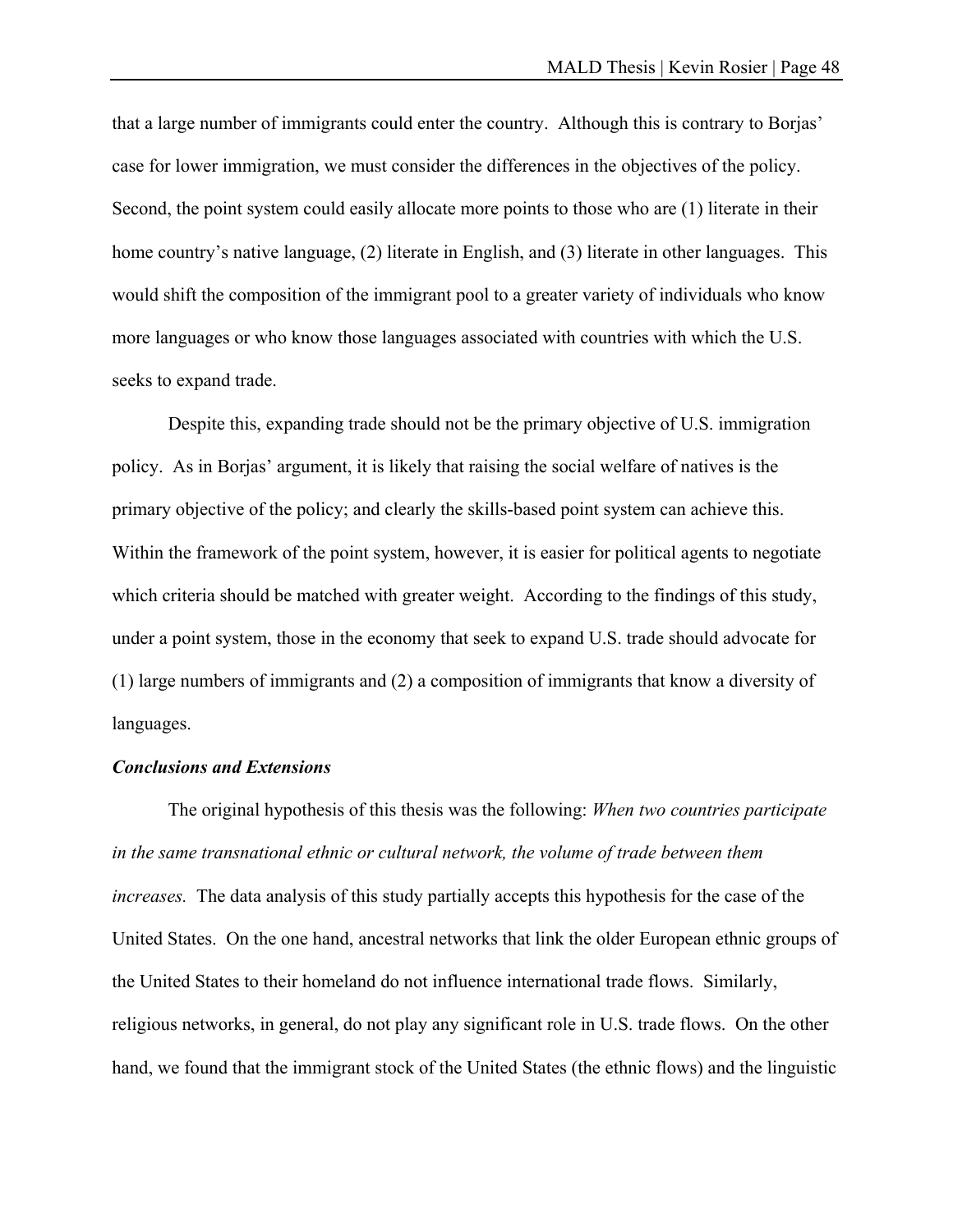composition of the entire population have an important and positive effect on trade. Considering, therefore, that the ethnicity of immigrants and the language skills of the U.S. population influence trade, U.S. immigration policy should adjust to account for these findings. We conclude that these objectives might be met, at least partially, by the implementation of a skills-based point system for immigration that keeps immigration levels high and allocates more points to individuals with higher levels of literacy in more languages. Thus, further research should explore more deeply the relationship between skilled immigrants and trade to confirm or reject this trade-based policy recommendation for skills-based immigration in the U.S.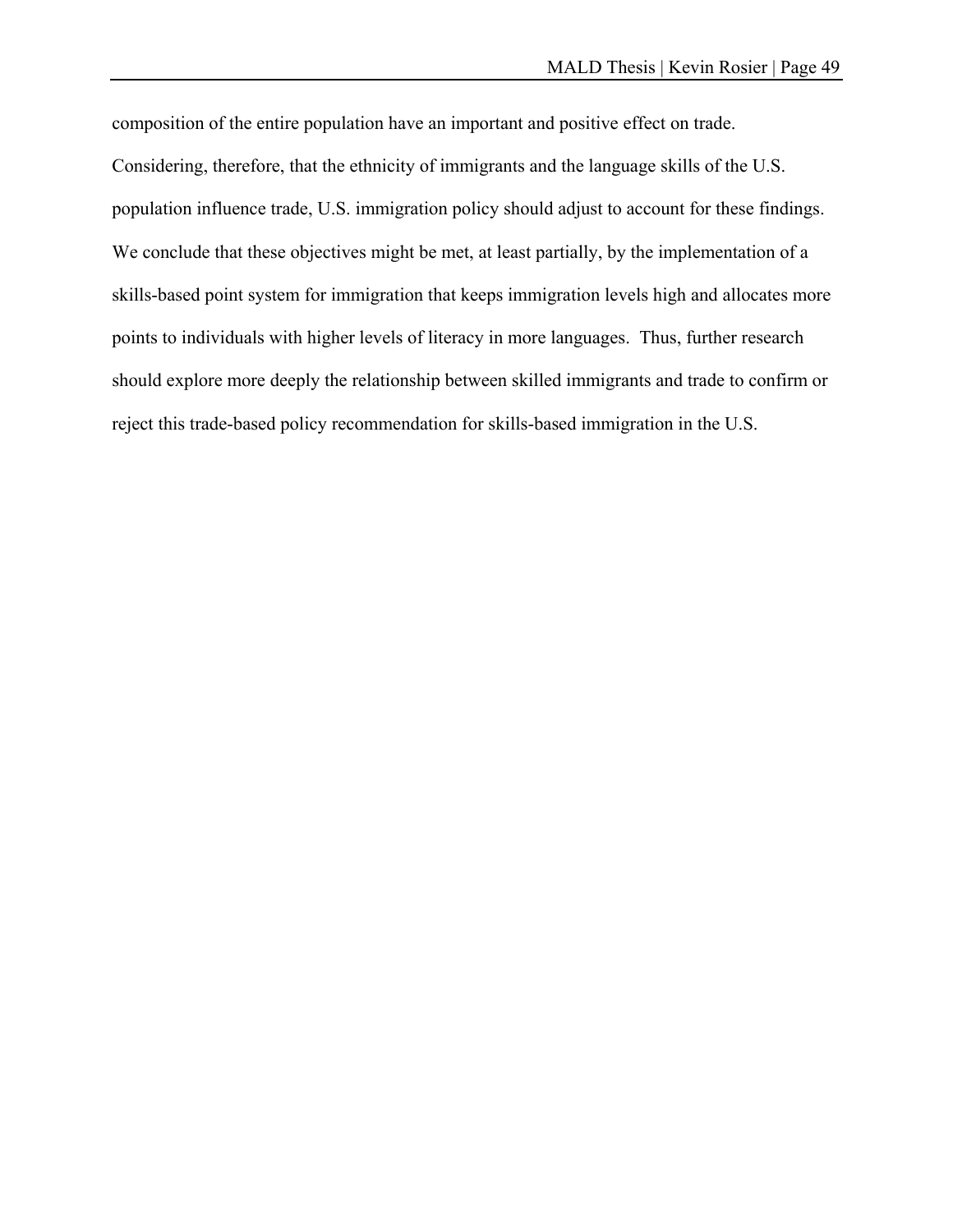| <b>Country</b>           | <b>Exports</b> | <b>Imports</b> | <b>Total (Absolute Value)</b> |
|--------------------------|----------------|----------------|-------------------------------|
| Afghanistan              | 8.2            | 0.8            | 8.9                           |
| Albania                  | 21.0           | 7.8            | 28.7                          |
| Algeria                  | 867.4          | 2,724.0        | 3,592.0                       |
| Angola                   | 226.0          | 3,557.0        | 3,783.0                       |
| Antigua and Barbuda      | 138.7          | 2.3            | 141.0                         |
| Argentina                | 4,700.0        | 3,102.0        | 7,802.0                       |
| Armenia                  | 57.1           | 23.0           | 80.1                          |
| Aruba                    | 289.2          | 1,511.0        | 1,800.0                       |
| Australia                | 12,460.0       | 6,439.0        | 18,900.0                      |
| Austria                  | 2,554.0        | 3,233.0        | 5,786.0                       |
| Azerbaijan               | 210.3          | 20.9           | 231.2                         |
| <b>Bahamas</b>           | 1,065.0        | 275.0          | 1,340.0                       |
| Bahrain                  | 448.7          | 337.6          | 786.3                         |
| Bangladesh               | 239.3          | 2,418.0        | 2,658.0                       |
| <b>Barbados</b>          | 305.6          | 38.6           | 344.2                         |
| <b>Belarus</b>           | 31.1           | 104.1          | 135.2                         |
| Belgium                  | 13,960.0       | 9,931.0        | 23,890.0                      |
| <b>Belize</b>            | 208.5          | 93.8           | 302.4                         |
| Benin                    | 26.4           | 2.4            | 28.8                          |
| Bermuda                  | 428.1          | 39.0           | 467.1                         |
| <b>Bhutan</b>            | 0.7            | 0.9            | 1.6                           |
| <b>Bolivia</b>           | 251.4          | 190.7          | 442.1                         |
| Bosnia and Herzegovina   | 44.1           | 17.8           | 61.9                          |
| Botswana                 | 31.5           | 40.9           | 72.4                          |
| <b>Brazil</b>            | 15,360.0       | 13,860.0       | 29,210.0                      |
| <b>Bulgaria</b>          | 112.8          | 235.3          | 348.1                         |
| Burkina Faso             | 15.8           | 2.5            | 18.2                          |
| Burundi                  | 1.7            | 8.0            | 9.7                           |
| Cambodia                 | 32.2           | 826.0          | 858.2                         |
| Cameroon                 | 59.2           | 155.1          | 214.3                         |
| Canada                   | 176,000.0      | 229,000.0      | 405,600.0                     |
| Cape Verde               | 7.2            | 4.2            | 11.4                          |
| Cayman Islands           | 354.0          | 6.5            | 360.5                         |
| Central African Republic | 1.8            | 3.0            | 4.7                           |
| Chad                     | 10.8           | 4.8            | 15.6                          |
| Chile                    | 3,455.0        | 3,228.0        | 6,683.0                       |
| China                    | 16,250.0       | 100,000.0      | 116,300.0                     |
| Colombia                 | 3,689.0        | 6,969.0        | 10,660.0                      |
| Comoros                  | 0.7            | 3.5            | 4.2                           |
| Congo                    | 82.1           | 509.7          | 591.9                         |
| Costa Rica               | 2,445.0        | 3,547.0        | 5,993.0                       |
| Cote d'Ivoire            | 94.9           | 383.9          | 478.8                         |
| Croatia                  | 89.8           | 140.8          | 230.6                         |

Appendix A Value of Bilateral Trade with the United States in 2000, US\$ in millions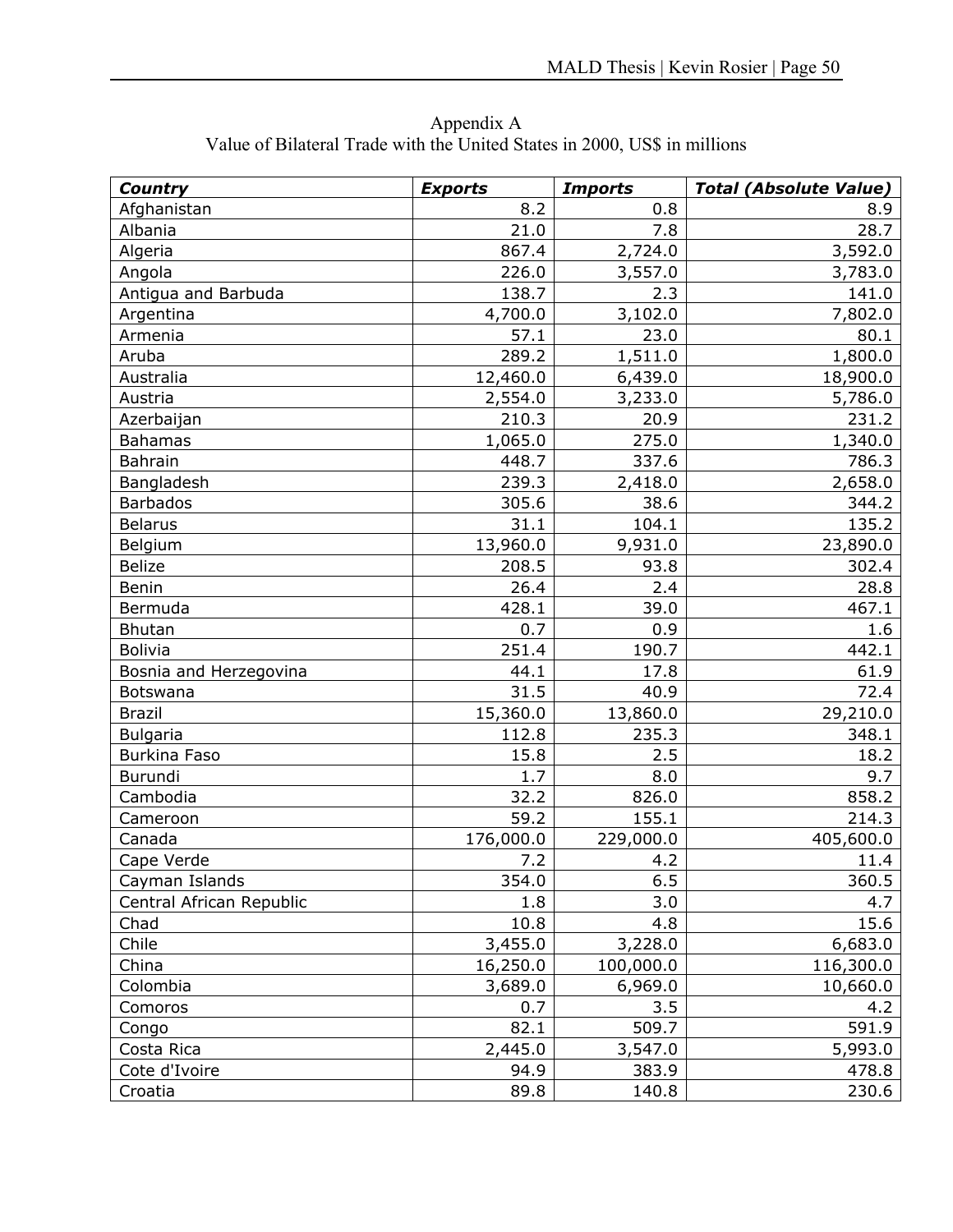| Cyprus                       | 191.8               | 23.4              | 215.2               |
|------------------------------|---------------------|-------------------|---------------------|
| Czech Republic               | 733.5               | 1,071.0           | 1,804.0             |
| Democratic Republic of Congo | 10.0                | 212.2             | 222.2               |
| Denmark                      | 1,513.0             | 2,974.0           | 4,487.0             |
| Djibouti                     | 16.8                | 0.4               | 17.2                |
| Dominica                     | 37.3                | 6.9               | 44.3                |
| Dominican Republic           | 4,443.0             | 4,384.0           | 8,827.0             |
| Ecuador                      | 1,037.0             | 2,210.0           | 3,248.0             |
| Egypt                        | 3,329.0             | 887.8             | 4,217.0             |
| El Salvador                  | 1,775.0             | 1,933.0           | 3,708.0             |
| <b>Equatorial Guinea</b>     | 94.9                | 154.7             | 249.7               |
| Eritrea                      | 16.6                | 0.2               | 16.8                |
| Estonia                      | 89.5                | 573.1             | 662.6               |
| Ethiopia                     | 165.2               | 28.7              | 193.8               |
| Fiji                         | 23.1                | 146.0             | 169.1               |
| Finland                      | 1,571.0             | 3,250.0           | 4,820.0             |
| France                       | 20,250.0            | 29,780.0          | 50,040.0            |
| French Polynesia             | 93.9                | 43.9              | 137.9               |
| Gabon                        | 63.4                | 2,209.0           | 2,272.0             |
| Gambia                       | 9.1                 | 0.4               | 9.5                 |
| Georgia                      | 108.8               | 31.9              | 140.7               |
| Germany                      | 29,240.0            | 58,740.0          | 87,980.0            |
| Ghana                        | 190.8               | 204.5             | 395.3               |
| Greece                       | 1,218.0             | 591.8             | 1,810.0             |
| Grenada                      | 79.3                | 27.1              | 106.3               |
| Guatemala                    | 1,895.0             | 2,605.0           | 4,500.0             |
| Guinea                       | 67.4                | 88.4              | 155.8               |
| Guinea Bissau                | 0.3                 | 0.5               | 0.8                 |
| Guyana                       | 159.0               | 141.0             | 300.0               |
| Haiti                        | 576.1               | 297.0             | 873.1               |
| Honduras                     | 2,575.0             | 3,090.0           | 5,665.0             |
| Hong Kong                    | 14,630.0            | 11,450.0          | 26,080.0            |
| Hungary                      | 569.3               | 2,716.0           | 3,285.0             |
| Iceland                      | 255.9               | 260.1             | 516.0               |
| India                        | 3,663.0             | 10,690.0          | 14,350.0            |
| Indonesia                    | 2,547.0<br>16.6     | 10,390.0          | 12,930.0            |
| Iran                         | 10.3                | 168.7             | 185.3               |
| Iraq                         |                     | 6,111.0           | 6,121.0             |
| Ireland                      | 7,727.0             | 16,410.0          | 24,140.0            |
| Israel                       | 7,750.0             | 12,970.0          | 20,720.0            |
| Italy<br>Jamaica             | 11,000.0<br>1,378.0 | 25,050.0<br>647.7 | 36,050.0<br>2,025.0 |
|                              | 65,250.0            |                   |                     |
| Japan<br>Jordan              | 312.7               | 147,000.0<br>73.2 | 211,800.0<br>386.0  |
| Kazakhstan                   | 124.5               | 424.8             | 549.3               |
|                              | 238.0               | 109.5             | 347.5               |
| Kenya<br>Kiribati            | 4.5                 | 1.4               | 5.8                 |
|                              |                     |                   |                     |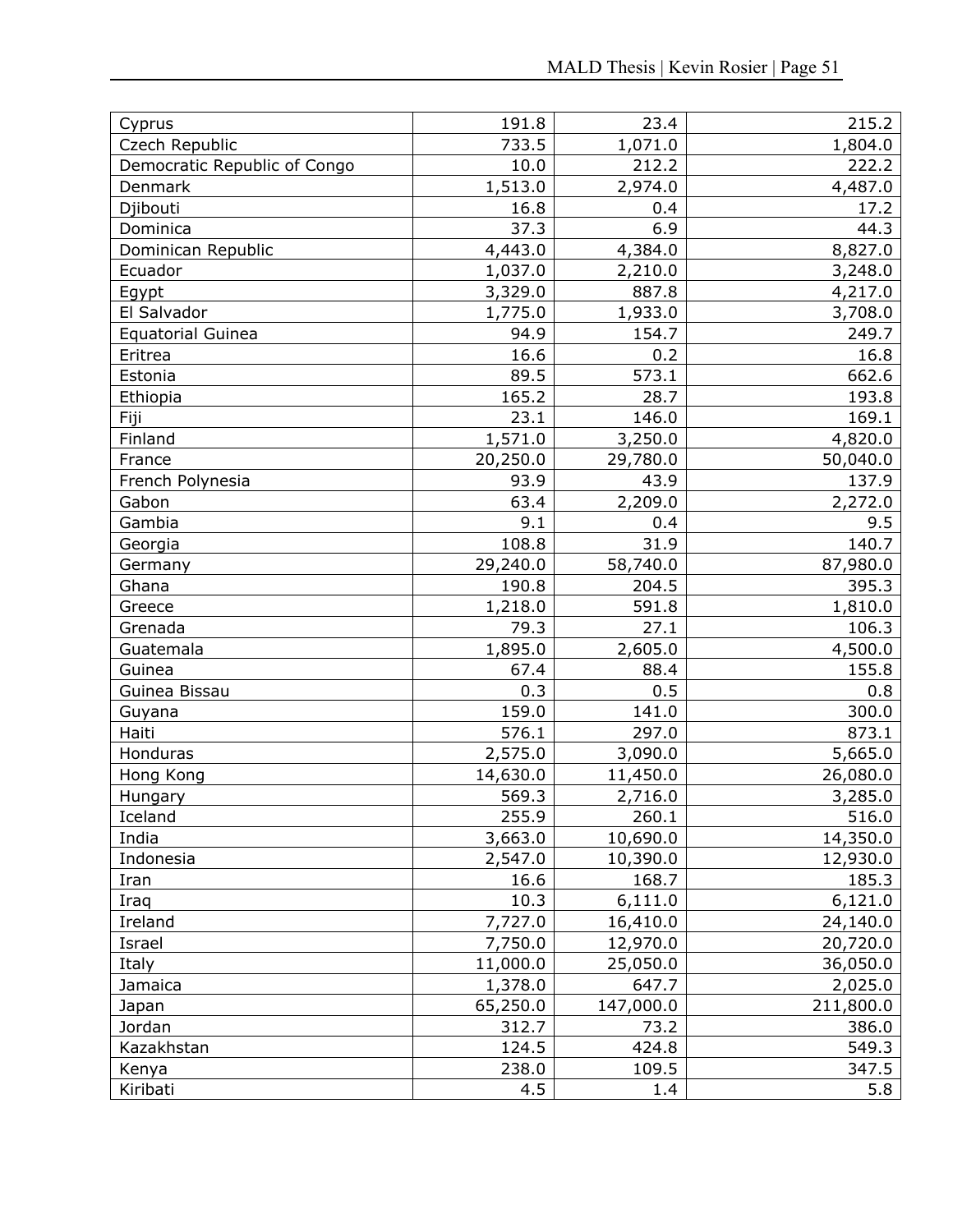| Kuwait                           | 791.2     | 2,762.0   | 3,553.0   |
|----------------------------------|-----------|-----------|-----------|
| Kyrgyzstan                       | 24.5      | 1.9       | 26.4      |
| Lao People's Democratic Republic | 4.0       | 9.6       | 13.7      |
| Latvia                           | 133.9     | 286.5     | 420.5     |
| Lebanon                          | 354.1     | 76.8      | 430.9     |
| Lesotho                          | 0.9       | 140.3     | 141.2     |
| Liberia                          | 43.2      | 45.4      | 88.6      |
| Libyan Arab Jamahiriya           | 17.9      | 0.0       | 17.9      |
| Lithuania                        | 59.3      | 135.1     | 194.4     |
| Luxembourg                       | 397.6     | 332.5     | 730.1     |
| Macau; SAR of China              | 69.8      | 1,266.0   | 1,336.0   |
| Macedonia                        | 68.5      | 137.1     | 205.6     |
| Madagascar                       | 15.5      | 157.8     | 173.3     |
| Malawi                           | 13.7      | 55.4      | 69.1      |
| Malaysia                         | 11,000.0  | 25,570.0  | 36,560.0  |
| <b>Maldives</b>                  | 6.1       | 94.1      | 100.2     |
| Mali                             | 32.0      | 9.7       | 41.7      |
| Malta                            | 334.6     | 484.1     | 818.7     |
| Marshall Islands                 | 65.1      | 5.0       | 70.2      |
| Mauritania                       | 16.2      | 0.4       | 16.5      |
| Mauritius                        | 24.3      | 286.1     | 310.4     |
| Mexico                           | 112,000.0 | 136,000.0 | 247,600.0 |
| Micronesia (Federated States of) | 29.2      | 13.7      | 43.0      |
| Moldova; Republic of             | 27.4      | 105.5     | 132.9     |
| Mongolia                         | 17.7      | 116.6     | 134.3     |
| Morocco                          | 524.7     | 444.3     | 969.0     |
| Mozambique                       | 58.0      | 24.4      | 82.4      |
| Namibia                          | 80.2      | 42.3      | 122.5     |
| Nepal                            | 35.1      | 229.4     | 264.5     |
| Netherlands                      | 21,970.0  | 9,704.0   | 31,680.0  |
| <b>Netherlands Antilles</b>      | 674.1     | 718.1     | 1,392.0   |
| New Caledonia                    | 19.3      | 31.4      | 50.7      |
| New Zealand                      | 1,974.0   | 2,080.0   | 4,054.0   |
| Nicaragua                        | 379.1     | 590.0     | 969.1     |
| Niger                            | 36.2      | 7.0       | 43.2      |
| Nigeria                          | 718.5     | 10,550.0  | 11,270.0  |
| Norway                           | 1,544.0   | 5,710.0   | 7,254.0   |
| Oman                             | 200.3     | 257.5     | 457.8     |
| Pakistan                         | 462.4     | 2,167.0   | 2,630.0   |
| Palau                            | 18.2      | 13.6      | 31.7      |
| Panama                           | 1,609.0   | 306.9     | 1,916.0   |
| Papua New Guinea                 | 21.2      | 34.6      | 55.8      |
| Paraguay                         | 444.0     | 40.9      | 484.9     |
| Peru                             | 1,662.0   | 1,996.0   | 3,658.0   |
| Philippines                      | 8,790.0   | 13,940.0  | 22,730.0  |
| Poland                           | 757.2     | 1,040.0   | 1,797.0   |
| Portugal                         | 956.6     | 1,579.0   | 2,536.0   |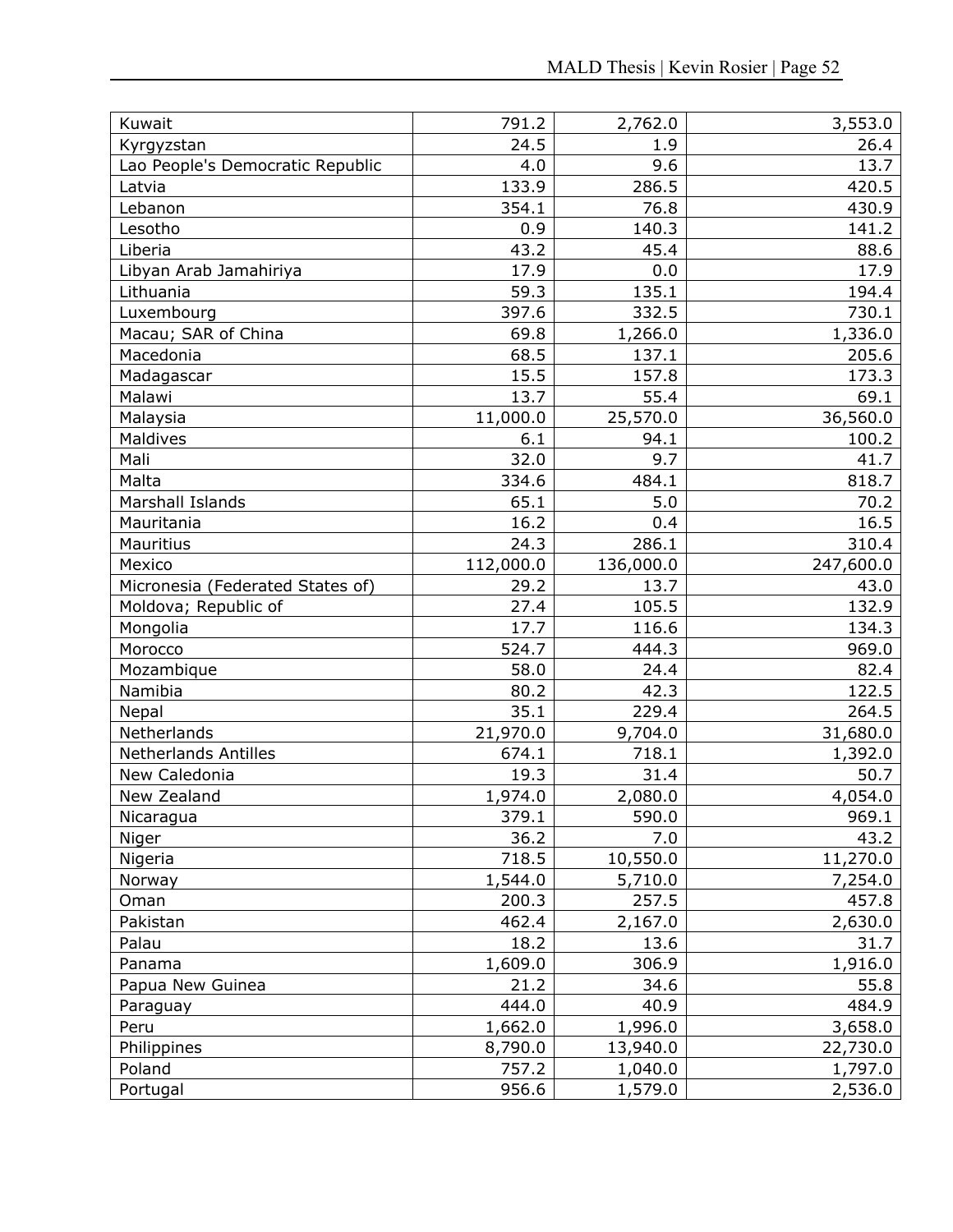| Qatar                            | 192.1    | 488.1    | 680.2    |
|----------------------------------|----------|----------|----------|
| Romania                          | 232.5    | 469.9    | 702.4    |
| Russian Federation               | 2,318.0  | 7,796.0  | 10,110.0 |
| Rwanda                           | 19.1     | 5.1      | 24.1     |
| Saint Kitts and Nevis            | 57.9     | 36.8     | 94.7     |
| Saint Lucia                      | 105.3    | 22.3     | 127.6    |
| Saint Vincent and the Grenadines | 37.3     | 8.8      | 46.1     |
| Samoa                            | 64.2     | 5.5      | 69.7     |
| San Marino                       | 0.9      | 7.4      | 8.3      |
| Sao Tome and Principe            | 1.0      | 0.5      | 1.5      |
| Saudi Arabia                     | 6,230.0  | 14,220.0 | 20,450.0 |
| Senegal                          | 81.8     | 4.2      | 86.0     |
| Serbia and Montenegro            | 30.1     | 2.3      | 32.3     |
| Seychelles                       | 7.2      | 8.1      | 15.3     |
| Sierra Leone                     | 18.7     | 3.8      | 22.5     |
| Singapore                        | 17,820.0 | 19,190.0 | 37,000.0 |
| Slovakia                         | 110.0    | 240.8    | 350.8    |
| Slovenia                         | 140.3    | 313.6    | 453.9    |
| Solomon Islands                  | 6.0      | 0.5      | 6.4      |
| Somalia                          | 4.9      | 0.4      | 5.3      |
| South Africa                     | 3,085.0  | 4,204.0  | 7,289.0  |
| South Korea                      | 27,900.0 | 40,300.0 | 68,200.0 |
| Spain                            | 6,323.0  | 5,731.0  | 12,050.0 |
| Sudan                            | 16.9     | 1.8      | 18.7     |
| Suriname                         | 131.0    | 135.3    | 266.3    |
| Swaziland                        | 67.1     | 52.6     | 119.7    |
| Sweden                           | 4,557.0  | 9,603.0  | 14,160.0 |
| Switzerland                      | 9,942.0  | 10,170.0 | 20,120.0 |
| Syrian Arab Republic             | 226.2    | 158.3    | 384.5    |
| Taiwan                           | 24,380.0 | 40,510.0 | 64,890.0 |
| Tajikistan                       | 12.7     | 9.0      | 21.7     |
| Tanzania; United Republic of     | 44.9     | 33.7     | 78.5     |
| Thailand                         | 6,643.0  | 16,390.0 | 23,030.0 |
| Togo                             | 10.6     | 6.0      | 16.6     |
| Tonga                            | 7.6      | 4.8      | 12.4     |
| Trinidad and Tobago              | 1,097.0  | 2,228.0  | 3,325.0  |
| Tunisia                          | 289.0    | 94.0     | 383.0    |
| Turkey                           | 3,731.0  | 3,042.0  | 6,773.0  |
| Turkmenistan                     | 72.5     | 28.0     | 100.5    |
| Uganda                           | 27.4     | 29.1     | 56.5     |
| Ukraine                          | 186.2    | 873.0    | 1,059.0  |
| <b>United Arab Emirates</b>      | 2,291.0  | 972.3    | 3,264.0  |
| United Kingdom                   | 41,580.0 | 43,460.0 | 85,040.0 |
| Uruguay                          | 538.5    | 313.0    | 851.5    |
| Uzbekistan                       | 151.4    | 34.5     | 185.9    |
| Vanuatu                          | 1.3      | 0.6      | 1.9      |
| Venezuela                        | 5,552.0  | 18,650.0 | 24,200.0 |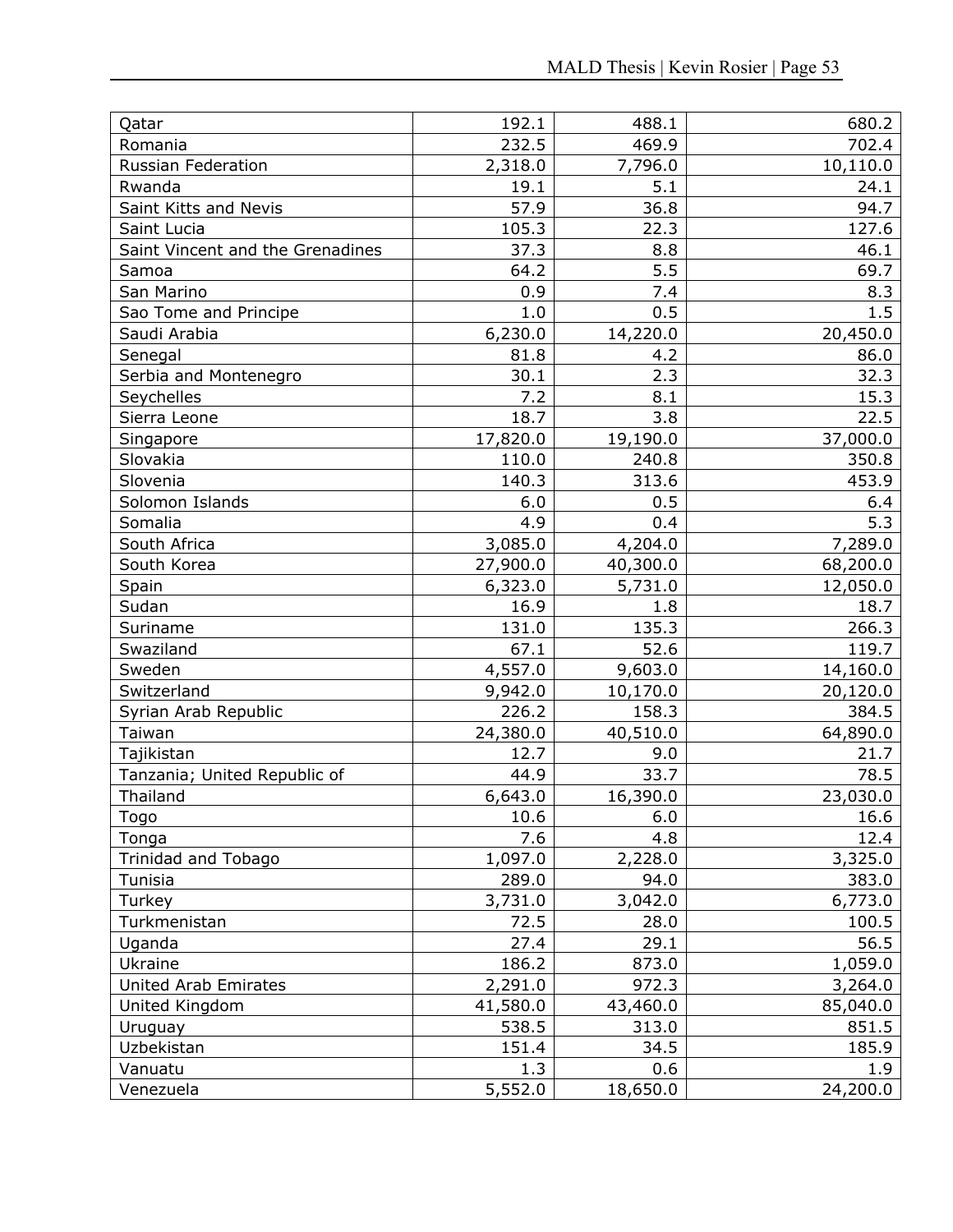| Viet Nam | 367.7 | 821.7            | ,189.0 |
|----------|-------|------------------|--------|
| Yemen    | 189.3 | 248.4            | -437   |
| Zambia   | 19.1  | ⇁<br><b>1</b> /1 | 36.8   |
| Zimbabwe | 53.3  | 112.4            | 165.6  |

Appendix B Ethnic Stock and Flows to United States in 2000, in thousands

| Country                  | <b>Ethnic Stock</b> | <b>Ethnic Flows</b> |
|--------------------------|---------------------|---------------------|
| Afghanistan              | 0.0                 | 27.0                |
| Albania                  | 113.7               | 0.0                 |
| Algeria                  | 0.0                 | 0.0                 |
| Angola                   | 0.0                 | 0.0                 |
| Antigua and Barbuda      | 0.0                 | 0.0                 |
| Argentina                | 0.0                 | 89.0                |
| Armenia                  | 385.5               | 52.0                |
| Aruba                    | 0.0                 | 0.0                 |
| Australia                | 0.0                 | 36.0                |
| Austria                  | 730.3               | 65.0                |
| Azerbaijan               | 0.0                 | 0.0                 |
| <b>Bahamas</b>           | 0.0                 | 13.0                |
| <b>Bahrain</b>           | 0.0                 | 0.0                 |
| Bangladesh               | 0.0                 | 85.0                |
| <b>Barbados</b>          | 0.0                 | 54.0                |
| <b>Belarus</b>           | 0.0                 | 0.0                 |
| Belgium                  | 348.5               | 17.0                |
| <b>Belize</b>            | 0.0                 | 59.0                |
| Benin                    | 0.0                 | 0.0                 |
| Bermuda                  | 0.0                 | 3.0                 |
| <b>Bhutan</b>            | 0.0                 | 0.0                 |
| <b>Bolivia</b>           | 0.0                 | 44.0                |
| Bosnia and Herzegovina   | 0.0                 | 0.0                 |
| Botswana                 | 0.0                 | 0.0                 |
| <b>Brazil</b>            | 181.1               | 160.0               |
| <b>Bulgaria</b>          | 0.0                 | 0.0                 |
| <b>Burkina Faso</b>      | 0.0                 | 0.0                 |
| Burundi                  | 0.0                 | 0.0                 |
| Cambodia                 | 197.1               | 122.0               |
| Cameroon                 | 0.0                 | 0.0                 |
| Canada                   | 2,988.2             | 678.0               |
| Cape Verde               | 0.0                 | 0.0                 |
| Cayman Islands           | 0.0                 | 0.0                 |
| Central African Republic | 0.0                 | 0.0                 |
| Chad                     | 0.0                 | 0.0                 |
| Chile                    | 0.0                 | 83.0                |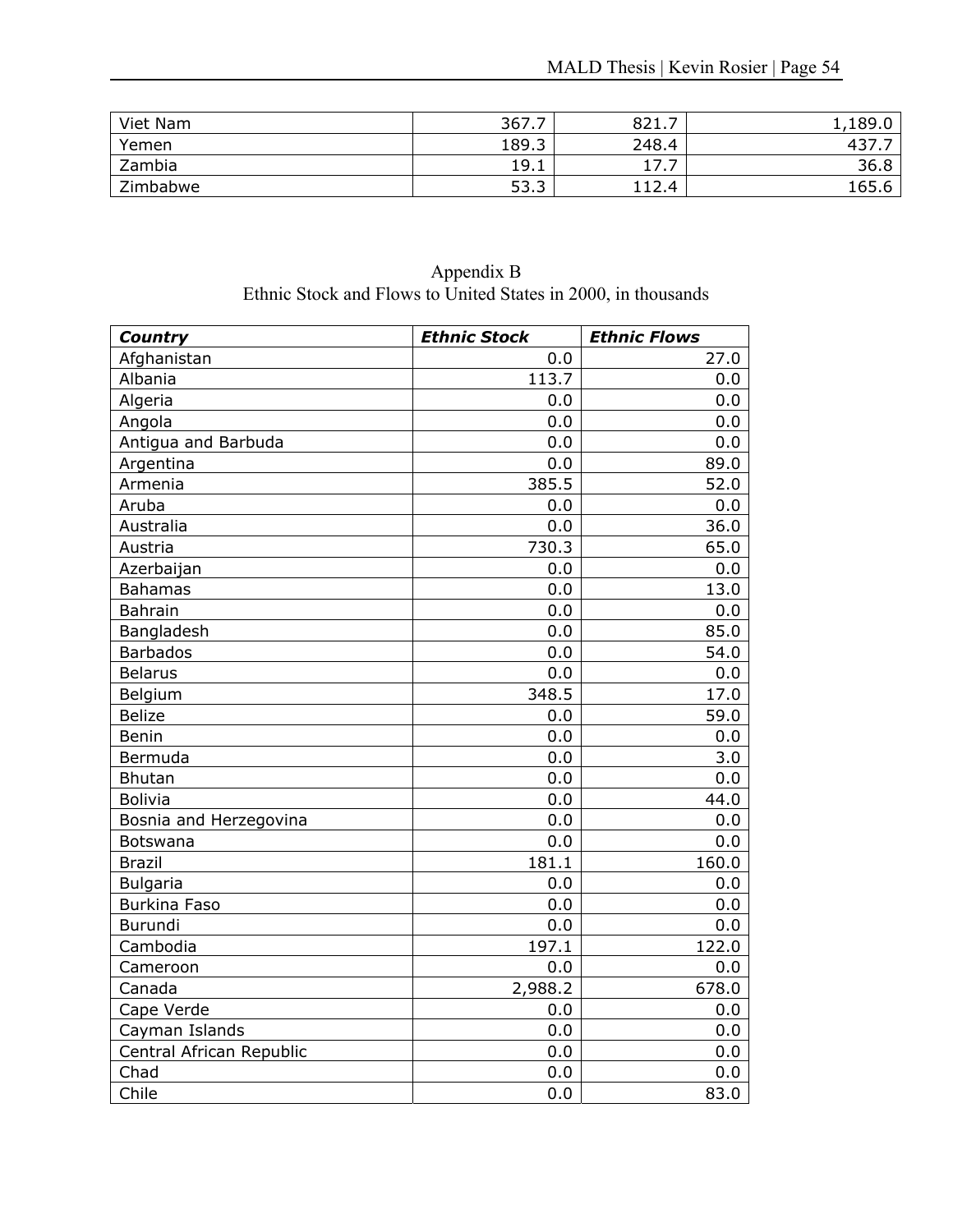| China                        | 2,271.6  | 871.0   |
|------------------------------|----------|---------|
| Colombia                     | 584.0    | 435.0   |
| Comoros                      | 0.0      | 0.0     |
| Congo                        | 0.0      | 0.0     |
| Costa Rica                   | 0.0      | 77.0    |
| Cote d'Ivoire                | 0.0      | 0.0     |
| Croatia                      | 374.2    | 0.0     |
| Cyprus                       | 0.0      | 0.0     |
| Czech Republic               | 1,699.9  | 49.0    |
| Democratic Republic of Congo | 0.0      | 0.0     |
| Denmark                      | 1,430.9  | 8.0     |
| Djibouti                     | 0.0      | 0.0     |
| Dominica                     | 0.0      | 9.0     |
| Dominican Republic           | 908.5    | 692.0   |
| Ecuador                      | 323.0    | 281.0   |
| Egypt                        | 142.8    | 126.0   |
| El Salvador                  | 802.7    | 765.0   |
| <b>Equatorial Guinea</b>     | 0.0      | 0.0     |
| Eritrea                      | 0.0      | 0.0     |
| Estonia                      | 0.0      | 0.0     |
| Ethiopia                     | 0.0      | 68.0    |
| Fiji                         | 0.0      | 33.0    |
| Finland                      | 623.6    | 19.0    |
| France                       | 8,309.7  | 127.0   |
| French Polynesia             | 0.0      | 0.0     |
| Gabon                        | 0.0      | 0.0     |
| Gambia                       | 0.0      | 0.0     |
| Georgia                      | 0.0      | 0.0     |
| Germany                      | 43,100.0 | 653.0   |
| Ghana                        | 0.0      | 80.0    |
| Greece                       | 1,153.3  | 136.0   |
| Grenada                      | 0.0      | 42.0    |
| Guatemala                    | 463.5    | 327.0   |
| Guinea                       | 0.0      | 0.0     |
| Guinea Bissau                | 0.0      | 0.0     |
| Guyana                       | 162.4    | 202.0   |
| Haiti                        | 548.2    | 385.0   |
| Honduras                     | 266.8    | 250.0   |
| Hong Kong                    | 0.0      | 195.0   |
| Hungary                      | 1,398.7  | 87.0    |
| Iceland                      | 0.0      | 0.0     |
| India                        | 1,546.7  | 1,007.0 |
| Indonesia                    | 0.0      | 53.0    |
| Iran                         | 338.3    | 0.0     |
| Iraq                         | 0.0      | 81.0    |
| Ireland                      | 34,800.0 | 202.0   |
| Israel                       | 106.8    | 82.0    |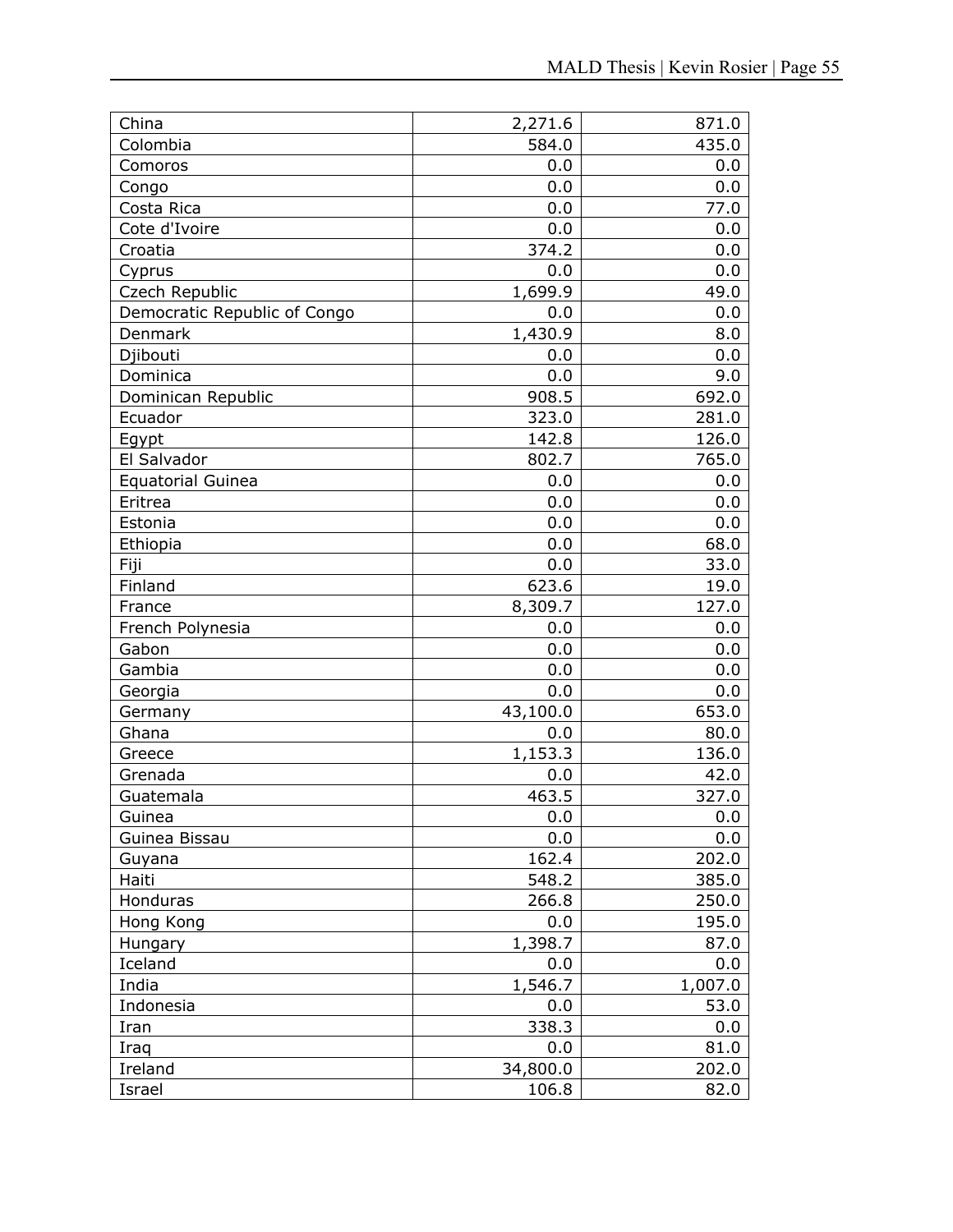| Italy                            | 15,600.0 | 451.0   |
|----------------------------------|----------|---------|
| Jamaica                          | 736.5    | 411.0   |
| Japan                            | 1,103.3  | 274.0   |
| Jordan                           | 0.0      | 39.0    |
| Kazakhstan                       | 0.0      | 0.0     |
| Kenya                            | 0.0      | 28.0    |
| Kiribati                         | 0.0      | 0.0     |
| Kuwait                           | 0.0      | 0.0     |
| Kyrgyzstan                       | 0.0      | 0.0     |
| Lao People's Democratic Republic | 179.9    | 74.0    |
| Latvia                           | 0.0      | 11.0    |
| Lebanon                          | 440.3    | 127.0   |
| Lesotho                          | 0.0      | 0.0     |
| Liberia                          | 0.0      | 0.0     |
| Libyan Arab Jamahiriya           | 0.0      | 0.0     |
| Lithuania                        | 660.0    | 39.0    |
| Luxembourg                       | 0.0      | 0.0     |
| Macau; SAR of China              | 0.0      | 0.0     |
| Macedonia                        | 0.0      | 0.0     |
| Madagascar                       | 0.0      | 0.0     |
| Malawi                           | 0.0      | 0.0     |
| Malaysia                         | 0.0      | 43.0    |
| Maldives                         | 0.0      | 0.0     |
| Mali                             | 0.0      | 0.0     |
| Malta                            | 0.0      | 0.0     |
| Marshall Islands                 | 0.0      | 0.0     |
| Mauritania                       | 0.0      | 0.0     |
| <b>Mauritius</b>                 | 0.0      | 0.0     |
| Mexico                           | 18,400.0 | 7,841.0 |
| Micronesia (Federated States of) | 0.0      | 0.0     |
| Moldova; Republic of             | 0.0      | 0.0     |
| Mongolia                         | 0.0      | 0.0     |
| Morocco                          | 0.0      | 38.0    |
| Mozambique                       | 0.0      | 0.0     |
| Namibia                          | 0.0      | 0.0     |
| Nepal                            | 0.0      | 0.0     |
| Netherlands                      | 4,541.8  | 93.0    |
| <b>Netherlands Antilles</b>      | 0.0      | 0.0     |
| New Caledonia                    | 0.0      | 0.0     |
| New Zealand                      | 0.0      | 20.0    |
| Nicaragua                        | 230.4    | 245.0   |
| Niger                            | 0.0      | 0.0     |
| Nigeria                          | 164.7    | 87.0    |
| Norway                           | 4,477.7  | 18.0    |
| Oman                             | 0.0      | 0.0     |
| Pakistan                         | 253.2    | 197.0   |
| Palau                            | 0.0      | 0.0     |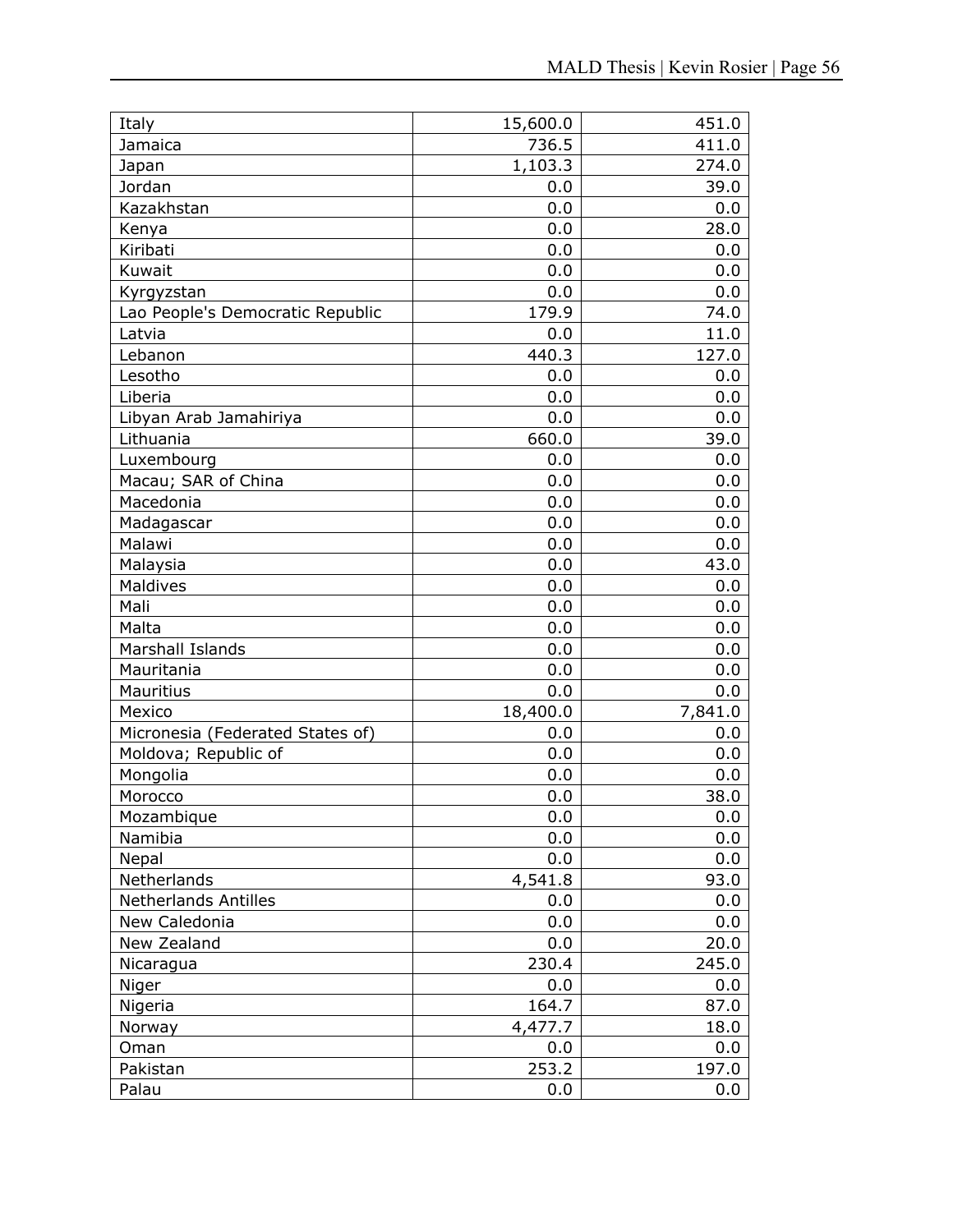| Panama                           | 119.5   | 69.0    |
|----------------------------------|---------|---------|
| Papua New Guinea                 | 0.0     | 0.0     |
| Paraguay                         | 0.0     | 0.0     |
| Peru                             | 293.0   | 328.0   |
| Philippines                      | 2,116.5 | 1,222.0 |
| Poland                           | 8,977.2 | 445.0   |
| Portugal                         | 1,173.7 | 206.0   |
| Qatar                            | 0.0     | 0.0     |
| Romania                          | 367.3   | 99.0    |
| <b>Russian Federation</b>        | 2,652.2 | 364.0   |
| Rwanda                           | 0.0     | 0.0     |
| Saint Kitts and Nevis            | 0.0     | 0.0     |
| Saint Lucia                      | 0.0     | 0.0     |
| Saint Vincent and the Grenadines | 0.0     | 0.0     |
| Samoa                            | 0.0     | 0.0     |
| San Marino                       | 0.0     | 0.0     |
| Sao Tome and Principe            | 0.0     | 0.0     |
| Saudi Arabia                     | 0.0     | 20.0    |
| Senegal                          | 0.0     | 0.0     |
| Serbia and Montenegro            | 140.3   | 0.0     |
| Seychelles                       | 0.0     | 0.0     |
| Sierra Leone                     | 0.0     | 0.0     |
| Singapore                        | 0.0     | 29.0    |
| Slovakia                         | 797.8   | 22.0    |
| Slovenia                         | 176.7   | 0.0     |
| Solomon Islands                  | 0.0     | 0.0     |
| Somalia                          | 0.0     | 0.0     |
| South Africa                     | 0.0     | 69.0    |
| South Korea                      | 1,190.4 | 701.0   |
| Spain                            | 2,487.1 | 80.0    |
| Sudan                            | 0.0     | 0.0     |
| Suriname                         | 0.0     | 0.0     |
| Swaziland                        | 0.0     | 0.0     |
| Sweden                           | 3,998.3 | 49.0    |
| Switzerland                      | 911.5   | 29.0    |
| Syrian Arab Republic             | 142.9   | 45.0    |
| Taiwan                           | 293.6   | 325.0   |
| Tajikistan                       | 0.0     | 0.0     |
| Tanzania; United Republic of     | 0.0     | 0.0     |
| Thailand                         | 146.6   | 147.0   |
| Togo                             | 0.0     | 0.0     |
| Tonga                            | 0.0     | 0.0     |
| Trinidad and Tobago              | 164.7   | 173.0   |
| Tunisia                          | 0.0     | 0.0     |
| Turkey                           | 117.6   | 97.0    |
| Turkmenistan                     | 0.0     | 0.0     |
| Uganda                           | 0.0     | 0.0     |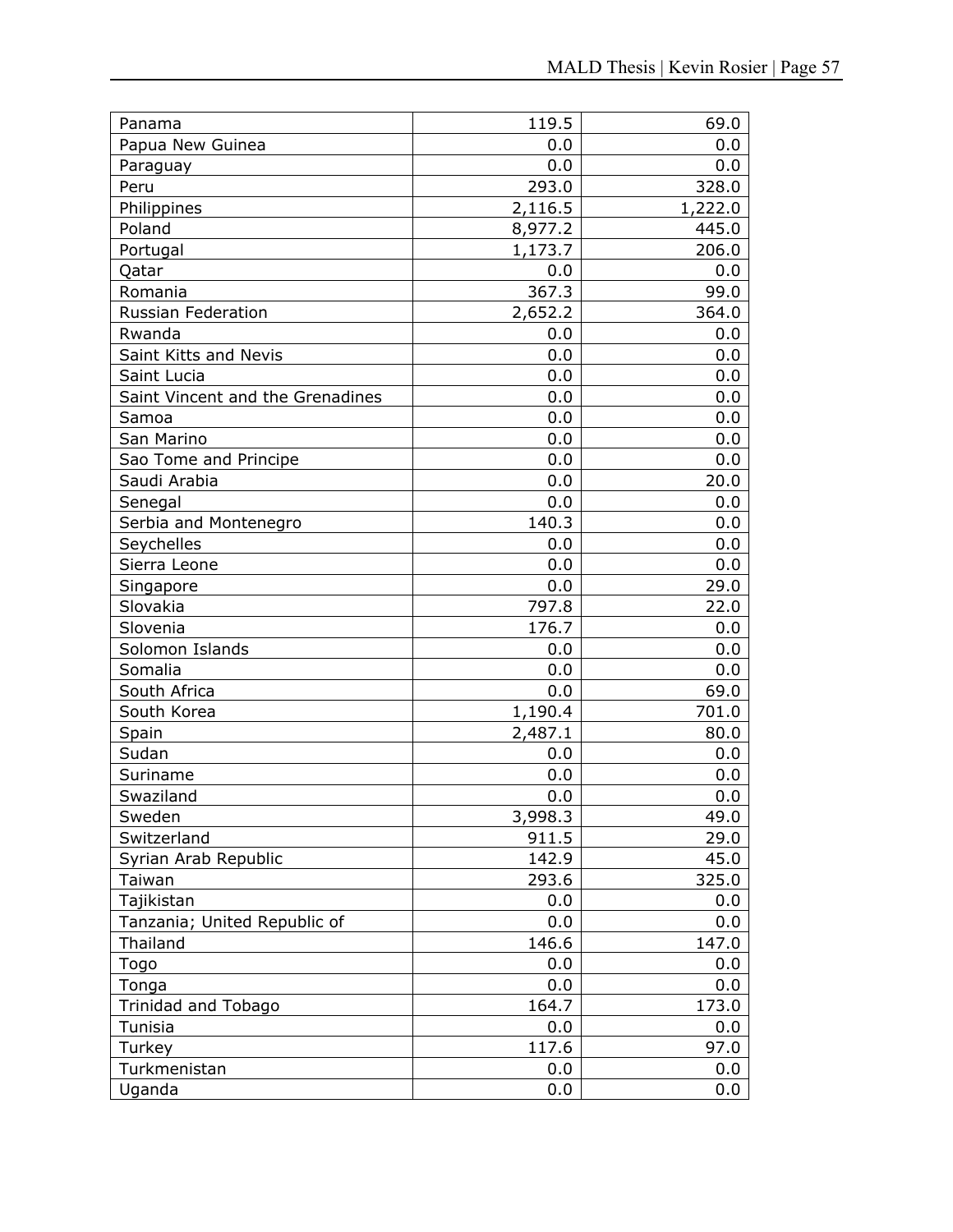| Ukraine                     | 892.9    | 149.0 |
|-----------------------------|----------|-------|
| <b>United Arab Emirates</b> | 0.0      | 0.0   |
| United Kingdom              | 32,200.0 | 613.0 |
| Uruguay                     | 0.0      | 73.0  |
| Uzbekistan                  | 0.0      | 0.0   |
| Vanuatu                     | 0.0      | 0.0   |
| Venezuela                   | 0.0      | 126.0 |
| Viet Nam                    | 1,029.4  | 863.0 |
| Yemen                       | 0.0      | 0.0   |
| Zambia                      | 0.0      | 0.0   |
| Zimbabwe                    | 0.0      | 0.0   |

### Appendix C Language Usage, Number of Native Speakers in 2000, in thousands

| Country                | <b>English</b> | <b>Spanish</b> | <b>Chinese</b> |
|------------------------|----------------|----------------|----------------|
| Afghanistan            | 0              | 0              | 0              |
| Albania                | 0              | 0              | 0              |
| Algeria                | 0              | 0              | 0              |
| Angola                 | 0              | $\Omega$       | 0              |
| Antigua and Barbuda    | 69             | 0              | 0              |
| Argentina              | 0              | 32,400         | 0              |
| Armenia                | 0              | 0              | 0              |
| Aruba                  | 9              | 7              | 0              |
| Australia              | 18,300         | 99             | 217            |
| Austria                | 0              | 0              | 0              |
| Azerbaijan             | $\overline{0}$ | 0              | 0              |
| <b>Bahamas</b>         | 260            | 0              | $\overline{0}$ |
| <b>Bahrain</b>         | 0              | 0              | 0              |
| Bangladesh             | 3,300          | 0              | $\overline{0}$ |
| <b>Barbados</b>        | 253            | $\overline{0}$ | $\overline{0}$ |
| <b>Belarus</b>         | 0              | $\Omega$       | $\overline{0}$ |
| Belgium                | $\overline{0}$ | 50             | $\overline{0}$ |
| <b>Belize</b>          | 190            | 140            | $\overline{0}$ |
| <b>Benin</b>           | 0              | 0              | $\overline{0}$ |
| Bermuda                | 63             | 0              | 0              |
| <b>Bhutan</b>          | 0              | 0              | $\overline{0}$ |
| <b>Bolivia</b>         | 0              | 3,400          | 0              |
| Bosnia and Herzegovina | $\overline{0}$ | $\overline{0}$ | $\overline{0}$ |
| Botswana               | 590            | $\Omega$       | 0              |
| <b>Brazil</b>          | 0              | 0              | $\overline{0}$ |
| <b>Bulgaria</b>        | 0              | 0              | 0              |
| <b>Burkina Faso</b>    | 0              | 0              | 0              |
| Burundi                | 0              | 0              | 0              |
| Cambodia               | 0              | 0              | 340            |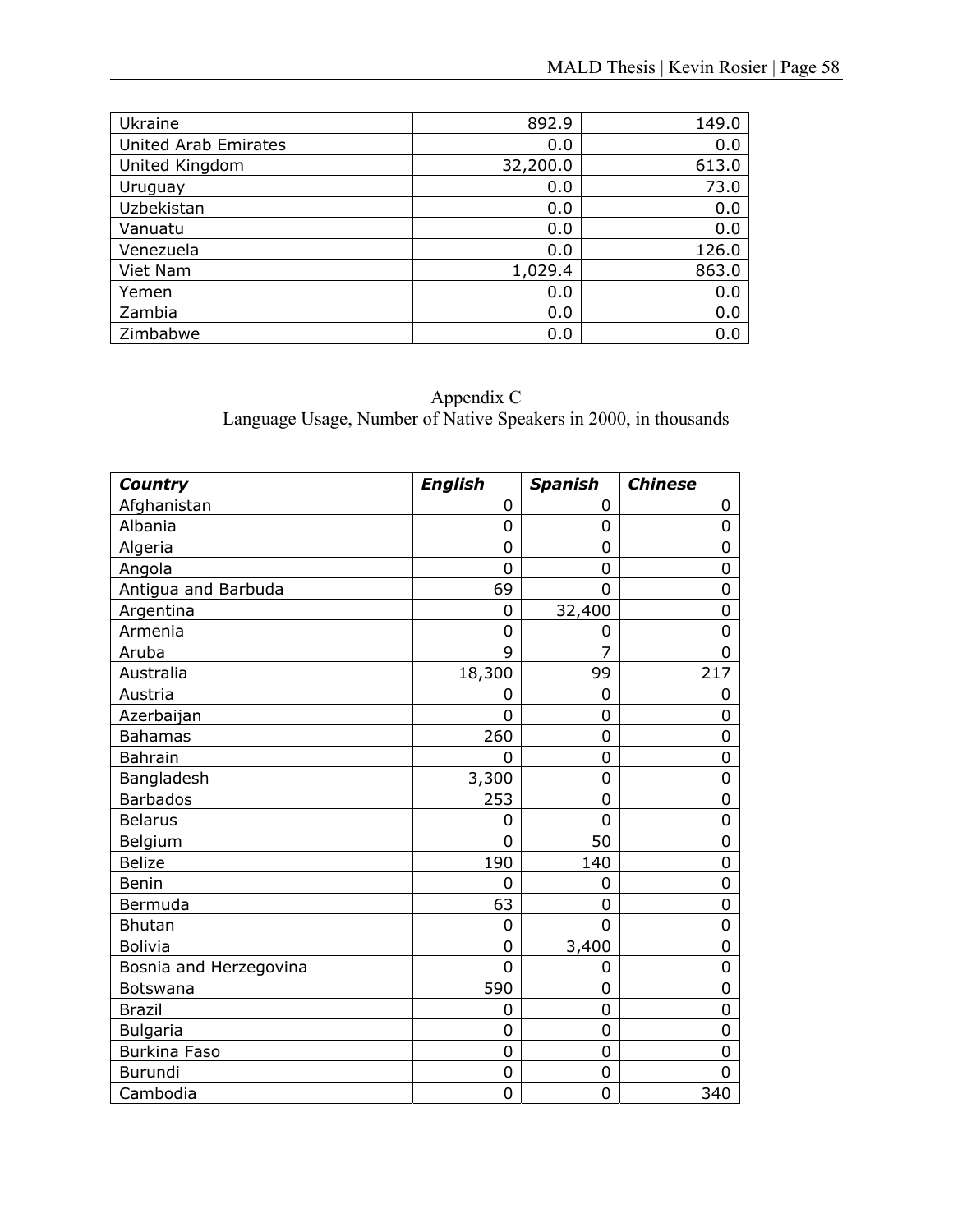| Cameroon                     | 7,700          | 0              | 0         |
|------------------------------|----------------|----------------|-----------|
| Canada                       | 18,100         | 229            | 768       |
| Cape Verde                   | 0              | 0              | 0         |
| Cayman Islands               | $\overline{0}$ | 0              | 0         |
| Central African Republic     | 0              | 0              | 0         |
| Chad                         | 0              | 0              | 0         |
| Chile                        | 0              | 13,500         | 0         |
| China                        | 0              | 0              | 1,150,000 |
| Colombia                     | 0              | 37,900         | 0         |
| Comoros                      | 0              | 0              | 0         |
| Congo                        | $\overline{0}$ | 0              | 0         |
| Costa Rica                   | 72             | 3,505          | 7         |
| Cote d'Ivoire                | 0              | 0              | 0         |
| Croatia                      | 0              | 0              | 0         |
| Cyprus                       | $\overline{0}$ | 0              | 0         |
| Czech Republic               | $\overline{0}$ | 0              | 0         |
| Democratic Republic of Congo | 0              | 0              | 0         |
| Denmark                      | 18             | 0              | 0         |
| Djibouti                     | $\mathbf 0$    | 0              | 0         |
| Dominica                     | 77             | $\overline{0}$ | 0         |
| Dominican Republic           | 0              | 7,970          | 0         |
| Ecuador                      | 0              | 11,500         | 0         |
| Egypt                        | 0              | 0              | 0         |
| El Salvador                  | 0              | 5,839          | 0         |
| <b>Equatorial Guinea</b>     | 0              | 0              | 0         |
| Eritrea                      | 0              | 0              | 0         |
| Estonia                      | $\overline{0}$ | 0              | 0         |
| Ethiopia                     | $\overline{0}$ | 0              | 0         |
| Fiji                         | 170            | 0              | 0         |
| Finland                      | 0              | 0              | 0         |
| France                       | 90             | 0              | 0         |
| French Polynesia             | 0              | 0              | 13        |
| Gabon                        | 0              | 0              | 0         |
| Gambia                       | 0              | 0              | 0         |
| Georgia                      | 0              | 0              | 0         |
| Germany                      | 0              | 0              | 0         |
| Ghana                        | 1,320          | 0              | 0         |
| Greece                       | 0              | 0              | 0         |
| Grenada                      | 101            | 0              | 0         |
| Guatemala                    | 0              | 7,180          | 0         |
| Guinea                       | 0              | 0              | 0         |
| Guinea Bissau                | 0              | 0              | 0         |
| Guyana                       | 759            | 0              | 0         |
| Haiti                        | 0              | 0              | 0         |
| Honduras                     | 12             | 6,104          | 0         |
| Hong Kong                    | 152            | 0              | 6,600     |
| Hungary                      | 0              | 0              | 0         |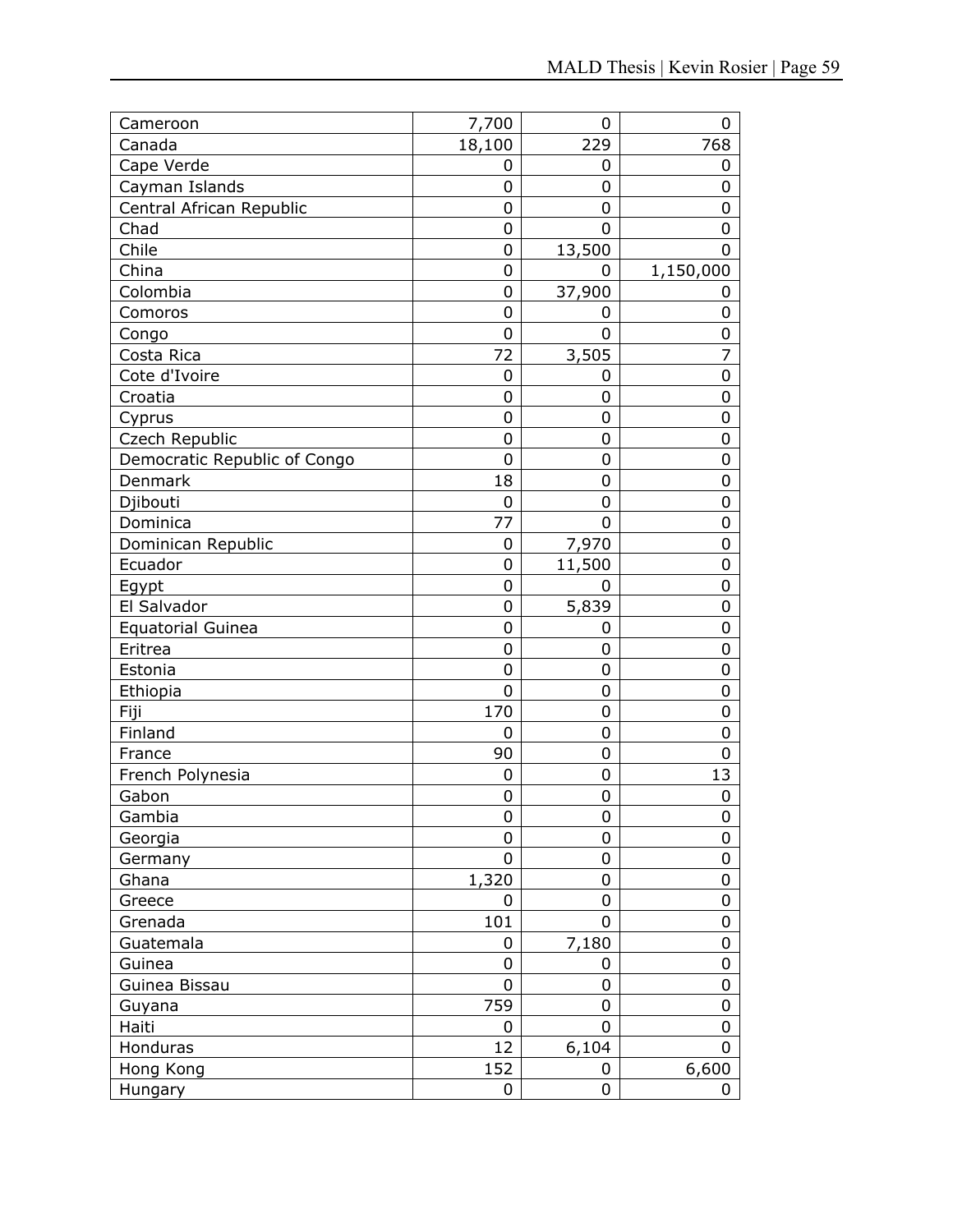| Iceland                          | 0              | 0                | $\mathbf 0$    |
|----------------------------------|----------------|------------------|----------------|
| India                            | 190,000        | 0                | 0              |
| Indonesia                        | 0              | 0                | $\mathbf 0$    |
| Iran                             | 0              | 0                | $\mathbf 0$    |
| Iraq                             | 0              | 0                | $\mathbf 0$    |
| Ireland                          | 3,670          | 0                | $\mathbf 0$    |
| Israel                           | 0              | 0                | $\mathbf 0$    |
| Italy                            | $\overline{0}$ | 0                | $\mathbf 0$    |
| Jamaica                          | 2,440          | 0                | $\overline{0}$ |
| Japan                            | 80             | 0                | 240            |
| Jordan                           | 0              | 0                | 0              |
| Kazakhstan                       | $\overline{0}$ | 0                | $\mathbf 0$    |
| Kenya                            | 2,600          | 0                | $\mathbf 0$    |
| Kiribati                         | 21             | 0                | $\mathbf 0$    |
| Kuwait                           | 0              | 0                | $\mathbf 0$    |
| Kyrgyzstan                       | $\mathbf 0$    | 0                | $\mathbf 0$    |
| Lao People's Democratic Republic | 0              | 0                | $\mathbf 0$    |
| Latvia                           | $\mathbf 0$    | 0                | $\mathbf 0$    |
| Lebanon                          | 0              | 0                | $\mathbf 0$    |
| Lesotho                          | 510            | 0                | $\mathbf 0$    |
| Liberia                          | 580            | 0                | $\mathbf 0$    |
| Libyan Arab Jamahiriya           | 0              | 0                | $\mathbf 0$    |
| Lithuania                        | 0              | 0                | $\mathbf 0$    |
| Luxembourg                       | 5              | 0                | 0              |
| Macau; SAR of China              | $\overline{2}$ | 0                | 400            |
| Macedonia                        | $\mathbf 0$    | 0                | 0              |
| Madagascar                       | $\overline{0}$ | 0                | $\mathbf 0$    |
| Malawi                           | 520            | 0                | $\mathbf 0$    |
| Malaysia                         | 6,900          | $\mathbf 0$      | 1,310          |
| Maldives                         | 0              | $\boldsymbol{0}$ | $\mathbf 0$    |
| Mali                             | 0              | 0                | $\mathbf 0$    |
| Malta                            | 8              | 0                | $\mathbf 0$    |
| Marshall Islands                 | 65             | 0                | $\mathbf 0$    |
| Mauritania                       | 0              | 0                | 0              |
| Mauritius                        | $\overline{2}$ | 0                | $\overline{4}$ |
| Mexico                           | 0              | 89,700           | 0              |
| Micronesia (Federated States of) | $\mathbf{1}$   | 0                | 0              |
| Moldova; Republic of             | 0              | 0                | $\pmb{0}$      |
| Mongolia                         | 0              | 0                | $\mathbf 0$    |
| Morocco                          | 0              | 0                | 0              |
| Mozambique                       | 0              | 0                | $\pmb{0}$      |
| Namibia                          | 13             | 0                | $\pmb{0}$      |
| Nepal                            | 6,600          | 0                | $\mathbf 0$    |
| Netherlands                      | 0              | 0                | 0              |
| <b>Netherlands Antilles</b>      | 17             | 0                | 0              |
| New Caledonia                    | 0              | 0                | 0              |
| New Zealand                      | 3,344          | 0                | 0              |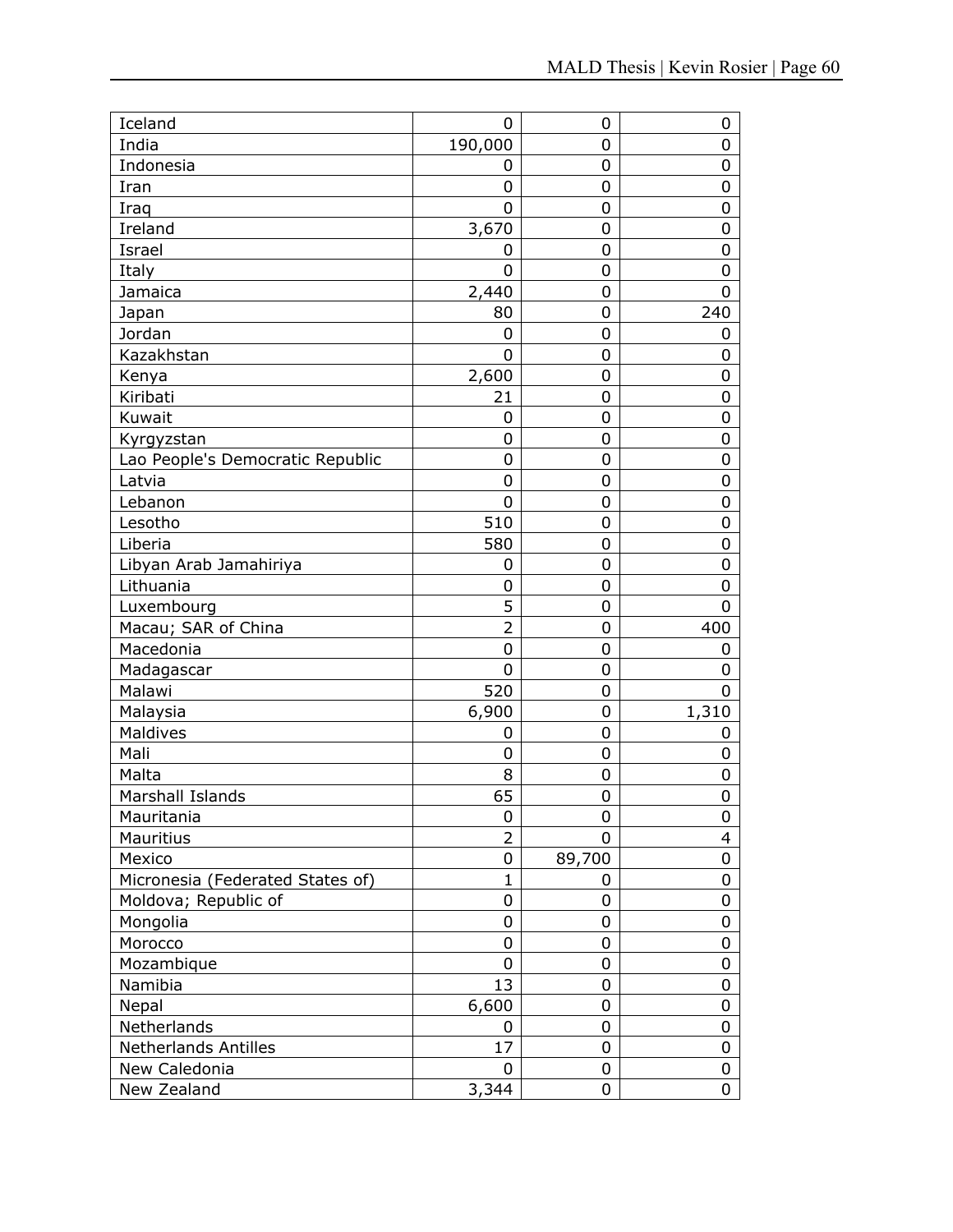| Nicaragua                        | 27     | 4,804          | 0     |
|----------------------------------|--------|----------------|-------|
| Niger                            | 0      | 0              | 0     |
| Nigeria                          | 51,000 | $\overline{0}$ | 0     |
| Norway                           | 24     | 0              | 0     |
| Oman                             | 0      | 0              | 0     |
| Pakistan                         | 17,000 | 0              | 0     |
| Palau                            | 18     | 0              | 0     |
| Panama                           | 393    | 2,158          | 0     |
| Papua New Guinea                 | 130    | 0              | 0     |
| Paraguay                         | 0      | 348            | 0     |
| Peru                             | 0      | 20,100         | 0     |
| Philippines                      | 38,900 | 460            | 0     |
| Poland                           | 0      | 0              | 0     |
| Portugal                         | 0      | 0              | 0     |
| Qatar                            | 0      | 0              | 0     |
| Romania                          | 0      | 0              | 0     |
| <b>Russian Federation</b>        | 0      | 0              | 0     |
| Rwanda                           | 0      | 0              | 0     |
| Saint Kitts and Nevis            | 43     | 0              | 0     |
| Saint Lucia                      | 150    | 0              | 0     |
| Saint Vincent and the Grenadines | 112    | 0              | 0     |
| Samoa                            | 93     | 0              | 0     |
| San Marino                       | 0      | 0              | 0     |
| Sao Tome and Principe            | 0      | 0              | 0     |
| Saudi Arabia                     | 0      | 0              | 0     |
| Senegal                          | 0      | 0              | 0     |
| Serbia and Montenegro            | 0      | 0              | 0     |
| Seychelles                       | 28     | 0              | 0     |
| Sierra Leone                     | 500    | 0              | 0     |
| Singapore                        | 1,206  | 0              | 2,488 |
| Slovakia                         | 0      | 0              | 0     |
| Slovenia                         | 0      | 0              | 0     |
| Solomon Islands                  | 9      | 0              | 0     |
| Somalia                          | 0      | 0              | 0     |
| South Africa                     | 3,700  | 0              | 0     |
| South Korea                      | 0      | 0              | 50    |
| Spain                            | 0      | 29,800         | 0     |
| Sudan                            | 0      | 0              | 0     |
| Suriname                         | 390    | 0              | 0     |
| Swaziland                        | 40     | 0              | 0     |
| Sweden                           | 32     | 0              | 0     |
| Switzerland                      | 0      | 0              | 0     |
| Syrian Arab Republic             | 0      | 0              | 0     |
| Taiwan                           | 0      | 0              | 4,430 |
| Tajikistan                       | 0      | 0              | 0     |
| Tanzania; United Republic of     | 3,300  | 0              | 0     |
| Thailand                         | 0      | 0              | 7,500 |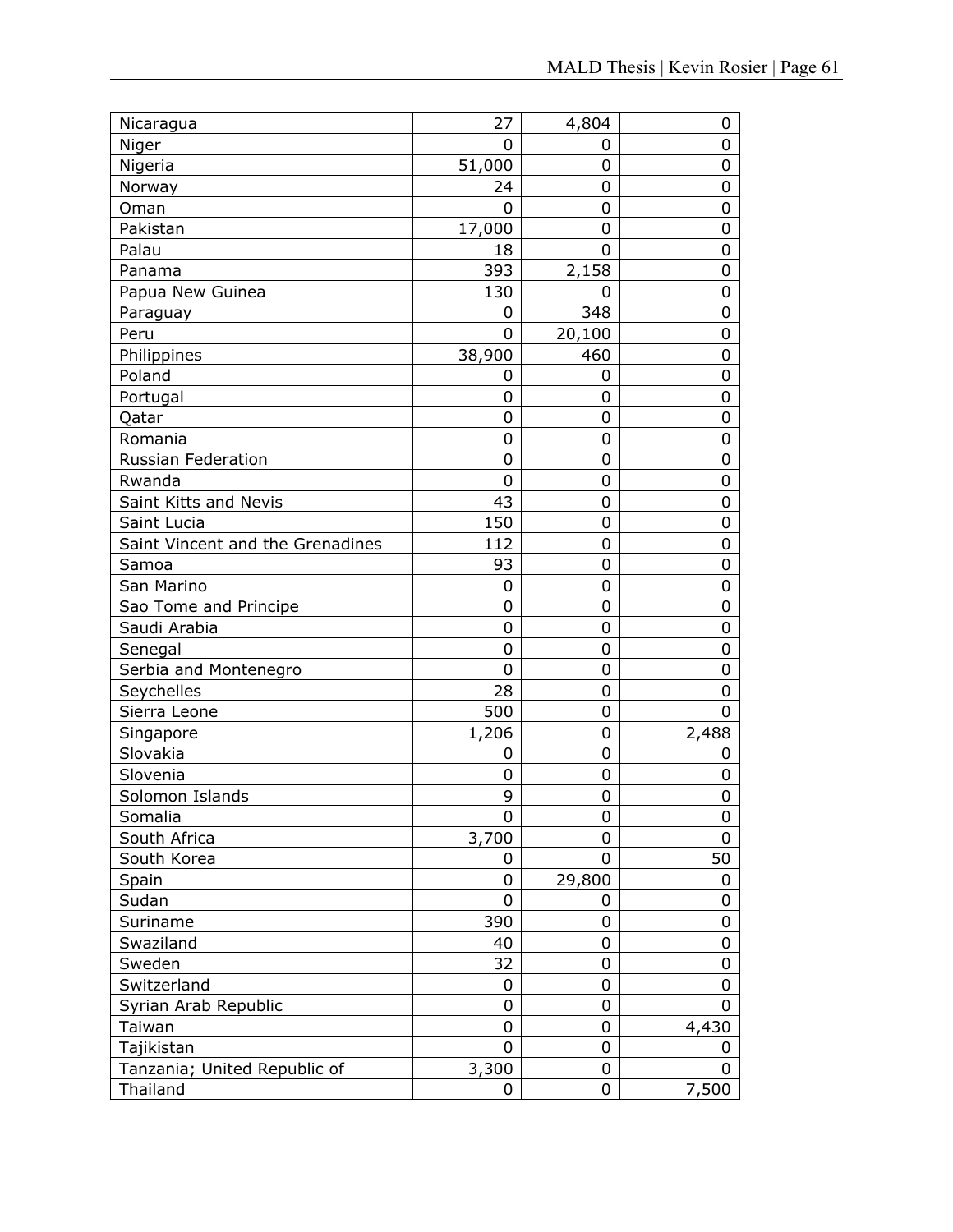| Togo                        | 0      | 0      | O     |
|-----------------------------|--------|--------|-------|
| Tonga                       | 29     | 0      | 0     |
| Trinidad and Tobago         | 1,205  | 0      | Ω     |
| Tunisia                     | ი      | 0      | 0     |
| Turkey                      | ი      | 0      | Ω     |
| Turkmenistan                | Ⴖ      | 0      | 0     |
| Uganda                      | 2,400  | 0      | O     |
| Ukraine                     | 0      | 0      | 0     |
| <b>United Arab Emirates</b> | ი      | 0      | O     |
| United Kingdom              | 57,700 | 0      | 0     |
| Uruguay                     | 0      | 3,110  |       |
| Uzbekistan                  | ი      | O      |       |
| Vanuatu                     | 60     | 0      | Ω     |
| Venezuela                   | 0      | 23,000 | 0     |
| Viet Nam                    | 0      | 0      | 1,080 |
| Yemen                       | 0      | 0      |       |
| Zambia                      | 1,800  | 0      | 0     |
| Zimbabwe                    | 5,200  | 0      | O     |

# Appendix D

| Country                | <b>Protestants</b> | <b>Catholics</b> | Jews           |
|------------------------|--------------------|------------------|----------------|
| Afghanistan            | 0                  | 0                | 0              |
| Albania                | 0                  | 180              | 0              |
| Algeria                | 0                  | 0                | 0              |
| Angola                 | 1,640              | 5,670            | 0              |
| Antigua and Barbuda    | 29                 |                  | $\overline{0}$ |
| Argentina              | 2,740              | 32,100           | 520            |
| Armenia                | 0                  | 0                | 0              |
| Aruba                  | ი                  | 68               | 0              |
| Australia              | 1,380              | 5,120            | $\mathbf 0$    |
| Austria                | 430                | 6,060            | $\mathbf 0$    |
| Azerbaijan             | 0                  | 0                | $\overline{0}$ |
| <b>Bahamas</b>         | 135                | 50               | $\mathbf 0$    |
| <b>Bahrain</b>         | 0                  | 0                | 0              |
| Bangladesh             | ი                  | 0                | 0              |
| <b>Barbados</b>        | 79                 | 12               | 0              |
| <b>Belarus</b>         | 0                  | 1,800            | 0              |
| Belgium                | 0                  | 8,990            | 0              |
| <b>Belize</b>          | 68                 | 144              | 0              |
| Benin                  | 0                  | 1,320            | 0              |
| Bermuda                | 10                 | 9                | $\mathbf 0$    |
| <b>Bhutan</b>          | 0                  | 0                | 0              |
| <b>Bolivia</b>         | 740                | 7,200            | $\mathbf 0$    |
| Bosnia and Herzegovina | 0                  | 520              | $\overline{0}$ |

Religious Affiliations, Number of Self-Proclaimed Participants in 2000, in thousands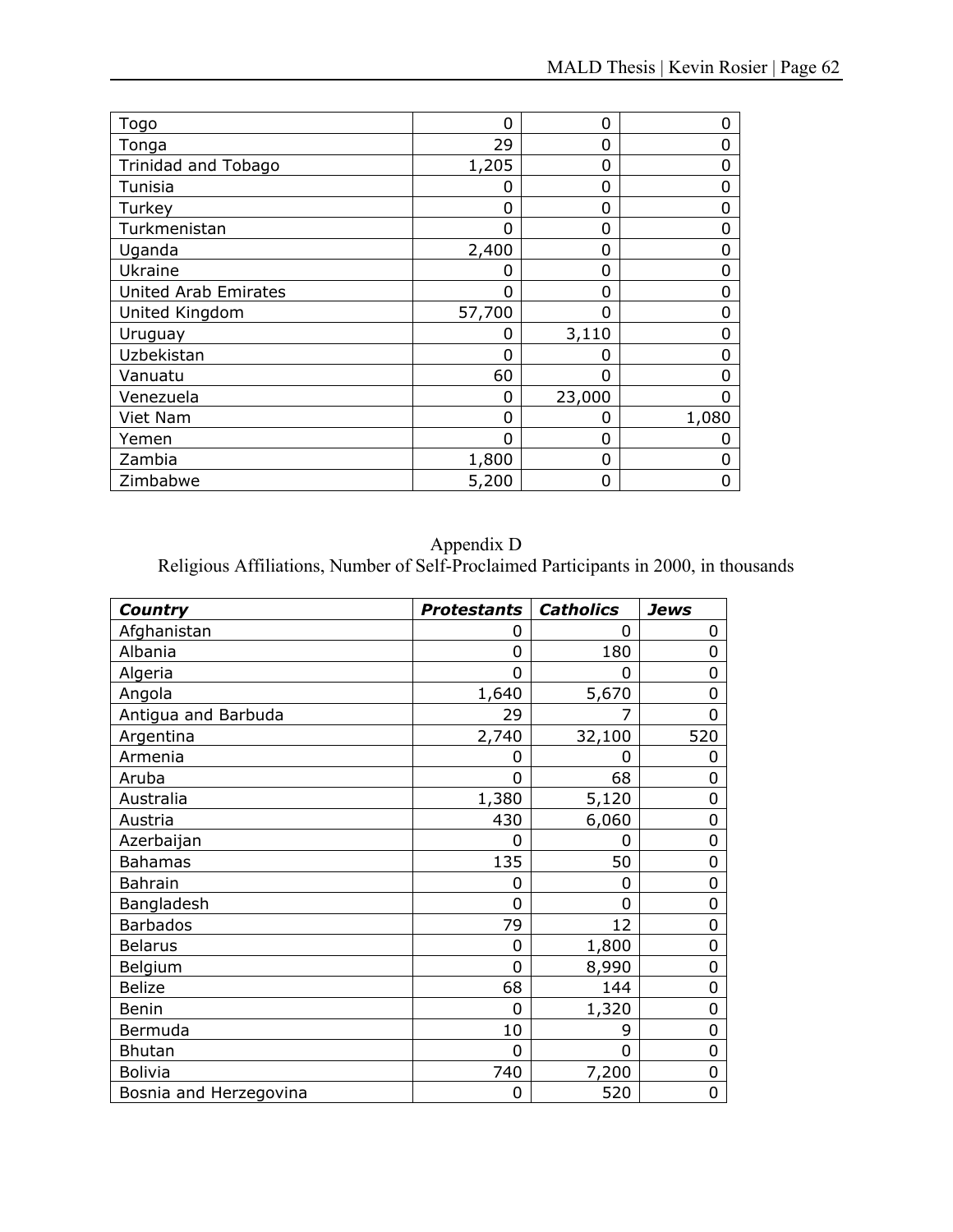| Botswana                     | 180         | 60      | 0   |
|------------------------------|-------------|---------|-----|
| <b>Brazil</b>                | 38,000      | 119,000 | 384 |
| <b>Bulgaria</b>              | 0           | 0       | 0   |
| <b>Burkina Faso</b>          | 1,100       | 0       | 0   |
| Burundi                      | 940         | 3,730   | 0   |
| Cambodia                     | 0           | 0       | 0   |
| Cameroon                     | 2,700       | 5,370   | 0   |
| Canada                       | 8,520       | 13,800  | 414 |
| Cape Verde                   | 16          | 390     | 0   |
| Cayman Islands               | 0           | 0       | 0   |
| Central African Republic     | 880         | 580     | 0   |
| Chad                         | 1,090       | 1,540   | 0   |
| Chile                        | 1,860       | 11,500  | 0   |
| China                        | 60,000      | 8,881   | 0   |
| Colombia                     | 0           | 35,200  | 0   |
| Comoros                      | 4           | 0       | 0   |
| Congo                        | 660         | 1,110   | 0   |
| Costa Rica                   | 0           | 3,090   | 0   |
| Cote d'Ivoire                | 840         | 3,280   | 0   |
| Croatia                      | 30          | 3,370   | 0   |
| Cyprus                       | 0           | 0       | 0   |
| Czech Republic               | 200         | 4,020   | 0   |
| Democratic Republic of Congo | 16,000      | 20,700  | 0   |
| Denmark                      | 4,600       | 0       | 0   |
| Djibouti                     | 19          | 0       | 0   |
| Dominica                     | 13          | 54      | 0   |
| Dominican Republic           | 520         | 6,650   | 0   |
| Ecuador                      | 0           | 11,500  | 0   |
| Egypt                        | 640         | 0       | 0   |
| El Salvador                  | 1,000       | 4,570   | 0   |
| <b>Equatorial Guinea</b>     | 0           | 430     | 0   |
| Eritrea                      | $\mathbf 0$ | 0       | 0   |
| Estonia                      | 200         | 0       | 0   |
| Ethiopia                     | 4,920       | 0       | 0   |
| Fiji                         | 430         | 0       | 0   |
| Finland                      | 4,420       | 0       | 0   |
| France                       | 1,090       | 45,000  | 607 |
| French Polynesia             | 115         | 91      | 0   |
| Gabon                        | 220         | 610     | 0   |
| Gambia                       | 0           | 0       | 0   |
| Georgia                      | 0           | 0       | 0   |
| Germany                      | 35,100      | 27,900  | 226 |
| Ghana                        | 3,790       | 2,780   | 0   |
| Greece                       | 0           | 0       | 0   |
| Grenada                      | 0           | 54      | 0   |
| Guatemala                    | 2,410       | 8,420   | 0   |
| Guinea                       | 150         | 150     | 0   |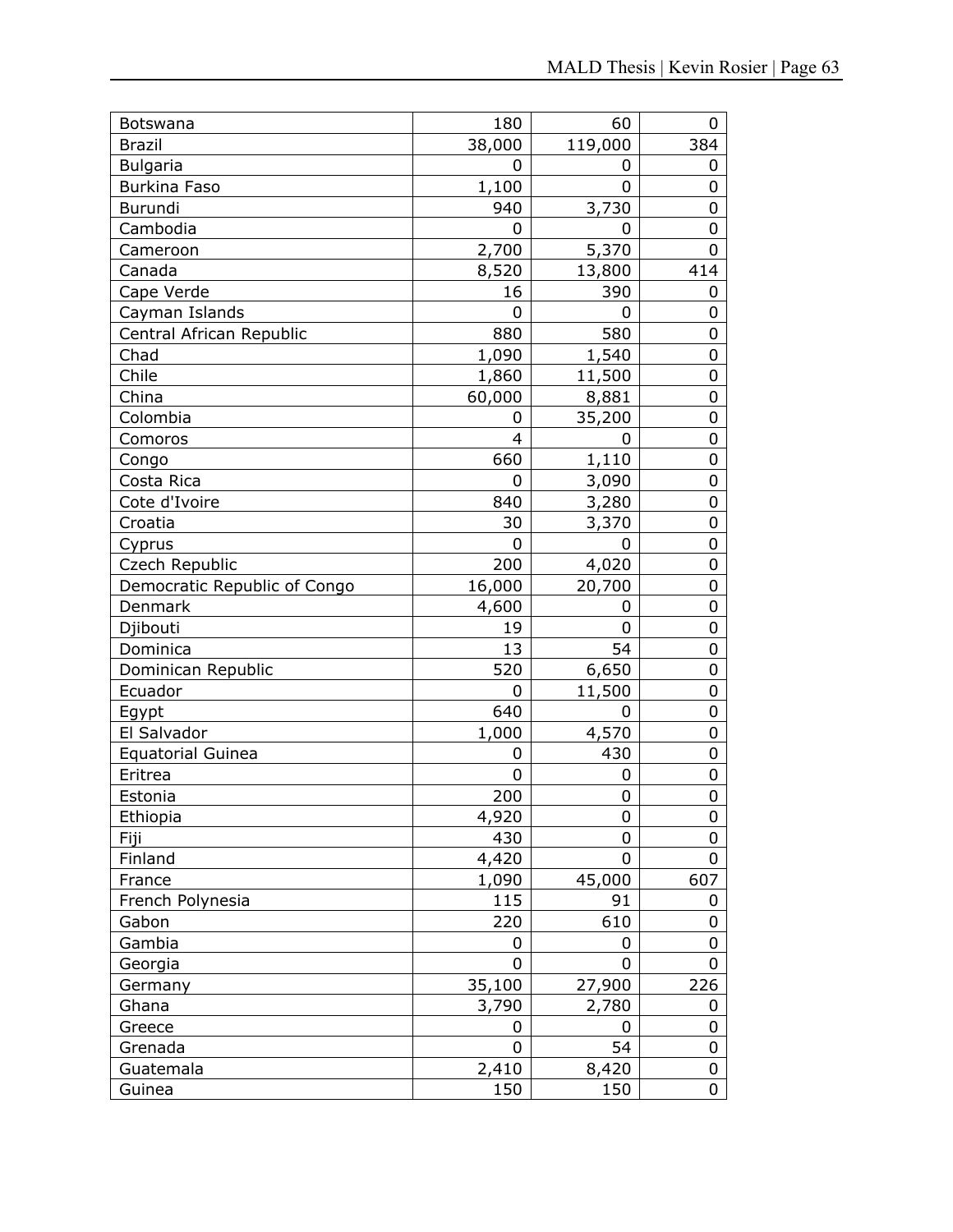| Guinea Bissau                    | 0      | 70     | 0                |
|----------------------------------|--------|--------|------------------|
| Guyana                           | 147    | 90     | 0                |
| Haiti                            | 1,570  | 4,720  | 0                |
| Honduras                         | 650    | 5,440  | 0                |
| Hong Kong                        | 300    | 290    | 0                |
| Hungary                          | 2,560  | 6,350  | $\boldsymbol{0}$ |
| Iceland                          | 250    | 0      | 0                |
| India                            | 11,000 | 10,000 | 0                |
| Indonesia                        | 12,500 | 7,380  | 0                |
| Iran                             | 0      | 0      | 0                |
| Iraq                             | 0      | 277    | 0                |
| Ireland                          | 0      | 3,410  | 0                |
| Israel                           | 0      | 0      | 4,772            |
| Italy                            | 0      | 47,200 | 0                |
| Jamaica                          | 1,010  | 270    | 0                |
| Japan                            | 600    | 528    | 0                |
| Jordan                           | 0      | 0      | 0                |
| Kazakhstan                       | 330    | 0      | $\mathbf 0$      |
| Kenya                            | 8,130  | 5,630  | 0                |
| Kiribati                         | 33     | 46     | 0                |
| Kuwait                           | 0      | 185    | 0                |
| Kyrgyzstan                       | 0      | 0      | $\boldsymbol{0}$ |
| Lao People's Democratic Republic | 0      | 0      | 0                |
| Latvia                           | 355    | 361    | 0                |
| Lebanon                          | 0      | 1,180  | 0                |
| Lesotho                          | 300    | 830    | $\mathbf 0$      |
| Liberia                          | 1,300  | 162    | 0                |
| Libyan Arab Jamahiriya           | 0      | 0      | 0                |
| Lithuania                        | 0      | 2,620  | 0                |
| Luxembourg                       | 0      | 425    | $\pmb{0}$        |
| Macau; SAR of China              | 0      | 0      | 0                |
| Macedonia                        | 0      | 0      | 0                |
| Madagascar                       | 2,930  | 3,160  | 0                |
| Malawi                           | 2,050  | 1,800  | 0                |
| Malaysia                         | 0      | 1,142  | 0                |
| Maldives                         | 0      | 0      | 0                |
| Mali                             | 0      | 250    | 0                |
| Malta                            | 0      | 370    | 0                |
| Marshall Islands                 | 41     | 5      | 0                |
| Mauritania                       | 0      | 0      | 0                |
| Mauritius                        | 0      | 320    | 0                |
| Mexico                           | 3,720  | 88,000 | 245              |
| Micronesia (Federated States of) | 40     | 45     | 0                |
| Moldova; Republic of             | 0      | 0      | 0                |
| Mongolia                         | 0      | 0      | 0                |
| Morocco                          | 0      | 0      | 0                |
| Mozambique                       | 1,760  | 2,210  | 0                |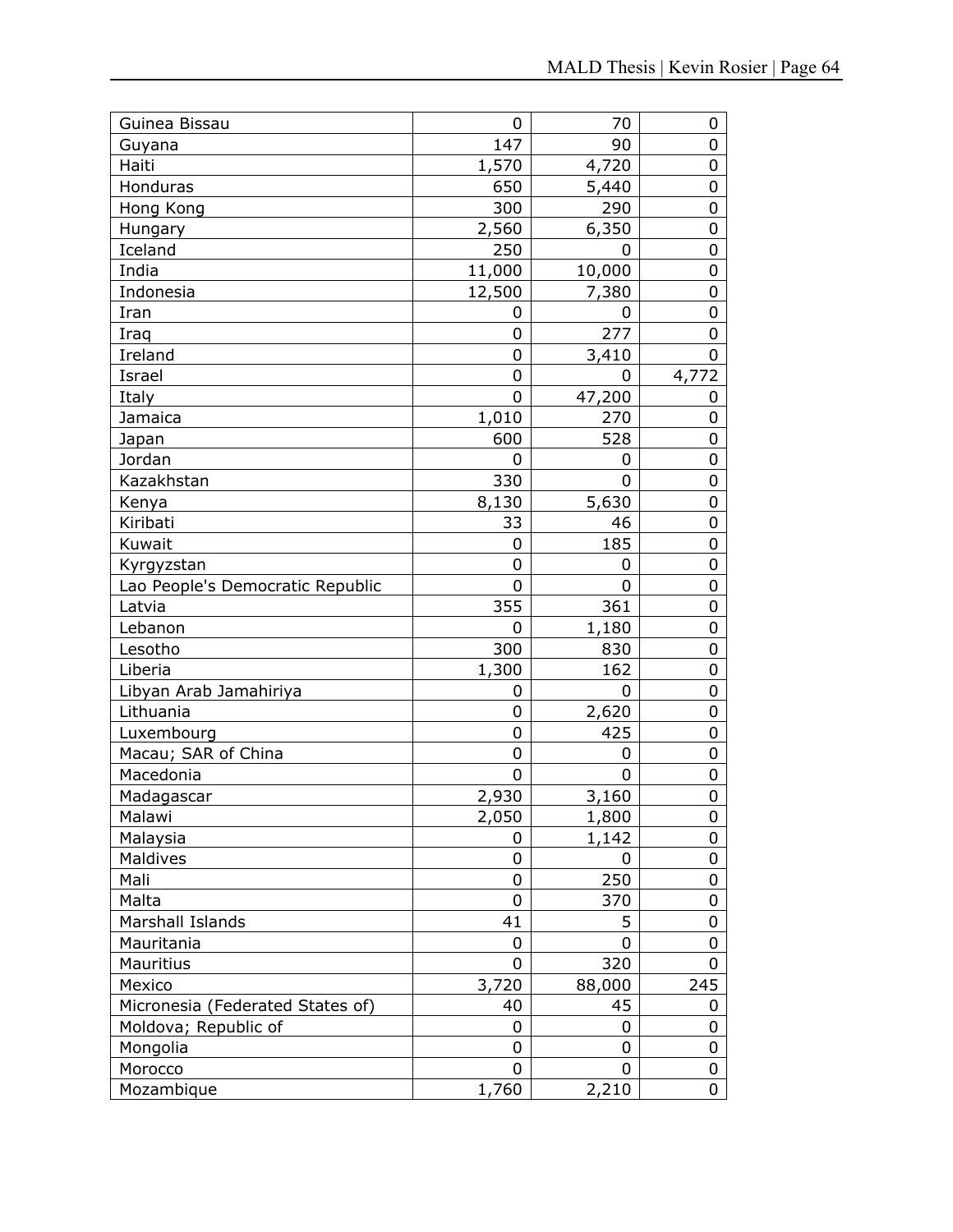| Namibia                          | 847    | 273    | 0   |
|----------------------------------|--------|--------|-----|
| Nepal                            | 0      | 0      | 0   |
| Netherlands                      | 3,500  | 5,050  | 0   |
| <b>Netherlands Antilles</b>      | 0      | 154    | 0   |
| New Caledonia                    | 30     | 125    | 0   |
| New Zealand                      | 1,300  | 500    | 0   |
| Nicaragua                        | 810    | 3,590  | 0   |
| Niger                            | 0      | 0      | 0   |
| Nigeria                          | 17,000 | 9,300  | 0   |
| Norway                           | 3,940  | 0      | 0   |
| Oman                             | 0      | 0      | 0   |
| Pakistan                         | 1,500  | 1,450  | 0   |
| Palau                            | 5      | 7      | 0   |
| Panama                           | 400    | 2,250  | 0   |
| Papua New Guinea                 | 2,830  | 1,330  | 0   |
| Paraguay                         | 270    | 4,740  | 0   |
| Peru                             | 1,670  | 22,400 | 0   |
| Philippines                      | 4,060  | 62,000 | 0   |
| Poland                           | 0      | 35,300 | 0   |
| Portugal                         | 0      | 9,100  | 0   |
| Qatar                            | 0      | 0      | 0   |
| Romania                          | 0      | 1,140  | 0   |
| Russian Federation               | 1,340  | 0      | 245 |
| Rwanda                           | 730    | 5,300  | 0   |
| Saint Kitts and Nevis            | 26     | 0      | 0   |
| Saint Lucia                      | 0      | 122    | 0   |
| Saint Vincent and the Grenadines | 71     | 13     | 0   |
| Samoa                            | 112    | 38     | 0   |
| San Marino                       | 0      | 24     | 0   |
| Sao Tome and Principe            | 15     | 135    | 0   |
| Saudi Arabia                     | 0      | 0      | 0   |
| Senegal                          | 0      | 200    | 0   |
| Serbia and Montenegro            | 0      | 392    | 0   |
| Seychelles                       | 0      | 69     | 0   |
| Sierra Leone                     | 0      | 0      | 0   |
| Singapore                        | 283    | 133    | 0   |
| Slovakia                         | 330    | 3,260  | 0   |
| Slovenia                         | 0      | 1,622  | 0   |
| Solomon Islands                  | 335    | 85     | 0   |
| Somalia                          | 0      | 0      | 0   |
| South Africa                     | 11,500 | 2,660  | 176 |
| South Korea                      | 8,510  | 2,760  | 0   |
| Spain                            | 0      | 26,700 | 0   |
| Sudan                            | 0      | 3,580  | 0   |
| Suriname                         | 68     | 87     | 0   |
| Swaziland                        | 660    | 0      | 0   |
| Sweden                           | 7,660  | 102    | 0   |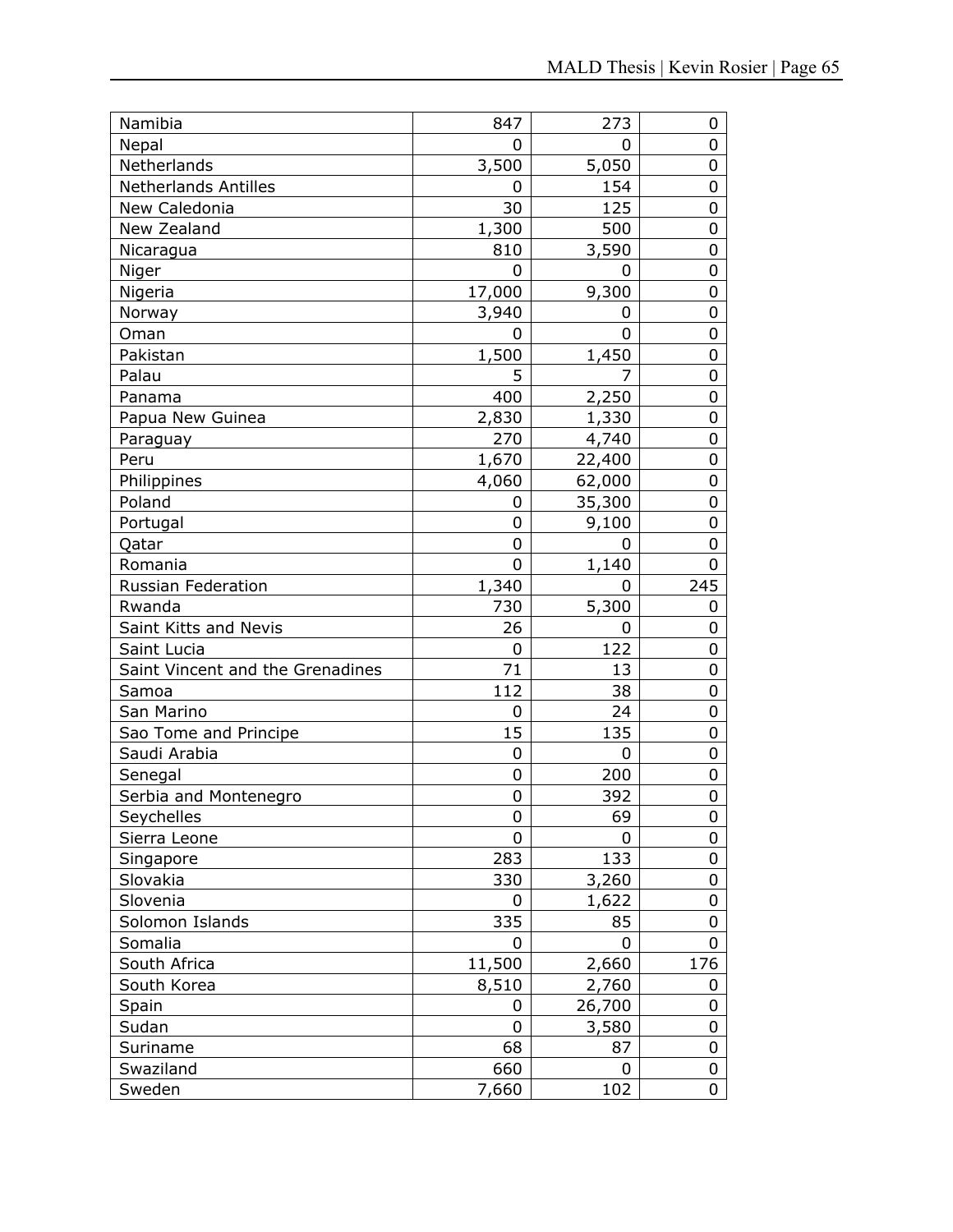| Switzerland                  | 2,870    | 3,138  | 0   |
|------------------------------|----------|--------|-----|
| Syrian Arab Republic         | 0        | 360    | 0   |
| Taiwan                       | 440      | 301    | 0   |
| Tajikistan                   | 0        | 0      | 0   |
| Tanzania; United Republic of | 0        | 10,800 | 0   |
| Thailand                     | 0        | 290    | 0   |
| Togo                         | 610      | 1,170  | 0   |
| Tonga                        | 0        | 16     | 0   |
| Trinidad and Tobago          | 383      | 375    | 0   |
| Tunisia                      | 0        | 0      | 0   |
| Turkey                       | 0        | 0      | 0   |
| Turkmenistan                 | $\Omega$ | 0      | 0   |
| Uganda                       | 8,950    | 10,200 | 0   |
| Ukraine                      | 1,780    | 590    | 0   |
| <b>United Arab Emirates</b>  | 0        | 0      | ი   |
| United Kingdom               | 30,000   | 5,712  | 312 |
| Uruguay                      | 150      | 2,550  | 0   |
| Uzbekistan                   | 0        | 0      | 0   |
| Vanuatu                      | 90       | 27     | 0   |
| Venezuela                    | 0        | 22,000 | 0   |
| Viet Nam                     | 0        | 5,980  | 0   |
| Yemen                        | $\Omega$ | 0      | 0   |
| Zambia                       | 2,210    | 1,640  | 0   |
| Zimbabwe                     | 2,360    | 780    | 0   |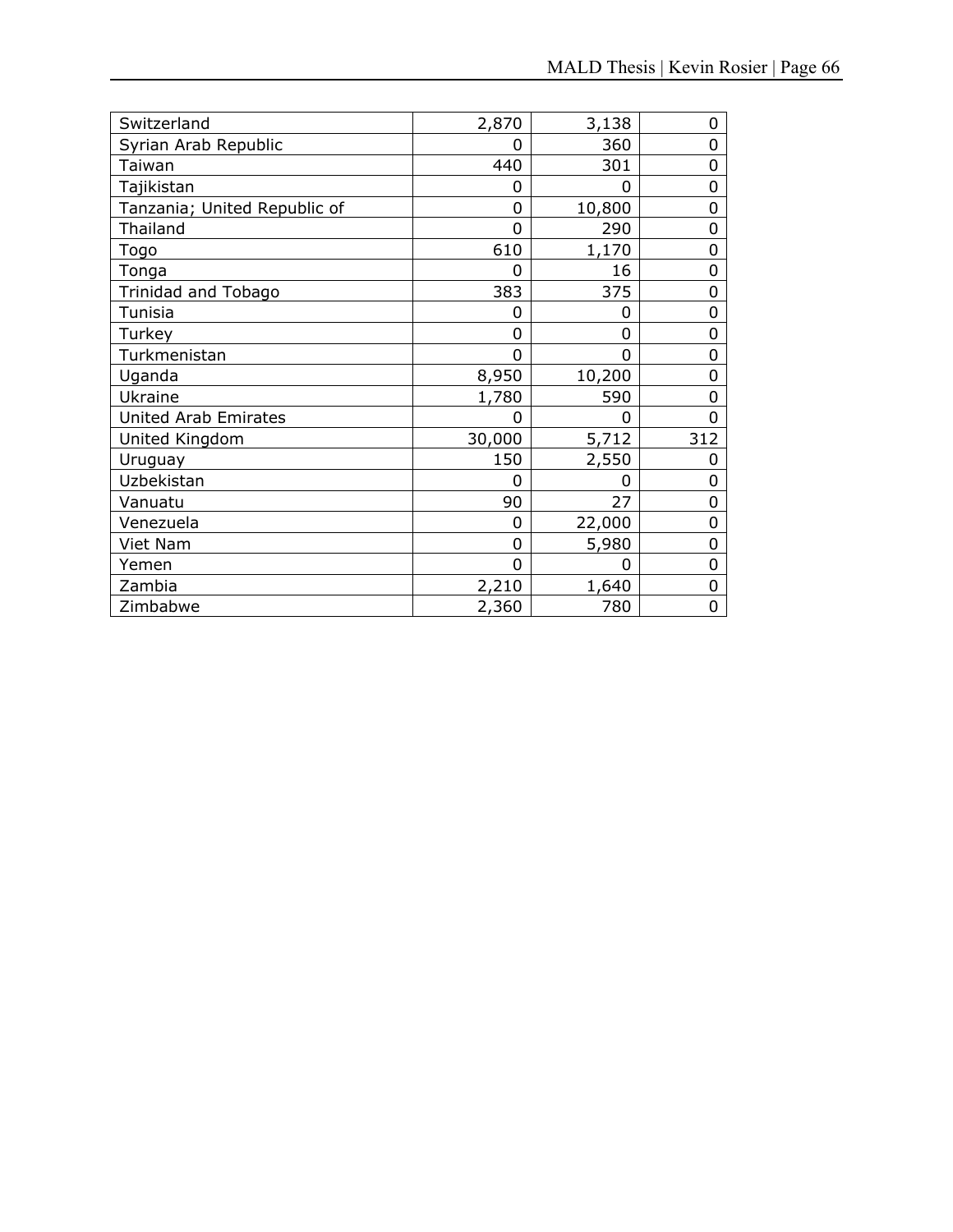#### Bibliography

- Abowd, John M. and Richard B. Freeman. *Immigration, Trade, and the Labor Market.*  University of Chicago Press: Chicago, 1991.
- "Ancestry: 2000." Census 2000 Brief. U.S. Department of Commerce, Economics and Statistics Administration, U.S. Census Bureau.
- Borjas, George J. *Heaven's Door: Immigration Policy and the American Economy.* Princeton University Press: Princeton, 1999.

Cohen, Robin. *Global Diasporas.* University of Washington Press: Seattle, 1997.

- Cornelius, Wayne A., Takeyuki Tsuda, Philip L. Martin, and James F. Hollified (eds.). *Controlling Immigration: A Global Perspective, Second Edition.* Stanford University Press: Stanford, 1992.
- Daniels, Roger. *Guarding the Golden Door: American Immigration Policy and Immigrants Since 1882.* Hill and Wang: New York, 2004.
- Duignan, Peter and Lewis H. Gann. *The Debate in the United States over Immigration.* Hoover Institution Press: Stanford, 1998.
- Dunlevy, James A. and William K. Hutchison. "The Impact of Immigration on American Import Trade in the Late Nineteenth and Early Twentieth Centuries." *The Journal of Economic History.* Vol.59, No.4 (December 1999), p.1043-1062.
- Epstein, Gil S. and Ira N. Gang. "Ethnic Networks and International Trade." Discussion Paper No. 1232. Institute for the Study of Labor, August 2004.

*Encyclopaedia Britannica Book of the Year 2000.* Encyclopaedia Britannica, Inc.

Faist, Thomas. *The Volume and Dynamics of International Migration and Transnational Social Space.* Clarendon Press: Oxford, 2000.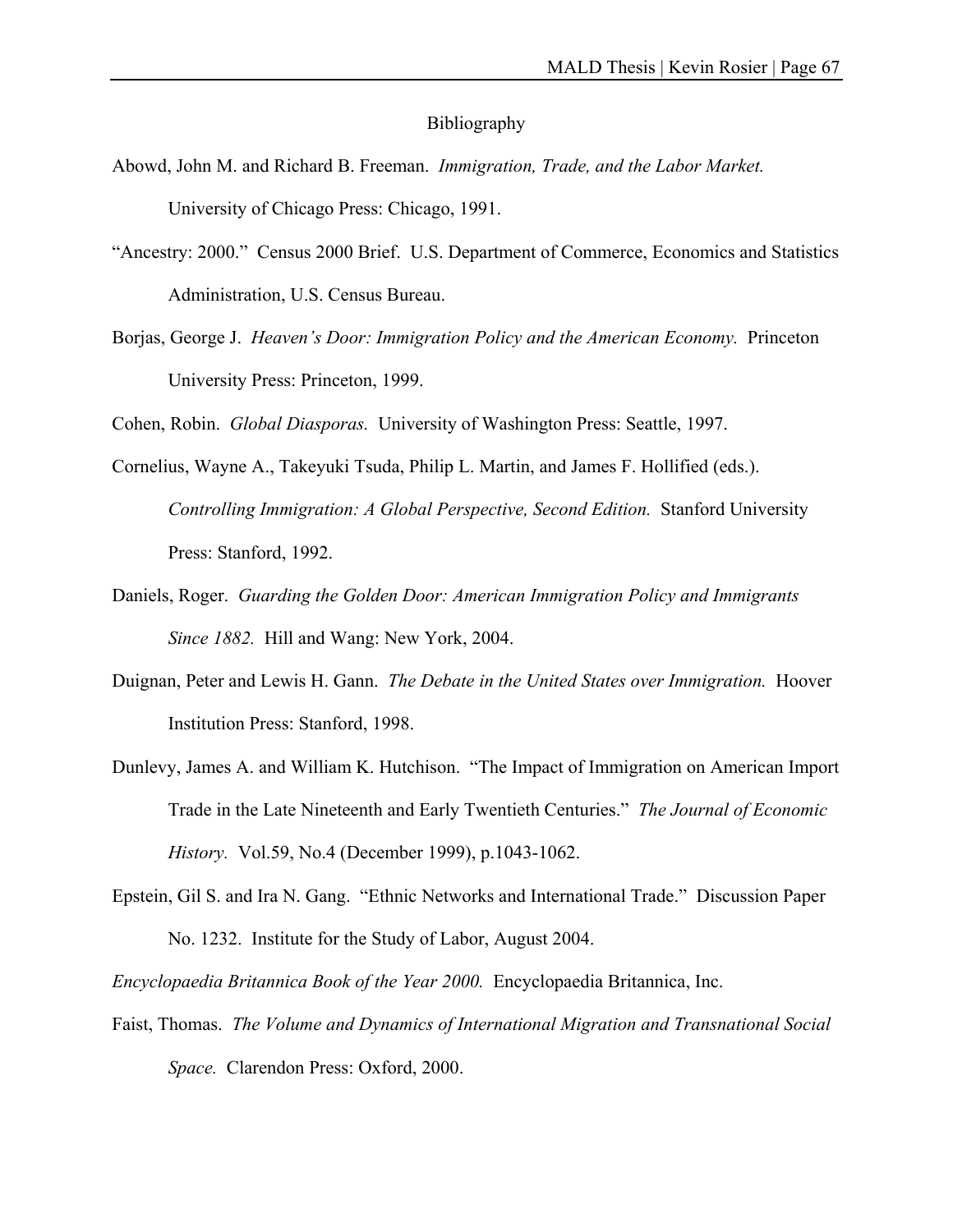- Fitzgerald, Keith. *The Face of the Nation: Immigration, the State, and the National Identity.*  Stanford University Press: Stanford, 1996.
- Gilbert, Paul. *Peoples, Cultures and Nations in Political Philosophy.* Georgetown University Press: Washington, 2000.
- Hutchinson, John and Anthony D. Smith (eds.). *Ethnicity.* Oxford University Press: Oxford, 1996.
- Kluckhohn, Clyde. *Mirror for Man.* Whittlesey House: New York, 1949.
- Kotkin, Joel. *Tribes: How Race, Religion and Identity Determine Success in the New Global Economy.* Random House: New York, 1992.
- Liebowitz, S.J. and Stephen E. Margolis. "Network Externality: An Uncommon Tragedy." *The Journal of Economic Perspectives.* 8:2 (Spring 1994), p.133-150.
- Mosk, Carl. *Trade and Migration in the Modern World.* Routledge Taylor & Francis Group: London, 2005.
- Oommen, T.K. *Citizenship, Nationality, and Ethnicity.* Polity Press: Cambridge, 1997.
- Ozkirimli, Umut. *Theories of Nationalism: A Critical Introduction.* St. Martin's Press: New York, 2000.
- Portes, Alejandro. "Social Capital: Its Origins and Applications in Modern Sociology." *Annual Review of Sociology.* Vol. 24 (1998), p.1-24.
- Putnam, Robert D. *Bowling Alone: The Collapse and Revival of American Community.* Simon and Schuster: New York, 2000.
- Rauch, James E. "Business and Social Networks in International Trade." *Journal of Economic Literature.* 39:4 (December 2001), p.1177-1203.